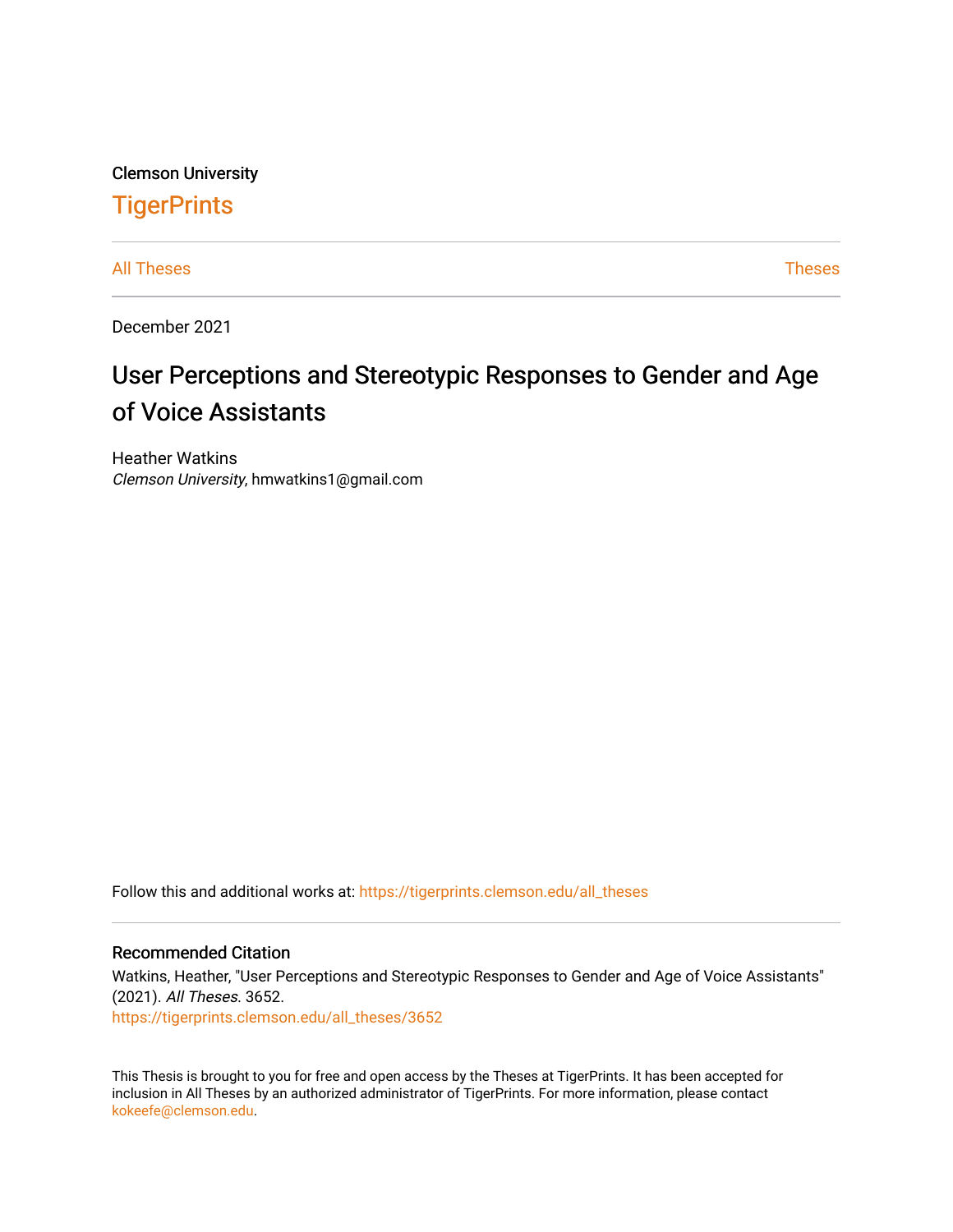# USER PERCEPTIONS AND STEREOTYPIC RESPONSES TO GENDER AND AGE OF VOICE ASSISTANTS

A Thesis Presented to the Graduate School of Clemson University

\_\_\_\_\_\_\_\_\_\_\_\_\_\_\_\_\_\_\_\_\_\_\_\_\_\_\_\_\_\_\_\_\_\_\_\_\_\_\_\_\_\_\_\_\_\_\_\_\_\_\_\_\_\_\_\_\_\_\_\_\_\_\_\_\_\_\_\_\_\_\_\_

In Partial Fulfillment of the Requirements of the Degree Master of Science Human Factors Psychology

\_\_\_\_\_\_\_\_\_\_\_\_\_\_\_\_\_\_\_\_\_\_\_\_\_\_\_\_\_\_\_\_\_\_\_\_\_\_\_\_\_\_\_\_\_\_\_\_\_\_\_\_\_\_\_\_\_\_\_\_\_\_\_\_\_\_\_\_\_\_\_\_

by Heather Watkins October 2021

\_\_\_\_\_\_\_\_\_\_\_\_\_\_\_\_\_\_\_\_\_\_\_\_\_\_\_\_\_\_\_\_\_\_\_\_\_\_\_\_\_\_\_\_\_\_\_\_\_\_\_\_\_\_\_\_\_\_\_\_\_\_\_\_\_\_\_\_\_\_\_\_

Accepted by: Dr. Richard Pak, Committee Chair Dr. Patrick Rosopa Dr. Kelly Caine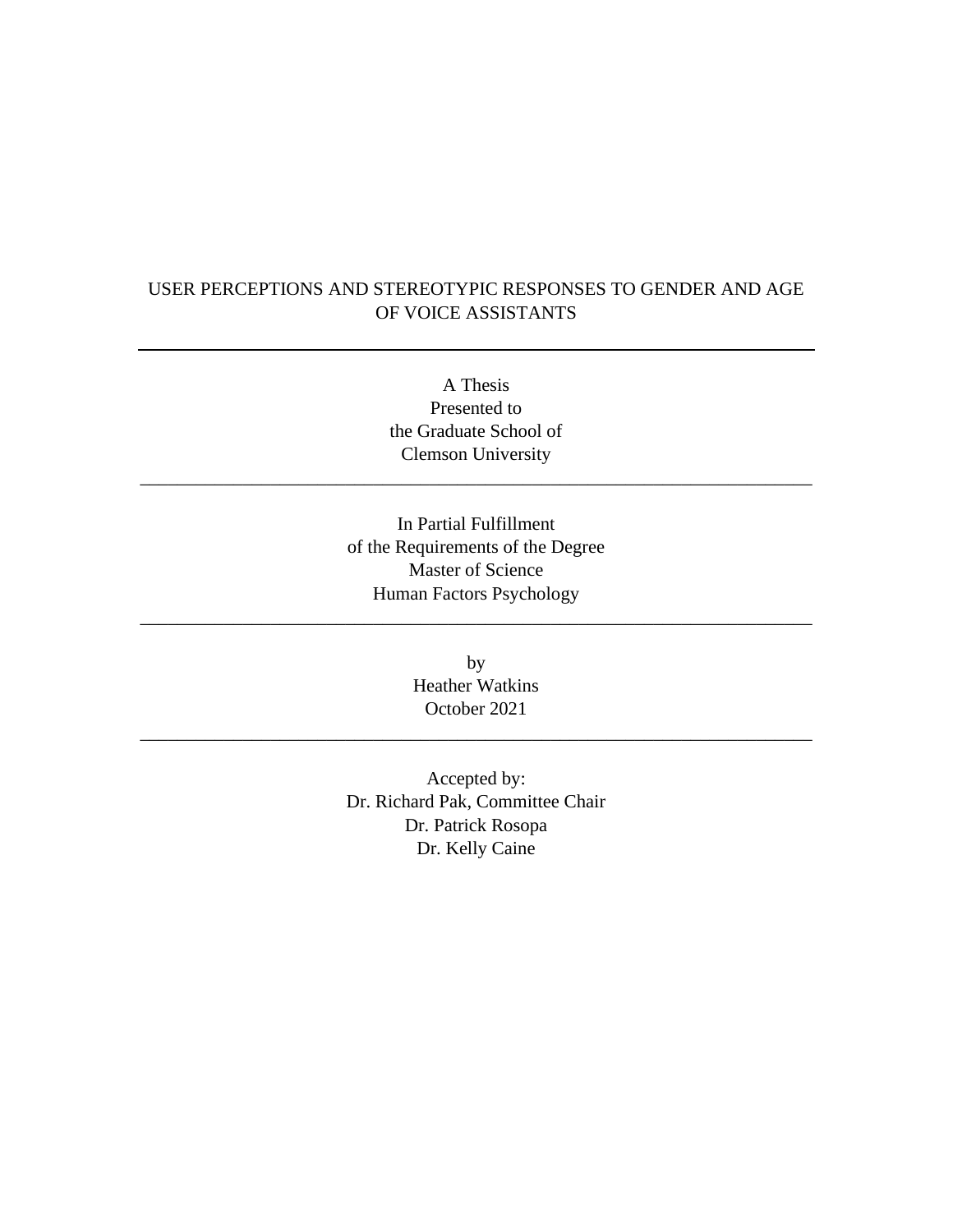#### ABSTRACT

Technologies such as voiced automation can aid older adults aging in place by assisting with basic home and health tasks in daily routines. However, currently available voice assistants have a common design - they are vastly represented as young and female. Prior work has shown that humans apply stereotypes to human-computer interactions similarly to human-human interactions. When these stereotypes are activated, users may lose trust or confidence in the device or stop using it all together. The purpose of this study was to investigate if users can detect age and gender cues of voiced automation and to understand the extent to which gender, age, and reliability elicit stereotypic responses which were assessed using history-based trust. A series of health-related voice automation scenarios presented users with voice assistants varying in gender, age, and reliability. Results showed differences in age and gender perceptions across participant age groups but no differences for overall trust. A three-way interaction showed that when voiced automation reliability was low, participants rated the young female voice assistant as significantly more trustworthy than all other voice assistants. This work contributes to our understanding of how anthropomorphic characteristics like age and gender in emerging technologies can elicit varied trust responses from younger and older adults.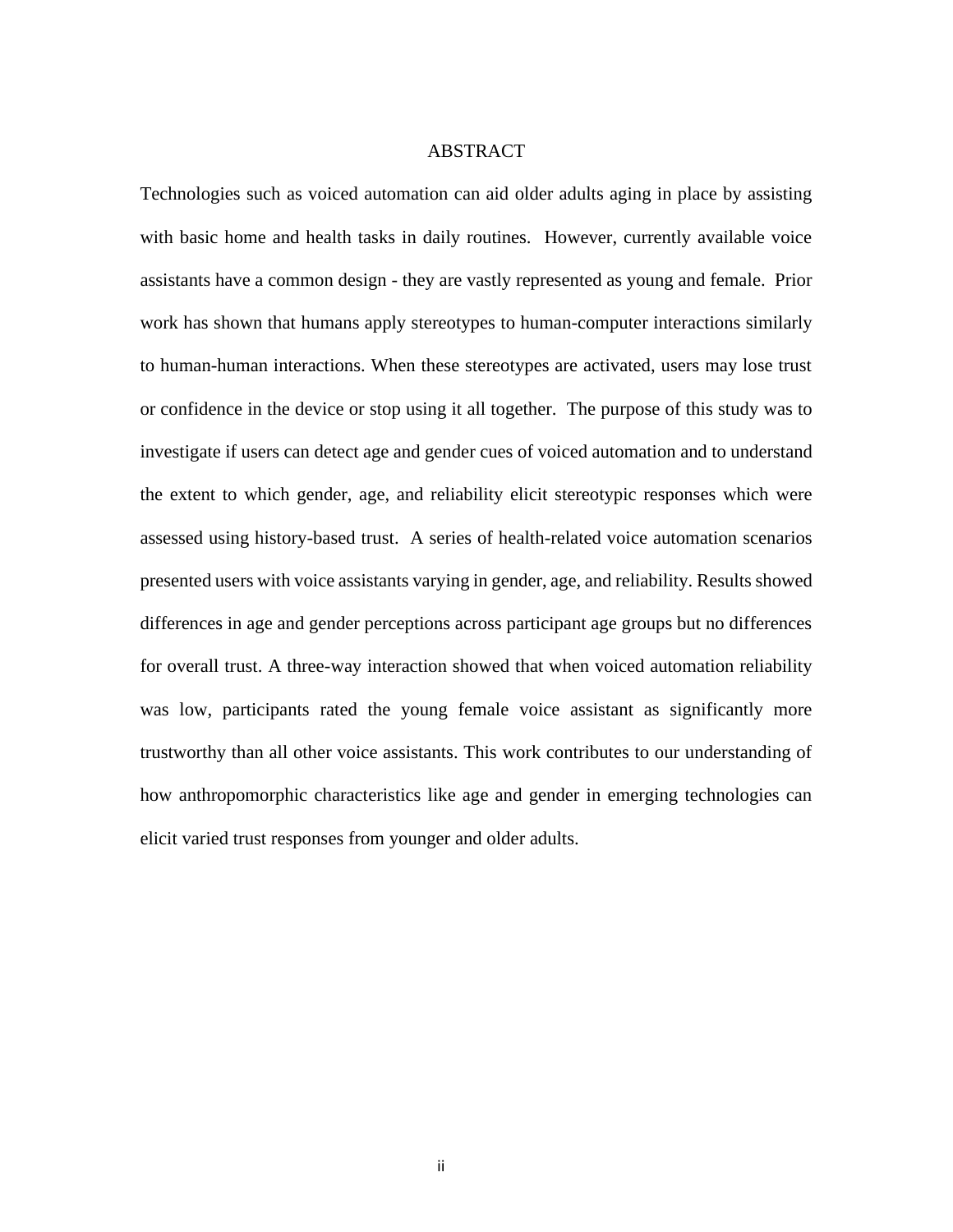# TABLE OF CONTENTS

| <b>CHAPTER</b> |                                                                                              |
|----------------|----------------------------------------------------------------------------------------------|
| $\mathbf{I}$ . |                                                                                              |
|                |                                                                                              |
| II.            |                                                                                              |
|                |                                                                                              |
| Ш.             |                                                                                              |
|                | Manipulation Check: Voice Assistant Age<br>Voice Assistant Reliability, Voice Assistant Age, |
|                |                                                                                              |
|                | Participant Age, Voice Assistant Gender, and                                                 |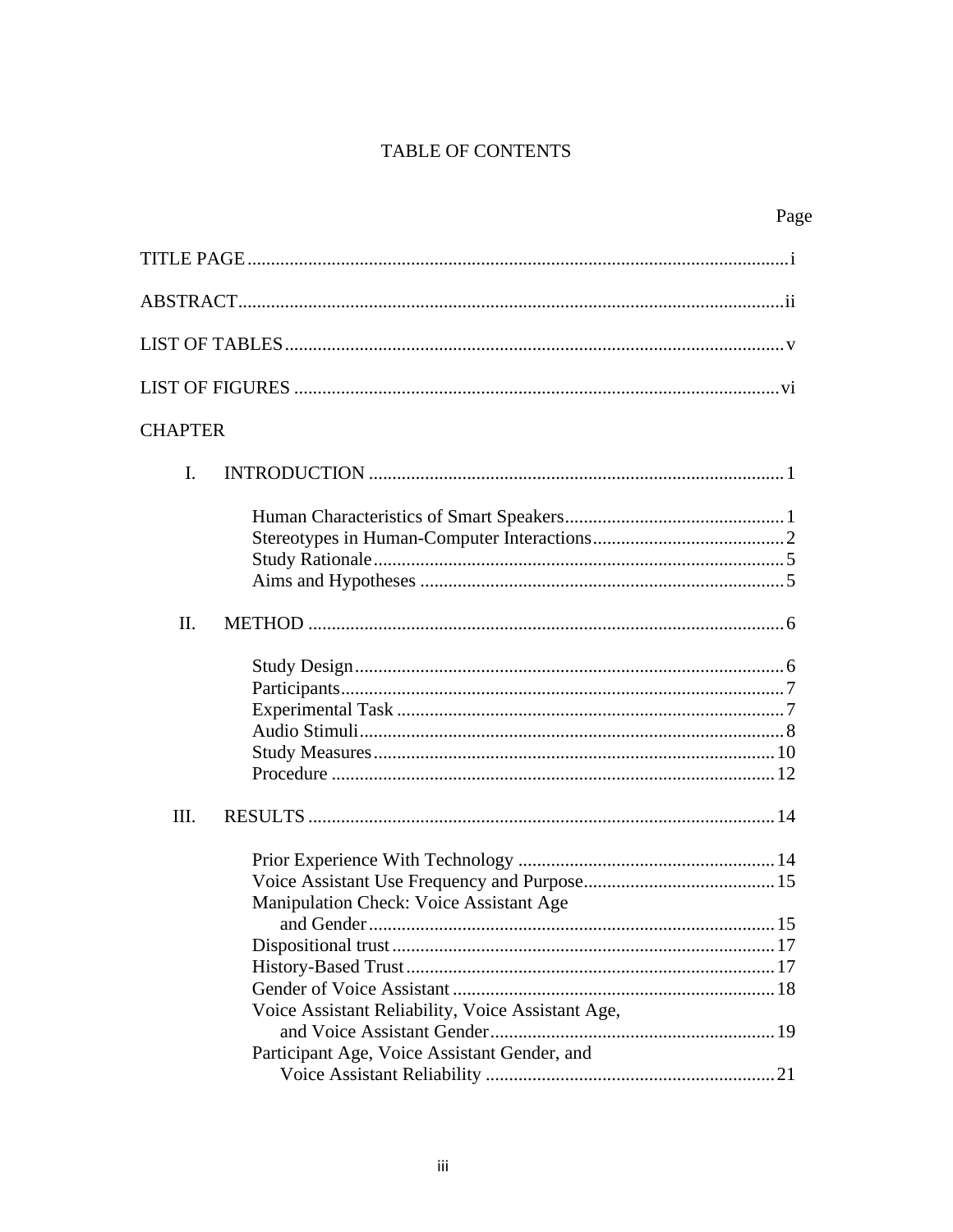Table of Contents (Continued)

|          | Participant Age, Voice Assistant Age, And Voice |    |
|----------|-------------------------------------------------|----|
|          |                                                 |    |
| $IV_{-}$ |                                                 |    |
|          |                                                 |    |
|          |                                                 |    |
|          |                                                 |    |
| A:       |                                                 |    |
| B:       |                                                 |    |
|          |                                                 | 37 |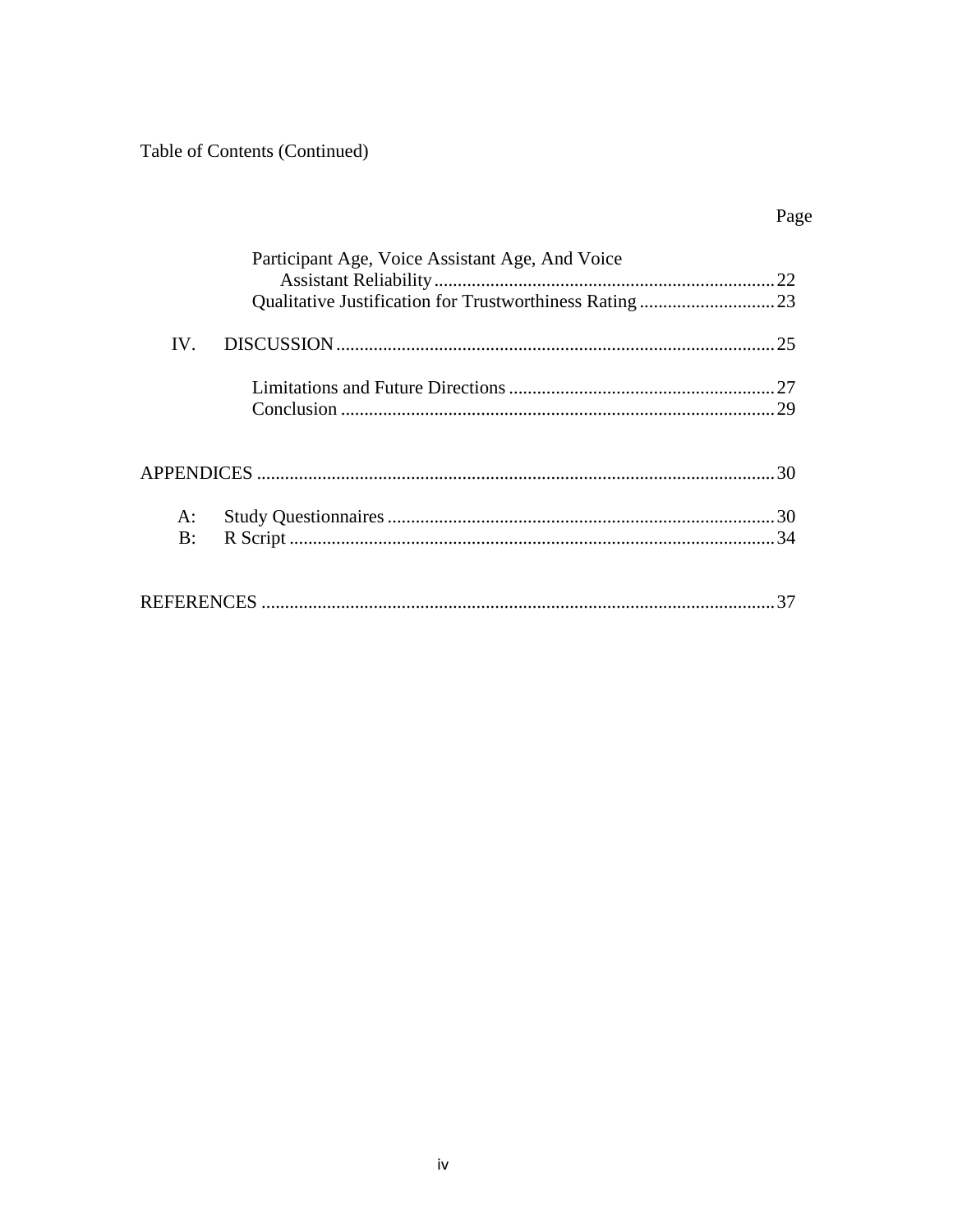# LIST OF TABLES

| Table |                                               | Page |
|-------|-----------------------------------------------|------|
|       |                                               |      |
|       | Comparison of Reasoning Criteria for Trust By |      |
|       |                                               |      |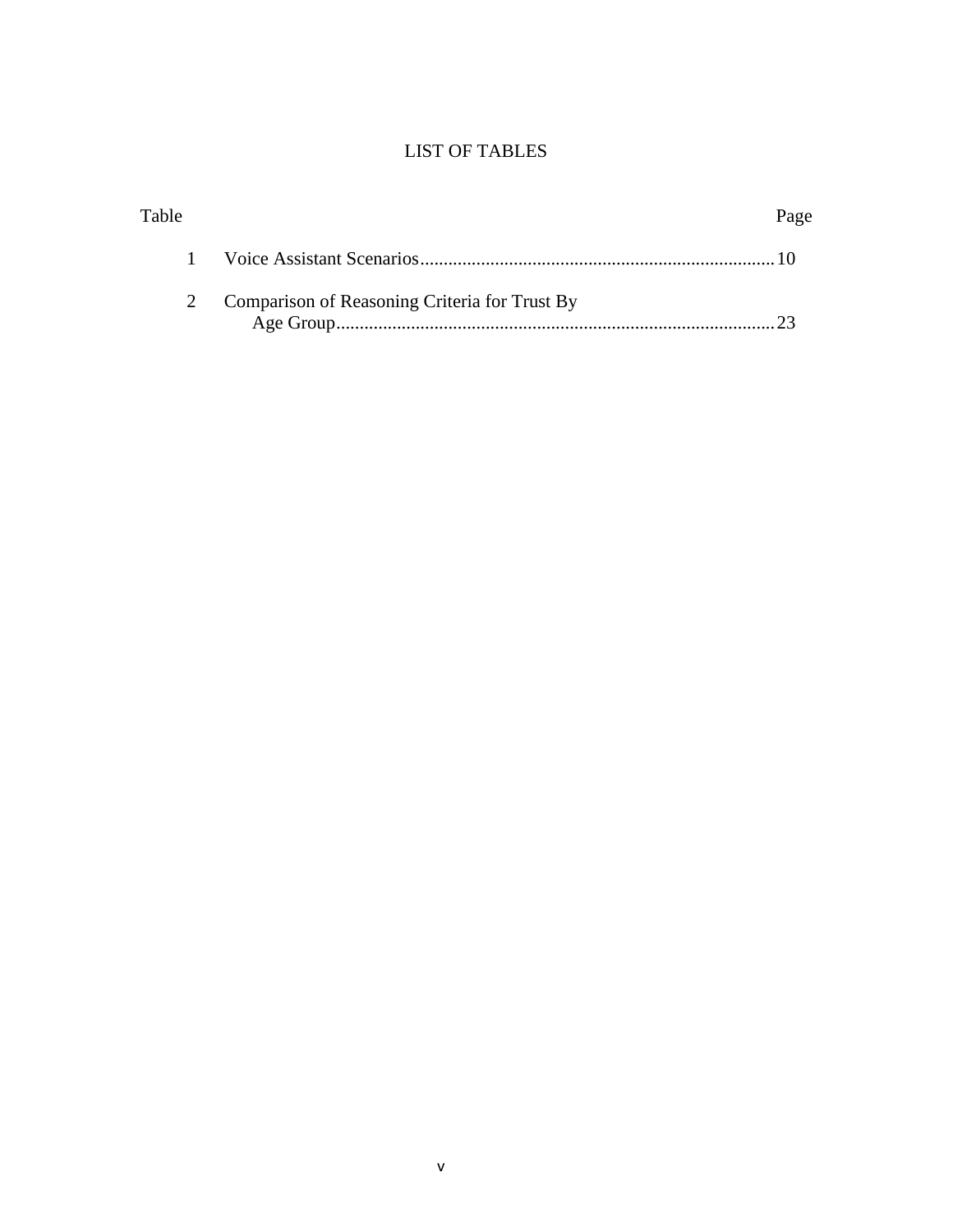# LIST OF FIGURES

| Figure         |                                                        | Page |
|----------------|--------------------------------------------------------|------|
| 1              |                                                        |      |
| 2              |                                                        |      |
| 3              | Trust ratings as a function of voice assistant age and |      |
| $\overline{4}$ | Trust ratings as a function of voice assistant gender  |      |
| 5              | Trust ratings as a function of voice assistant age and |      |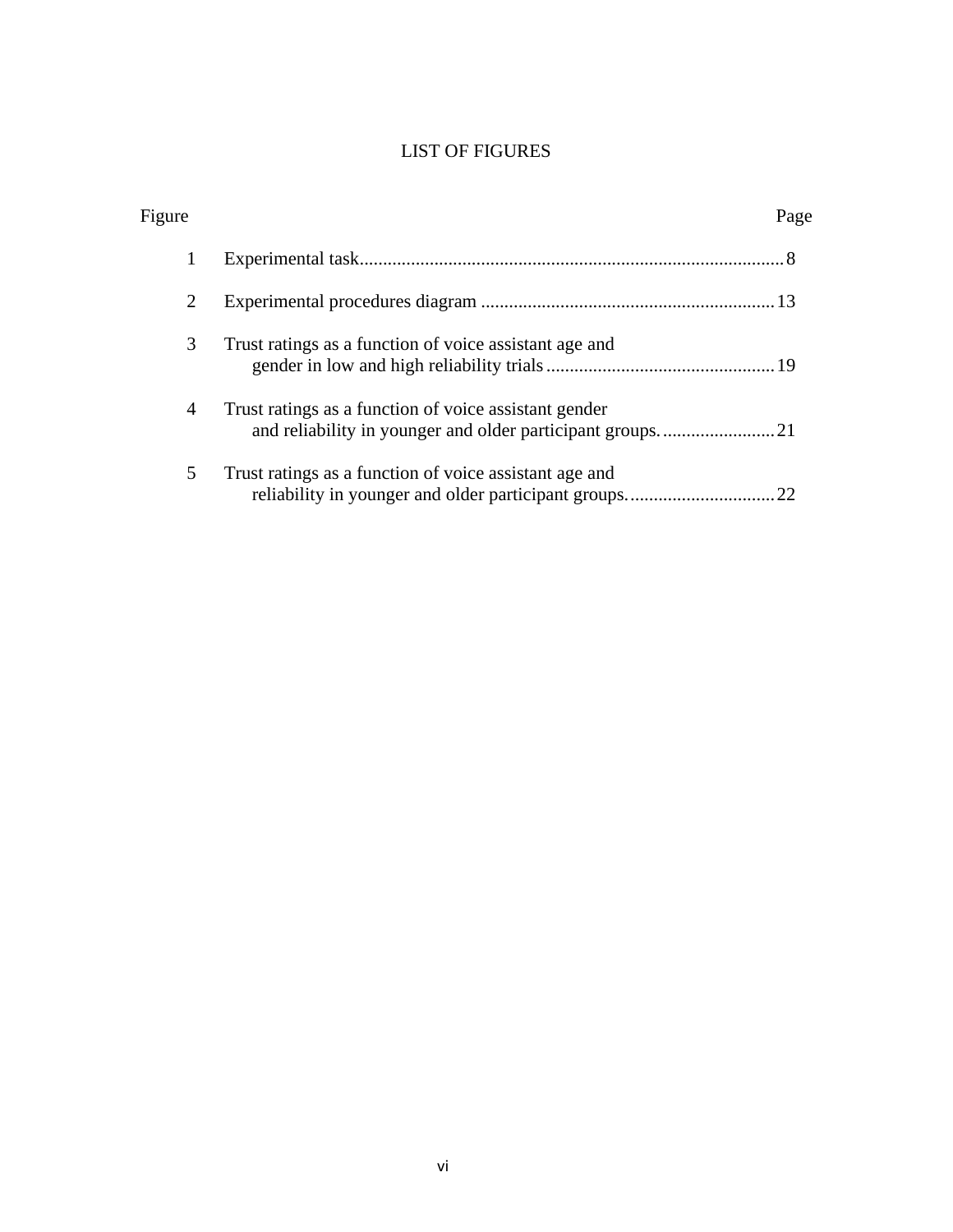#### INTRODUCTION

Aging in place is defined as the "ability to live in one's own home and community safely, independently, and comfortably, regardless of age, income, or ability level'' (CDC, 2013). Surveys show that nine out of ten older adults plan to remain in their homes as they age (AARP, 2012). Doing so increases one's quality of life, enables one to improve their physical and mental health, and allows maintaining social relationships (Black, 2008). Technology can aid older adults with daily tasks through smart home automation such as smart speakers (Vollmer & Ory, 2017). Smart speakers are a new class of consumer technology that combines highly anthropomorphized artificially intelligent agents that communicate to users via voice (Hoy, 2018). These devices can benefit older adults by assisting them with setting medication reminders, listening to the news, placing phone calls, or playing music (Vollmer & Ory, 2017). However, ultimate adoption and usage of such highly anthropomorphized technology depends on how users perceive the capabilities of that technology as well as their trust in the device. Past research indicates that these factors are likely to be heavily influenced by user stereotypes that they inevitably automatically apply to it (Pak, McLaughlin & Bass, 2014; Pak et al, 2012).

# **Human Characteristics of Smart Speakers**

Smart speakers are wireless, hands-free devices that allow users to communicate with voice assistants by receiving voice input and delivering voice output. The devices require minimal set-up and are always on, enabling users to ask the voiced automation for what they need at any time. One characteristic that is shared among many smart speakers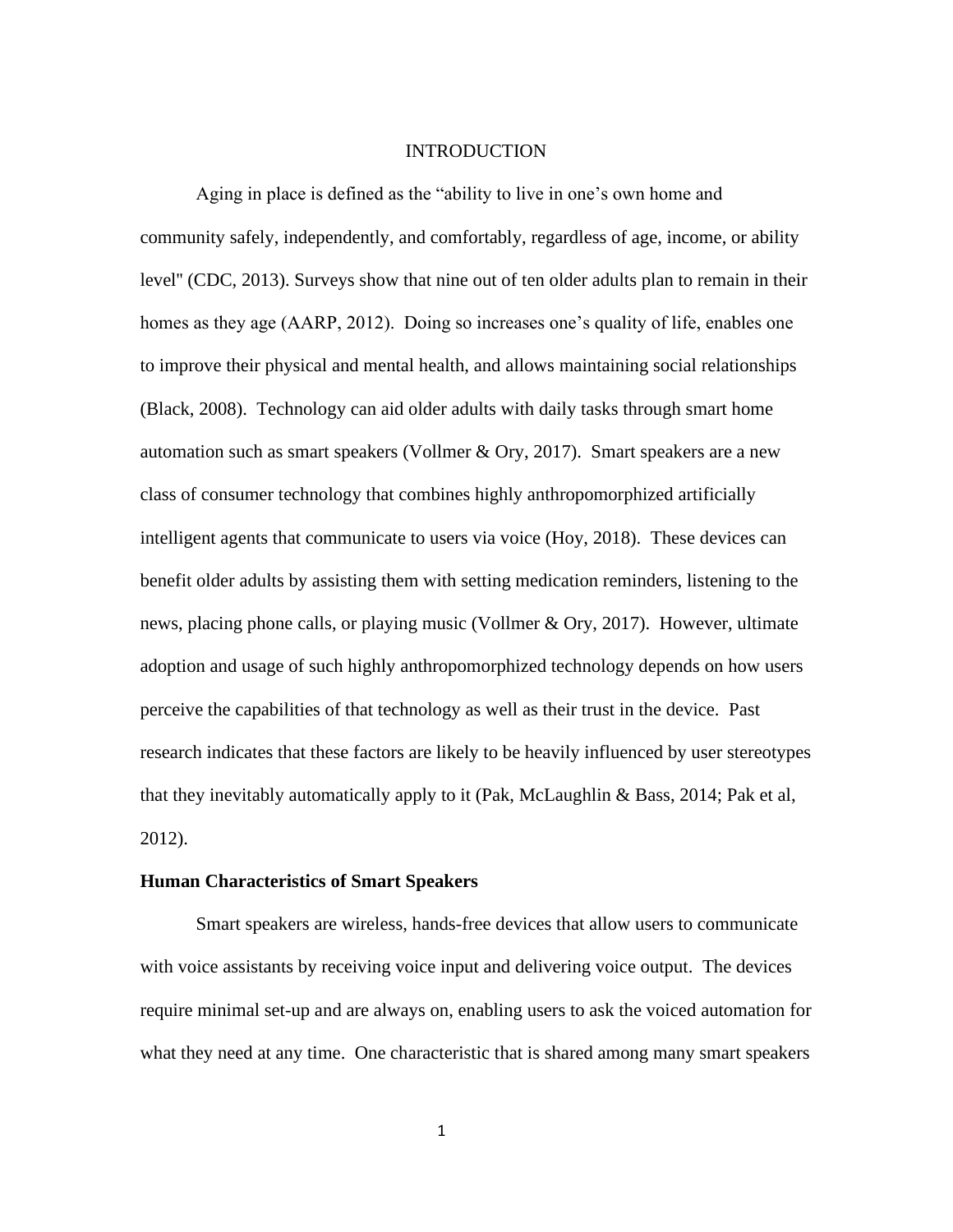is they often default to a female voice. For example, the four top voice assistants are Amazon's Alexa, Microsoft's Cortana, Apple's Siri, and Google Assistant, which all use female gendered voices.

As the design for today's smart speakers is proprietary, the decision to gender these voice assistants as female is mostly unknown. However, it may be motivated by past market data that suggests that individuals prefer the voices of females (Dong et al., 2020). For example, consumer researchers for a popular car manufacturer polled users to find out what voice to use for the first installed navigation system. They found that users tend to rate female voices more favorably than male voices (Griggs, 2011). Regardless of the previous rationale, as technology becomes more anthropomorphic (i.e., embodies human-like characteristics such as gendered, aged voices), human users will begin to apply pre-existing stereotypes to these devices (Pak et al., 2012).

# **Stereotypes in Human-Computer Interactions**

Stereotypes are cognitive schemas about personality characteristics that are applied, often unconsciously, to others based on their group membership (Hamilton, 1979). A common example of this is that women have a warmer disposition. While this is an example of positive stereotypes, negative stereotypes are far more common and can skew our social perceptions of people based on factors like their race or gender. Such assumptions can generalize negative associations with certain groups, harboring feelings of mistrust and causing social ostracism (Dovidio et al., 2016). Similarly, prescriptive stereotypes can moderate our appraisal of other's capabilities, by causing us to project desirable characteristics onto individuals simply because they belong to a particular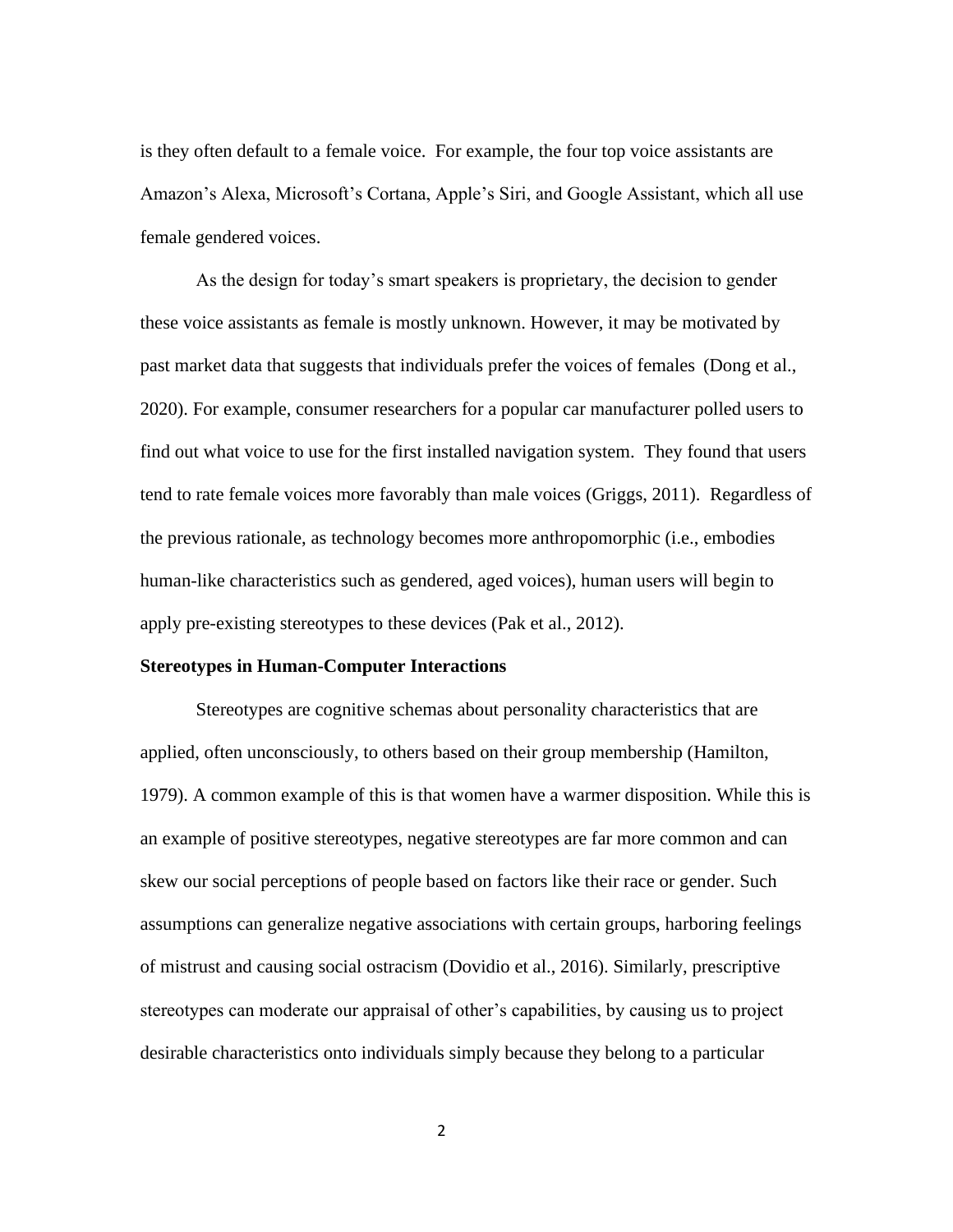group (Major, Mendes, & Dovidio, 2013). Examples of this include the application of benevolent sexism, which patronizes women who do not conform to the social gender expectations of warmth and dependence (Fiske, 2017). Ageism is another example of a prescriptive stereotype, whereby elderly people are viewed as subordinate and less competent (Cuddy, Norton, & Fiske, 2005). These examples illustrate the power of stereotypes and how broad, group-based associations can inform our appraisal of people at an individual level.

Interestingly, early research by Nass, Moon, and Green found that it is not only human subjects that fall victim to stereotyping (1997). In this study, participants received computer-based tutoring on one of two subjects before being asked to evaluate the competency of their tutor. The topics were geared towards either a masculine subject (computer and technology) or a feminine subject (love and relationships), and the computer voice was manipulated to sound either male or female. The results showed that overall, participants perceived the female-voiced computer as a better teacher on the topic of romantic relationships and the male-voiced computer as a better teacher on the subject of computers and technology  $(F(1, 16) = 11.14, p < .01)$ . While the results demonstrated the presence of preexisting, gender-based stereotypes, a post-study debriefing indicated that participants unanimously stated that there was no difference between the female and male computers and denied harboring stereotypes. These unconscious differences mean that people have little insight into when and how their personal prejudices may be affecting their judgment in everyday life.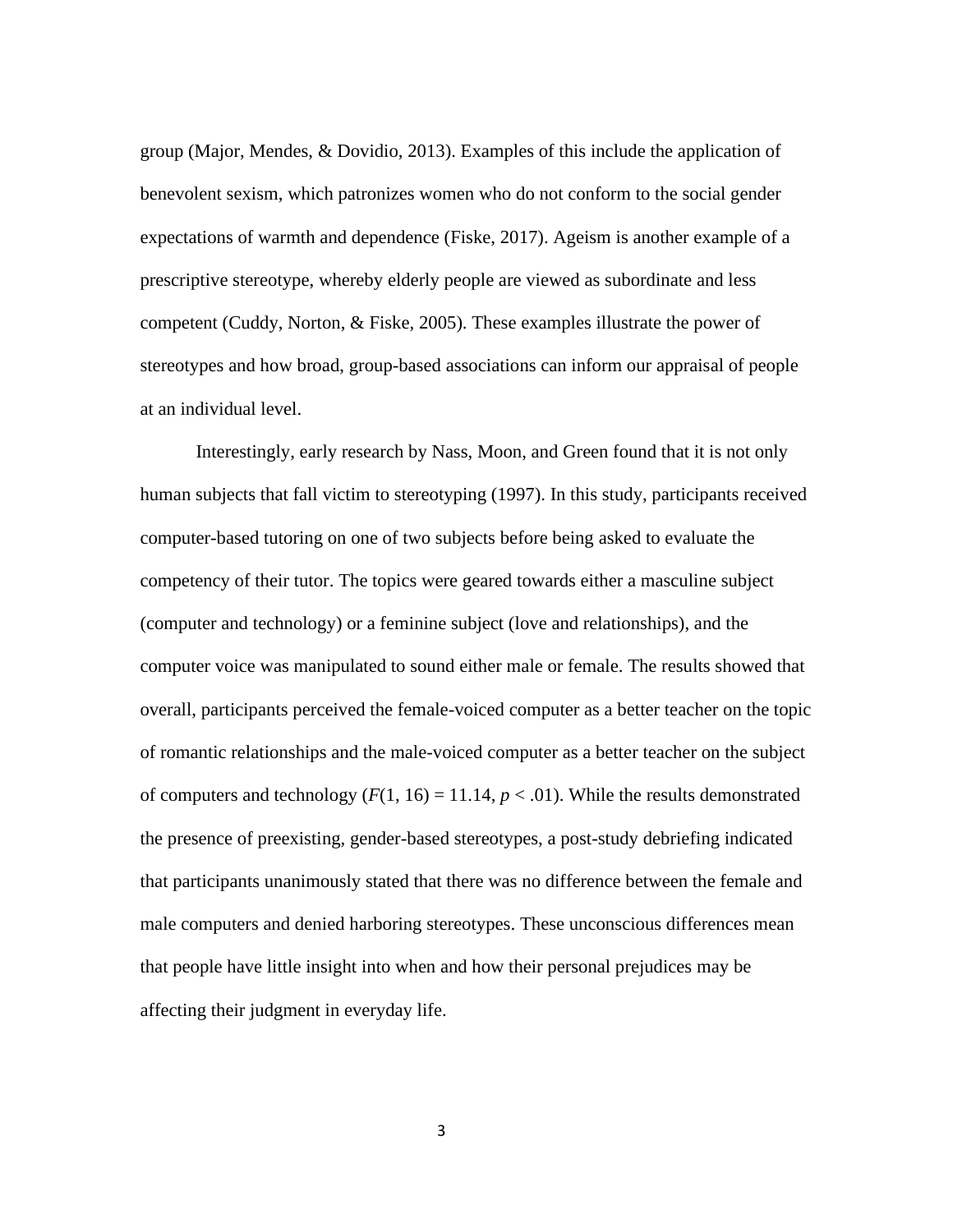Building on these findings from computer-based teaching agents, recent literature has explored the application of stereotypes onto anthropomorphic robots. New research has found evidence of even more nuanced forms of stereotyping including making judgments about how reliable robots are when helping a human with a task. In one study by Pak et al. (2020), participants were shown a video-based vignette depicting a robot collaborating with a human to execute a task. Video scenarios varied the reliability (high  $\&$  low) and age (younger  $\&$  older) of the robot, as well as whether the collaboration was completed successfully or not. Results indicated that when the young robot successfully completed a cognitive task, it was rated as more trustworthy, whereas an older robot that completed the same task was trusted less. These findings are consistent with pre-existing stereotypes that people have about older adults as warm but not competent (Cuddy & Fiske, 2002). To summarize, existing literature has indicated the robust application of human stereotypes to technology. However, previous studies have exclusively manipulated expectations for reliability and trustworthiness through visual cues of age and gender (Nass, Moon, and Green, 1997; Pak et al., 2020). There is a gap in the literature regarding the stereotype-eliciting potential of non-visual aspects of group membership (e.g. voice).

It is clear that vocal cues, including the speaker's gender, can elicit stereotypes that align with those cues (Tay, Jung, & Park, 2014; Cambre & Kulkarn, 2019). It seems plausible then, that other characteristics of the voice can elicit other stereotypes. Huff et al. (2020) examined whether manipulations in the perceived age of a computer-generated voice could be detected and how this influenced assumptions about the speakers.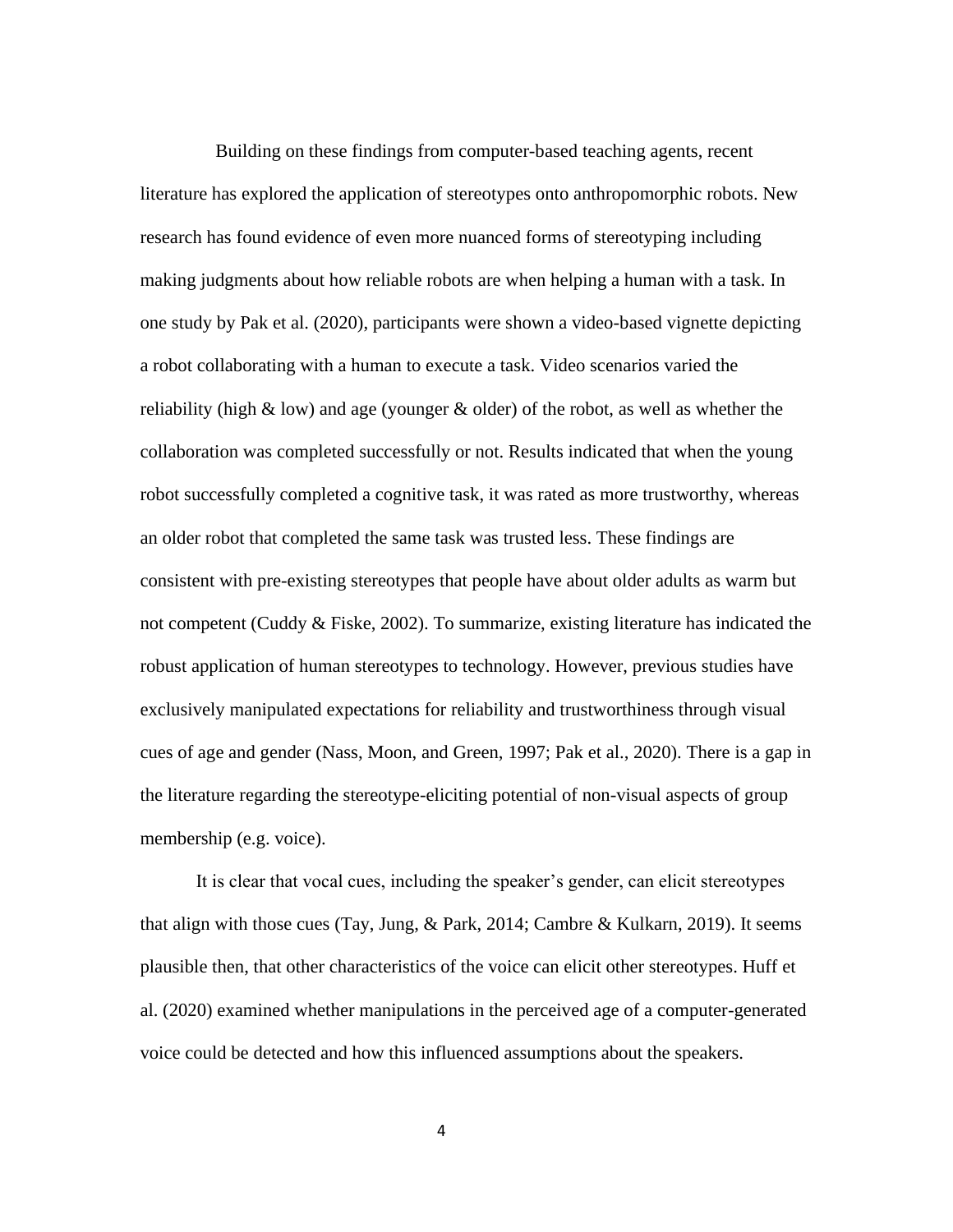Participants were presented computer-generated audio reviews of automobiles, depicting either an older or younger voice. After listening to the clips, users were asked to rate the voices in regard to their perceptions of competency, informativeness, and age. The study found that computer-generated voices that had faster, higher-pitched speech were perceived as younger, while those that had a slower, lower-pitched speech were perceived as older. These findings suggest that users are able to accurately perceive and distinguish between age-based differences in artificial voices. What is still unclear is whether these cues will elicit age-based stereotypes and inform human-computer interactions similarly to what has been seen with gender-based cues (Lee, Nass, & Brave, 2000).

# **Study Rationale**

The purpose of this study was to address the gap in existing literature regarding the application of age and gender-based stereotypes to human interactions with technology. Expanding on previous research that had focused on visual cues for gender and age (Pak, McLaughlin, & Bass, 2014; Pak et al., 2020), this study investigated the extent to which manipulation of vocal cues for age and gender can elicit stereotypic expectations during interactions with voiced automation. This study sought to build on the findings of Nass, Moon, & Green's (1997) and Huff et al. (2020) by simultaneously examining the effects of age and gender in this domain and evaluating their real-world application. The study's specific aims, objectives, and hypotheses are outlined below.

# **Aims and Hypotheses**

The primary objectives of this study were: 1) to establish if both younger (age 18- 23) and older (age 65-85) users can accurately detect the age and gender of a computer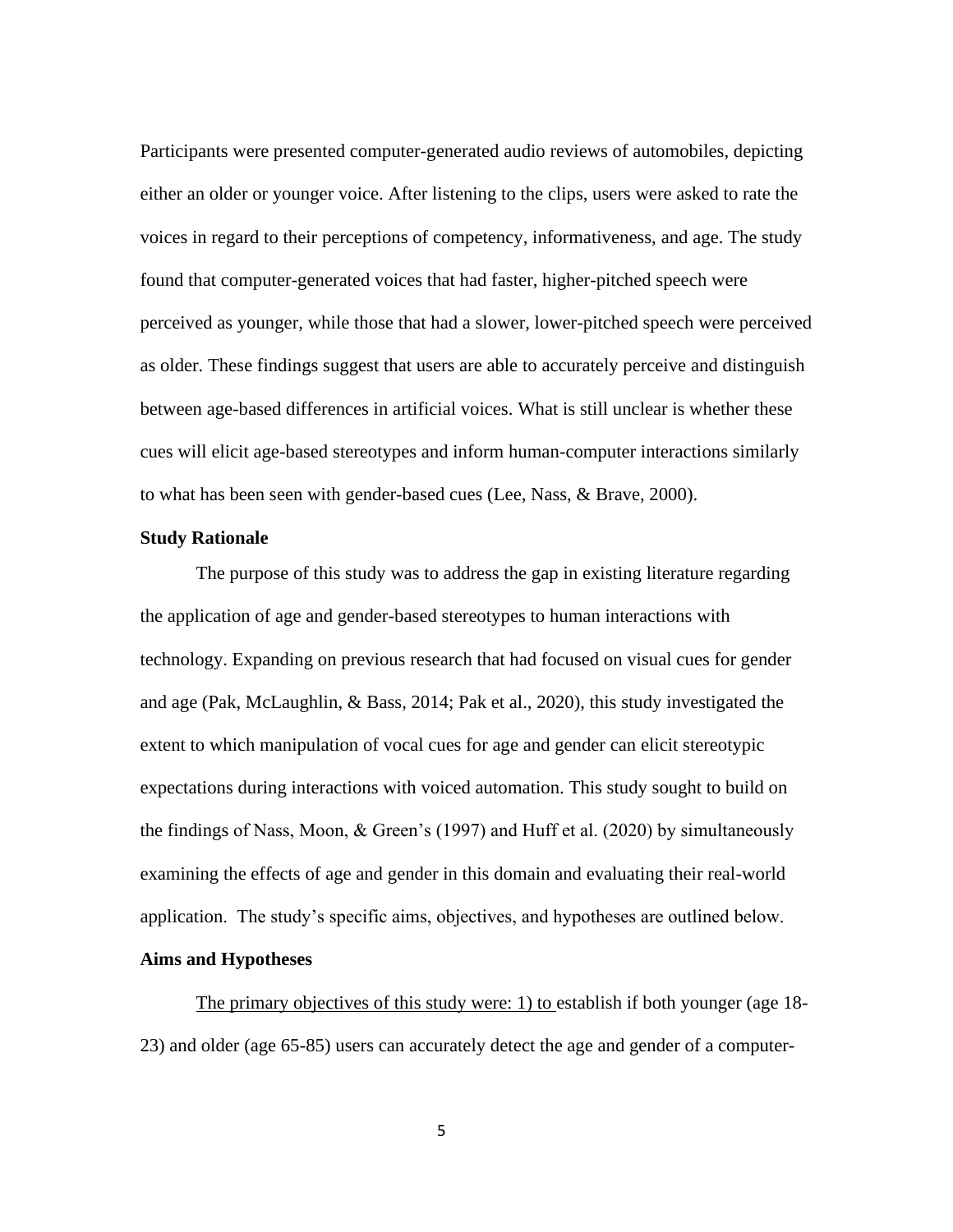generated voice assistant 2) to identify the effect of user age on the perceived trust of the computer-generated voice assistants and 3) to examine the interaction of system reliability, perceived age of the voice, and perceived gender of the voice interact on overall perceptions of the voiced automation. Accordingly, this study's hypotheses were generated in line with prior research. The researchers hypothesized that 1) both older and younger adults would correctly report the age and gender of computer-generated voices (Huff et al., 2020), 2) Older users would report significantly higher overall levels of trust in comparison with younger users (Pak et al., 2014) and 3) When primed with expectations of low reliability, users will perceive younger female voice assistants as significantly less trustworthy than all other voice assistants (Pak et al., 2014).

# METHOD

# **Study Design**

The current experiment implemented a 2 (age of participant: younger/older) x 2 (age of voice assistant: younger/older) x 2 (gender of voice assistant: female/male) x 2 (automation reliability: low/high) mixed-factorial design. Participant age group was the quasi-independent grouping variable, within-group manipulations included voice assistant age, gender, and reliability, and trust was assessed as the dependent variable. A total of eight unique scenarios featuring different variations of age, gender, and reliability were randomly presented to participants, with each scenario being presented once (See Table 1).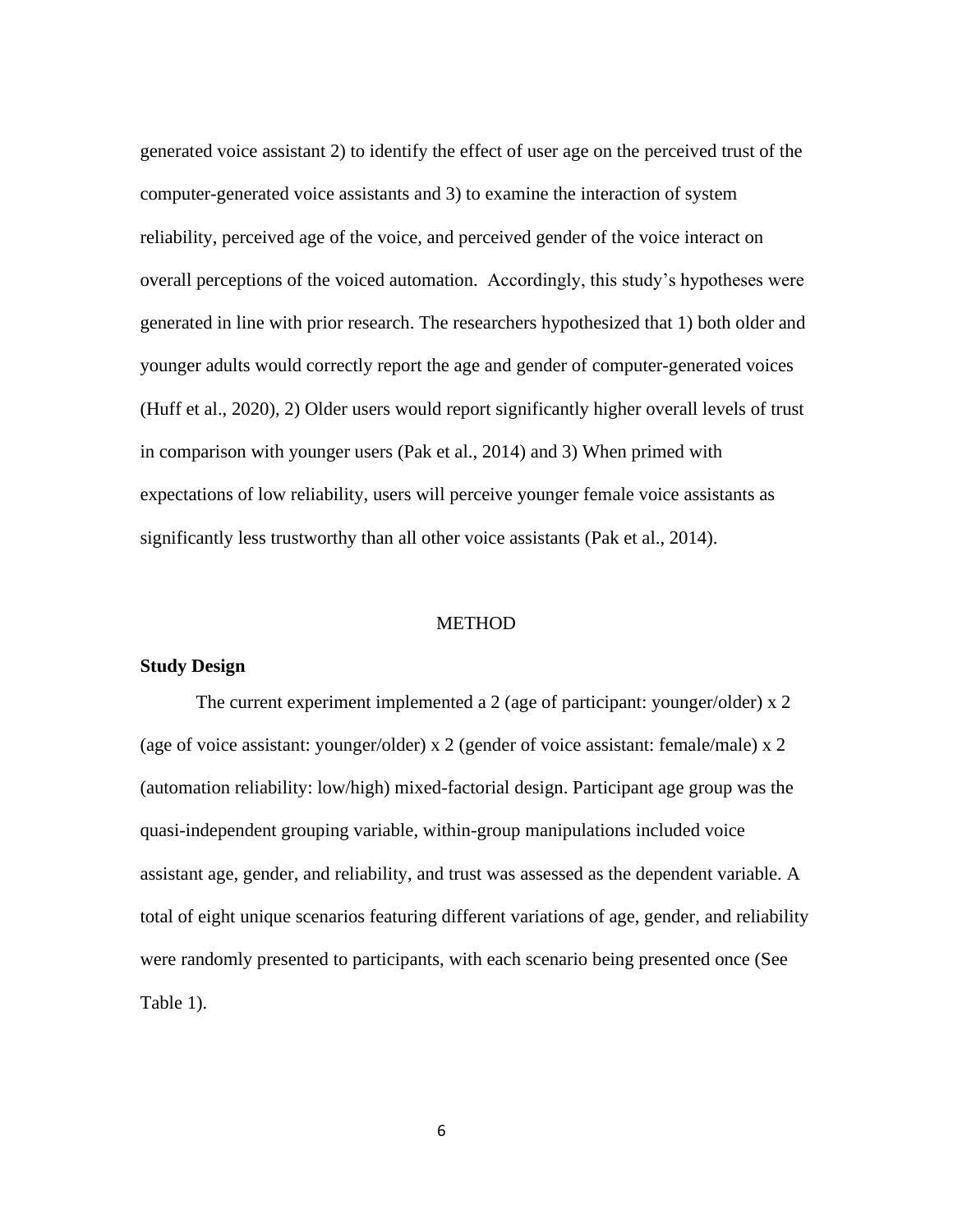#### **Participants**

A power analysis using the G\*power computer program (Buchner, Faul, & Erdfelder, 1998) indicated that a total sample of 72 participants were needed to detect large effects  $(\eta_2 = 14)$  with 95% power using a mixed factor ANOVA. To account for attrition and possible uneven group sizes, data from 112 participants were recruited for the study. A total of 61 younger adults (44 females, *M*age=19.16, *SD*=.92) were recruited from the university subject pool and received partial credit for a course requirement for their participation. An additional 51 older adults (28 females;  $M_{\text{age}}$ =71.18, *SD*=4.3) were recruited from the broader community and received monetary compensation for their participation.

# **Experimental Task**

Researchers adapted the experimental task (see Figure 1) from previous studies (Pak et al., 2012, Pak et al., 2014), and modeled on typical user interaction with voice automation systems: asking for information. Online, participants were directed to ask simulated voice automation a set of specific questions, such as "What can I eat to increase my blood sugar levels", which was answered with the appropriate response. In each trial, a screen displaying an image of a smart speaker and a different question prompt was presented to the participant (full list of questions shown in Appendix A). In addition, the screen also displayed the past reliability of the voice assistant for that scenario (manipulated to be either 95% or 45% reliability). Participants were instructed to read the question on the screen aloud and then press "PLAY" when they were ready to hear a response. Once the participant selected "PLAY", an audio clip played the answer.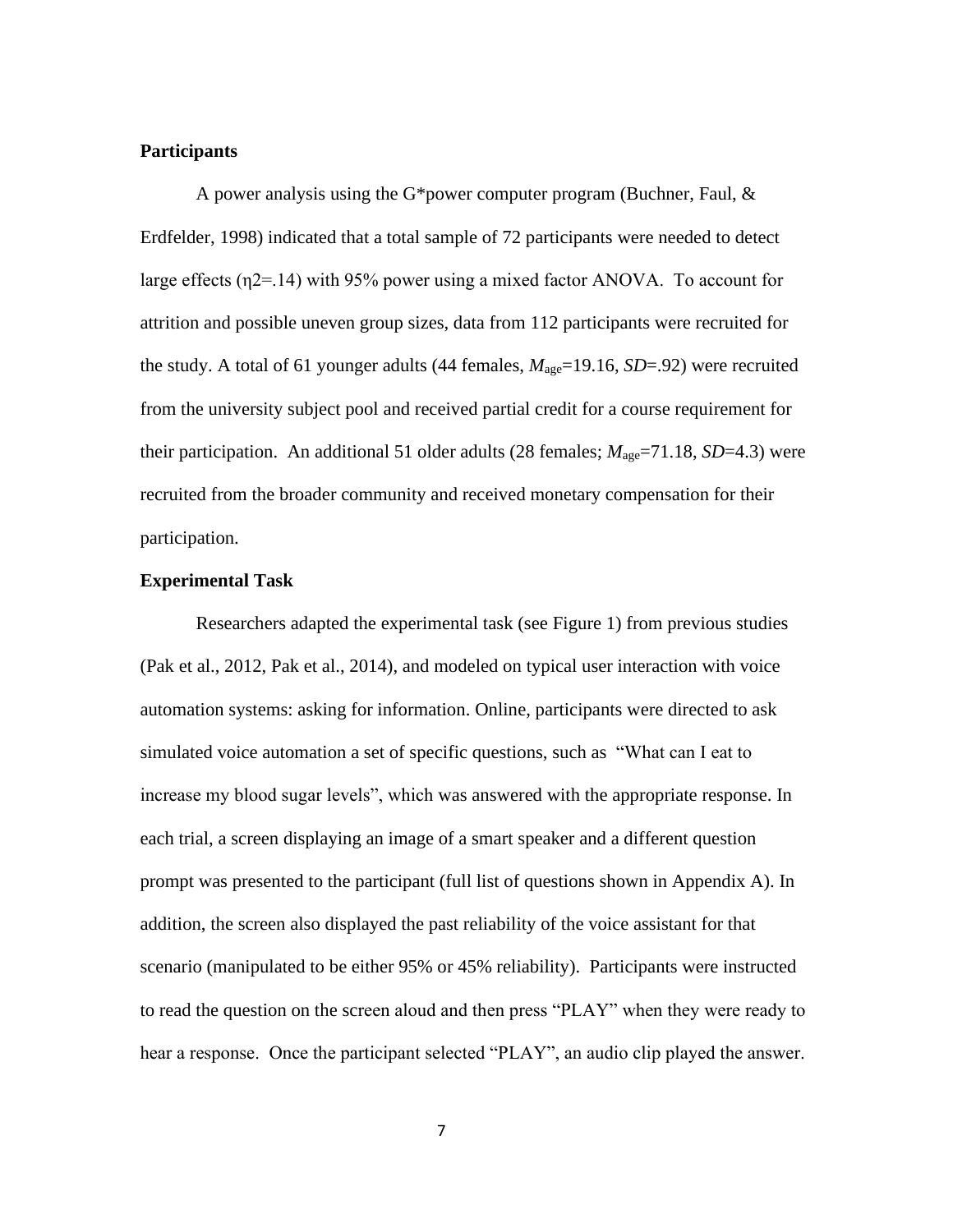The voiced automation was manipulated to be either younger/older and either

male/female.

| <b>INSTRUCTIONS:</b> | Read the following question and press PLAY ( $\blacktriangleright$ ) to hear the response. After hearing the voice<br>assistant speak, press the arrow in the lower right corner. |     |  |
|----------------------|-----------------------------------------------------------------------------------------------------------------------------------------------------------------------------------|-----|--|
|                      | QUESTION:<br>When should you check your blood glucose?                                                                                                                            |     |  |
|                      |                                                                                                                                                                                   |     |  |
|                      | The reliability of the advice from this<br>model of smart speaker has been:                                                                                                       | 95% |  |
|                      | <b>SPEAKER RESPONSE:</b>                                                                                                                                                          |     |  |
|                      | 0:00 / 0:11<br>▶                                                                                                                                                                  |     |  |

**Figure 1**. Experimental Task

# **Audio Stimuli**

Original computer-generated voices portraying variations in gender (male,

female), and age (younger, older) were created for this study. To achieve this, researchers used programs including language R, googleLanguageR, magrittr, dplyr packages, and Google's Clouds Text-to-Speech platform to varied pitch and speed in each variation of the voiced automation. For the older male voice, en-US-Wavenet-B was manipulated at a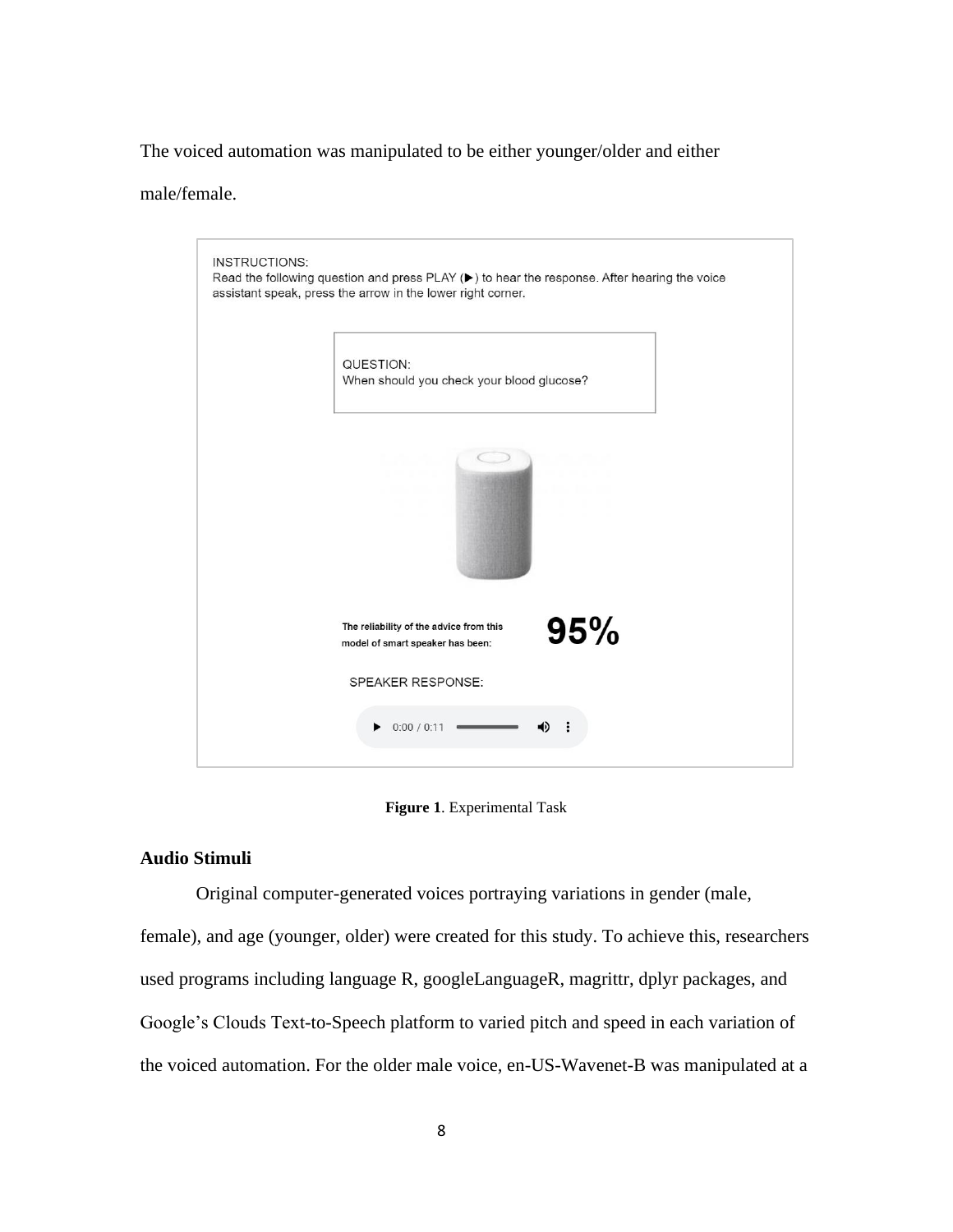rate of .60 and a pitch of -8. For the older female voice, en-US-Wavenet-E was manipulated at a rate of .48 and a pitch of -4.50. For the younger female voice, en-US-Standard-F was manipulated at a rate of .97 and a pitch of 3.5. Finally, the younger male voice, en-US-standard-I was manipulated at a rate of 1.07 and pitch of 4.50. The relevant R code used to generate audio clips has been included in Appendix B. Pilot data indicated that the voice samples were perceived in the expected age directions: younger male (*M*=18.1, *SD*=6.9), younger female (*M*=26.4, *SD*=5.2), older male (*M*=57.2, *SD*=11.1), and older female (*M*=52.5, *SD*=14.5). No gender estimation differences were found in pilot testing.

The usability testing scenario and health-related questions were adapted from a diabetes task used in a prior study (Pak et al., 2012). To manipulate reliability, each scenario conveyed past reliability of the speaker as either 45% or 95%, low and high respectively. The selected reliability percentages were informed by prior research detailing critical threshold points of reliability-induced automation complacency (Wickens & Dixon, 2007). The reliability of automation was only manipulated by informing participants of past reliability for the voiced automation portrayed in each vignette. The actual reliability of automation was held consistently at 100% across all vignettes. After each voice assistant interaction, participants answered a series of questions about their attitudes and perceptions.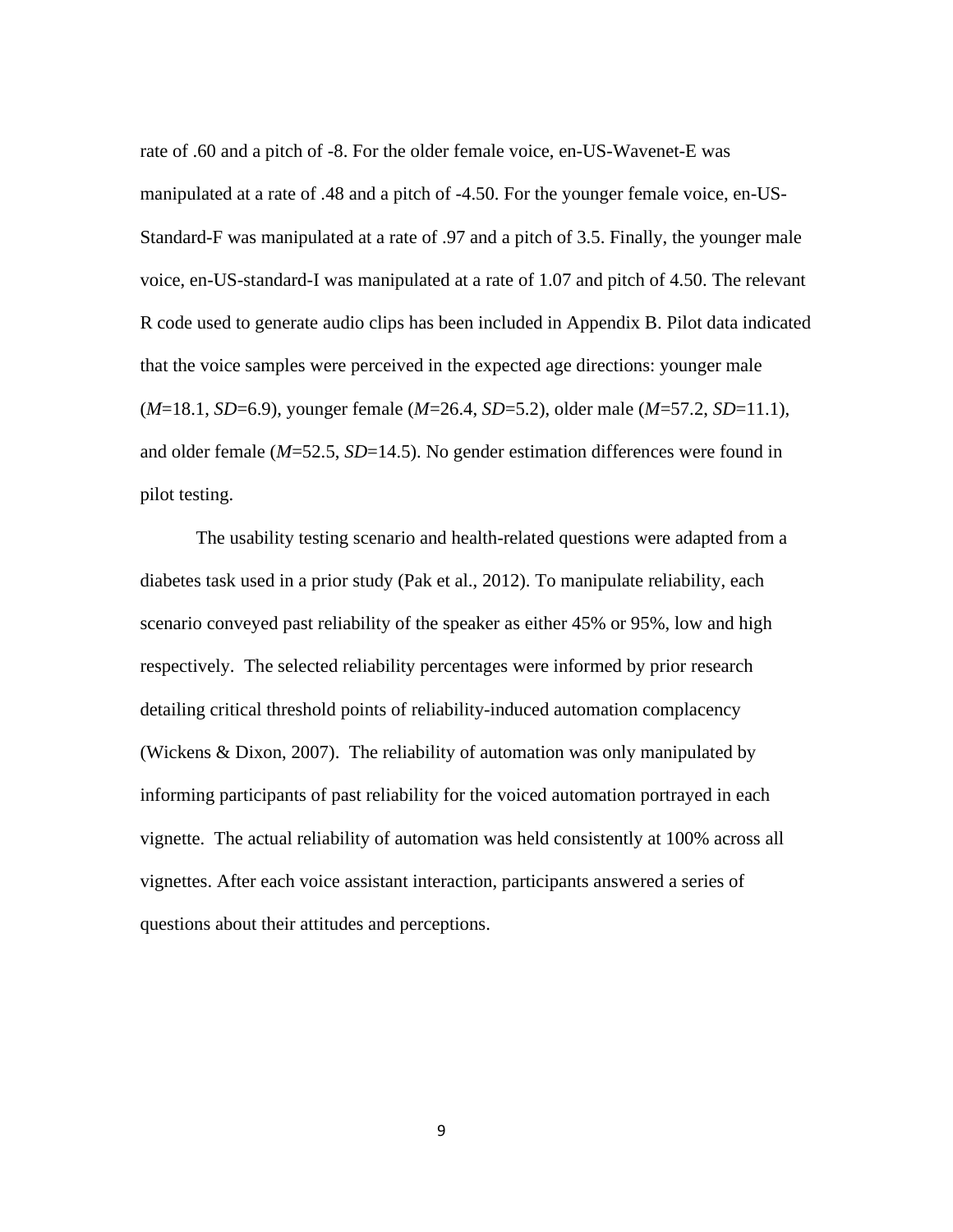| <b>Scenario</b> | <b>Reliability</b> | <b>Age (Voice Assistant)</b> | <b>Gender (Voice Assistant)</b> |
|-----------------|--------------------|------------------------------|---------------------------------|
|                 | 95%                | Younger                      | Female                          |
| 2               | 95%                | Older                        | Female                          |
| 3               | 95%                | Younger                      | Male                            |
| 4               | 95%                | Older                        | Male                            |
| 5               | 45%                | Younger                      | Female                          |
| 6               | 45%                | Older                        | Female                          |
|                 | 45%                | Younger                      | Male                            |
| 8               | 45%                | Older                        | Male                            |

**Table 1**. Voice Assistant Scenarios

# **Study Measures**

Researchers measured a total of five factors using a series of Likert-type scales as well as qualitative feedback. Measures were taken for the following: prior experience with technology, voice assistant frequency of use and usage type, trust, perceived age and gender, and reasoning criteria for trust ratings. Each measure is outlined below (See Appendix A for study questionnaires).

# *Prior Experience With Technology*

The short-form Computer Proficiency Questionnaire, CPQ-12, was used to assess prior experience with technology (Boot et al., 2015). Participants rated 12 items using a 5-point Likert-type scale (1 = "*Never tried"*; 5 = "*Very easily*"). Example items include "I can use a computer keyboard to type" and "I can find information about my hobbies and interests on the Internet". Previous studies reported a reliability of Cronbach's  $\alpha$ =0.95, while our study demonstrated a reliability of  $\alpha$ =0.61.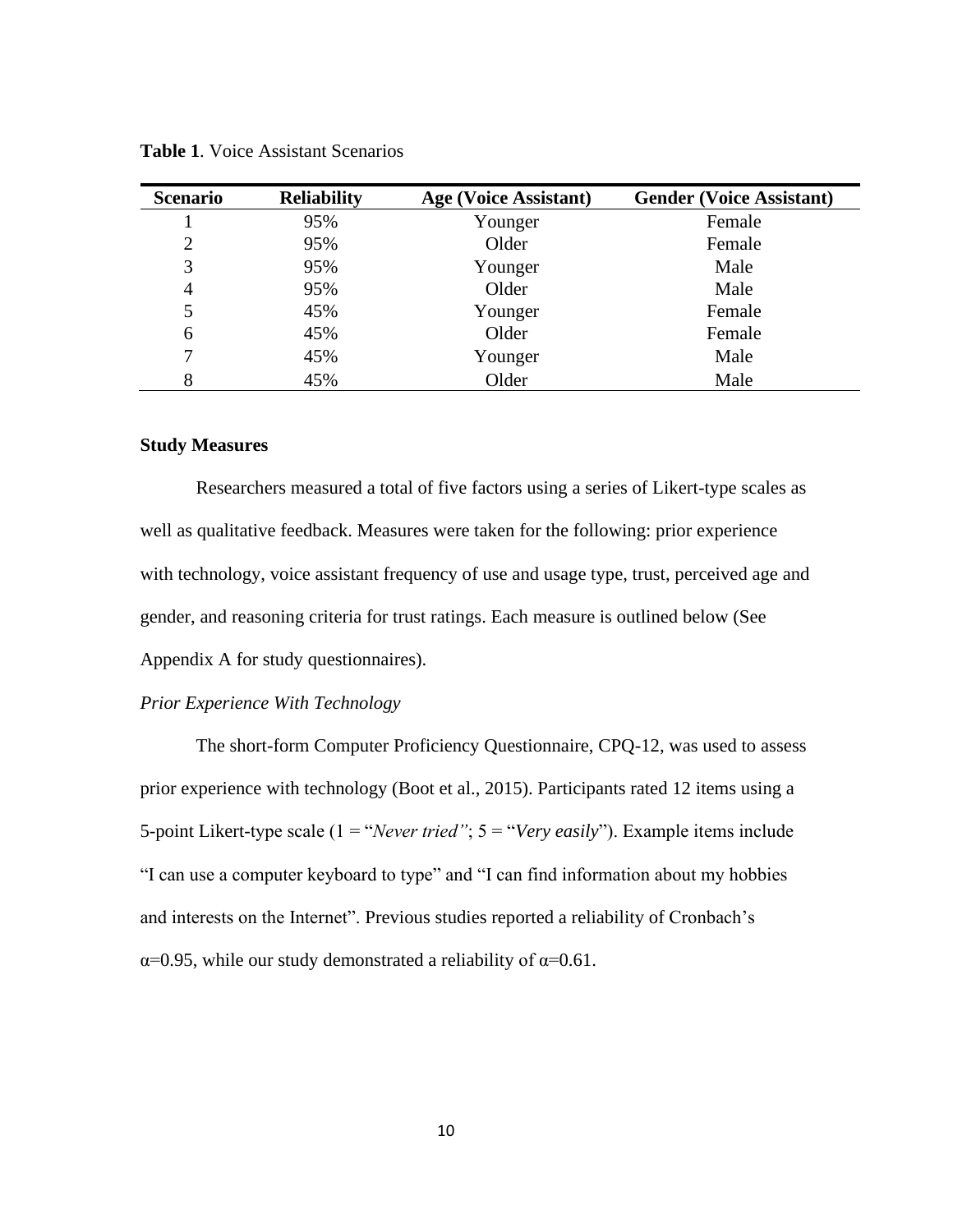#### *Voice Assistant Use Frequency and Purpose*

Participants were asked to report their frequency of use using a question adapted from the media and technology usage scale MTUAS (Rosen et al., 2013). Usage was reported on a 10-point scale (1="*Never*"; 10="*All the time*"). Participants were also asked to select typical reasons for use from a list including: "listening to music", "asking questions to obtain information", and "managing calendar".

# *Trust*

As the primary measure of stereotype activation and use, two types of trust were assessed in this study: dispositional and history-based trust. Dispositional trust (i.e., an individual's likelihood to trust) was assessed before the study using the Automation Induced Complacency Potential Revised scale (AICP-R) (Merritt et al., 2019). Participants rated 10 items using a 5-point Likert-type scale (1 = "*strongly disagree"*; 5 = "*strongly agree*"), for scenarios including: "If life were busy, I would let an automated system handle some tasks" and "Constantly monitoring an automated system's performance is a waste of time". Previous studies reported a reliability range of Cronbach's  $\alpha$ =0.79–0.87, while our study demonstrated a reliability of  $\alpha$  = 0.66. Historybased trust (i.e., trust after exposure to a system that is expected to show trust differences as a function of stereotype activation) was assessed after each trial using two questions adapted from Lee and Moray (1994). Participants indicated the degree to which they agreed with these statements using a 0 to 100 scale, where higher scores indicate higher levels of trust. The two questions were: "To what extent do you trust (i.e. believe in the accuracy of) the voice assistant in this scenario?" and "To what extent would you be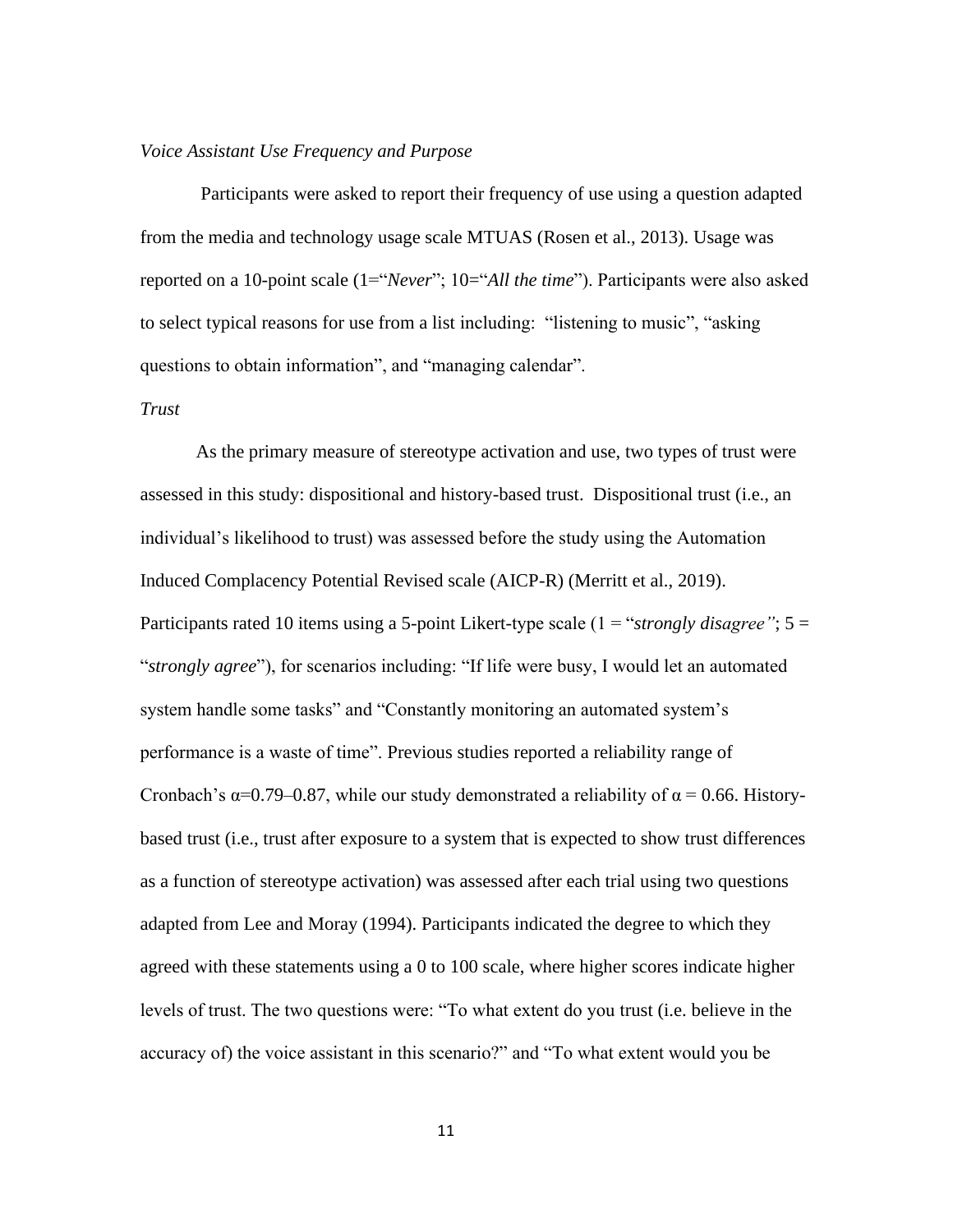likely to follow the voice assistant's recommendation in this scenario?".

# *Perceived Age and Gender*

Participants reported the perceived age and gender of each voice assistant through a manipulation check block that proceeded the task block of the experiment. Participants selected gender from choices of male and female, whilst age was indicated using a 0-100 scale.

# *Reasoning Criteria for Trust Ratings*

After providing trust ratings for each voice assistant, participants were asked to provide a qualitative explanation for their reasoning for assigning the rating. Qualitative responses were grouped and analyzed using a grounded theory approach to establishing themes relating to criteria for trust ratings.

### **Procedure**

All participants gave informed consent and completed demographic information prior to beginning the experiment. Initial measures were collected for technology experience, voice assistant usage, and trust in automation as described above. Next, experimental instructions for the task were provided and participants were informed that they were helping to test the usability of a health-focused smart speaker. Before the experiment began, all participants completed a practice trial to ensure that they were familiar with the task and understand the instructions. Following the practice trial, participants were informed that the experiment would now begin and were randomly presented with eight trials, each with a varied voice assistant scenario (see Table 1). After each trial, participants reported measures for perceived trust and provided information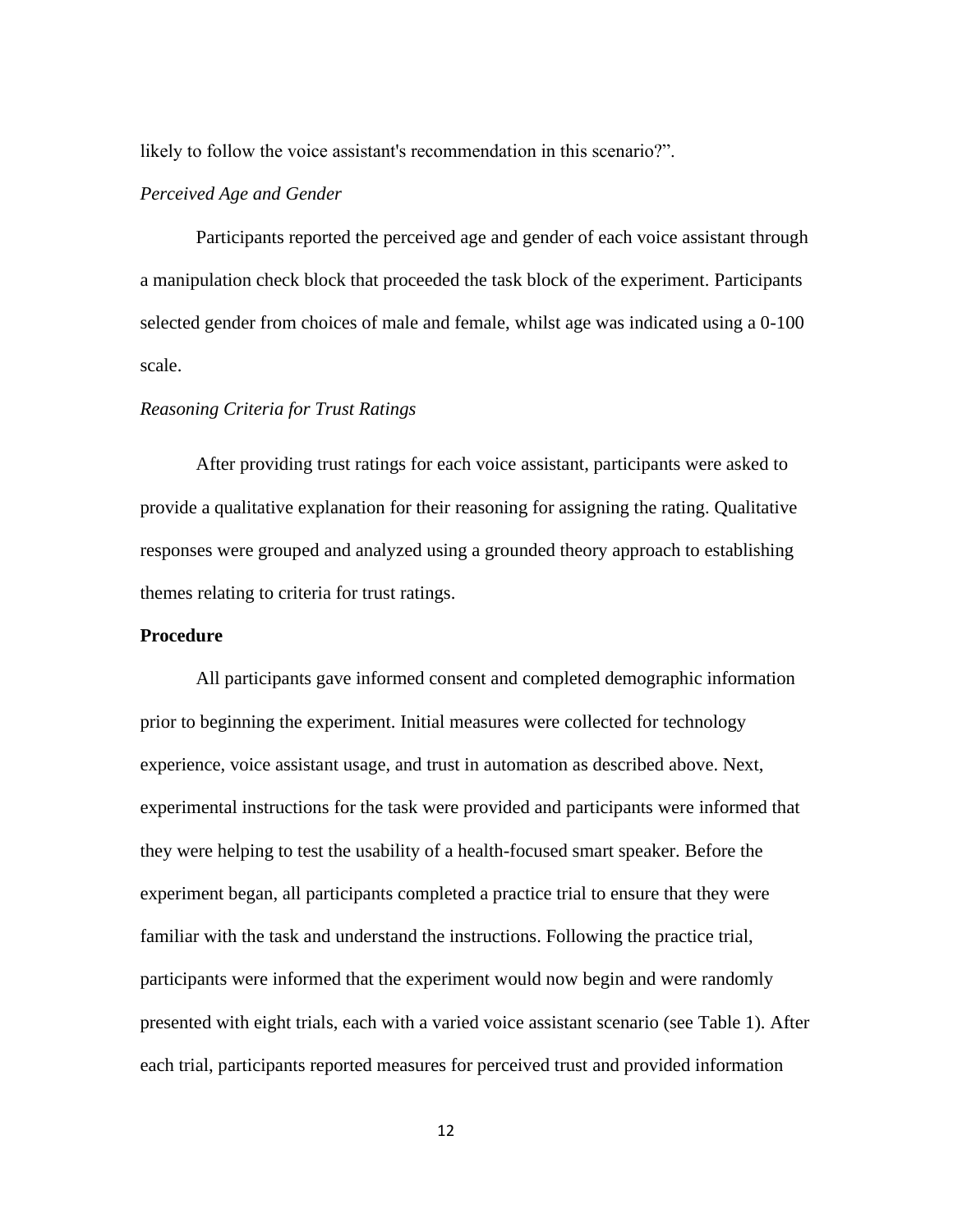regarding their selected trust rating. After data was collected for all possible scenarios, participants were asked to report the age and gender that they believed each voice assistant to be presenting. See Figure 2 for experimental procedures diagram.



**Figure 2.** Experimental procedures diagram.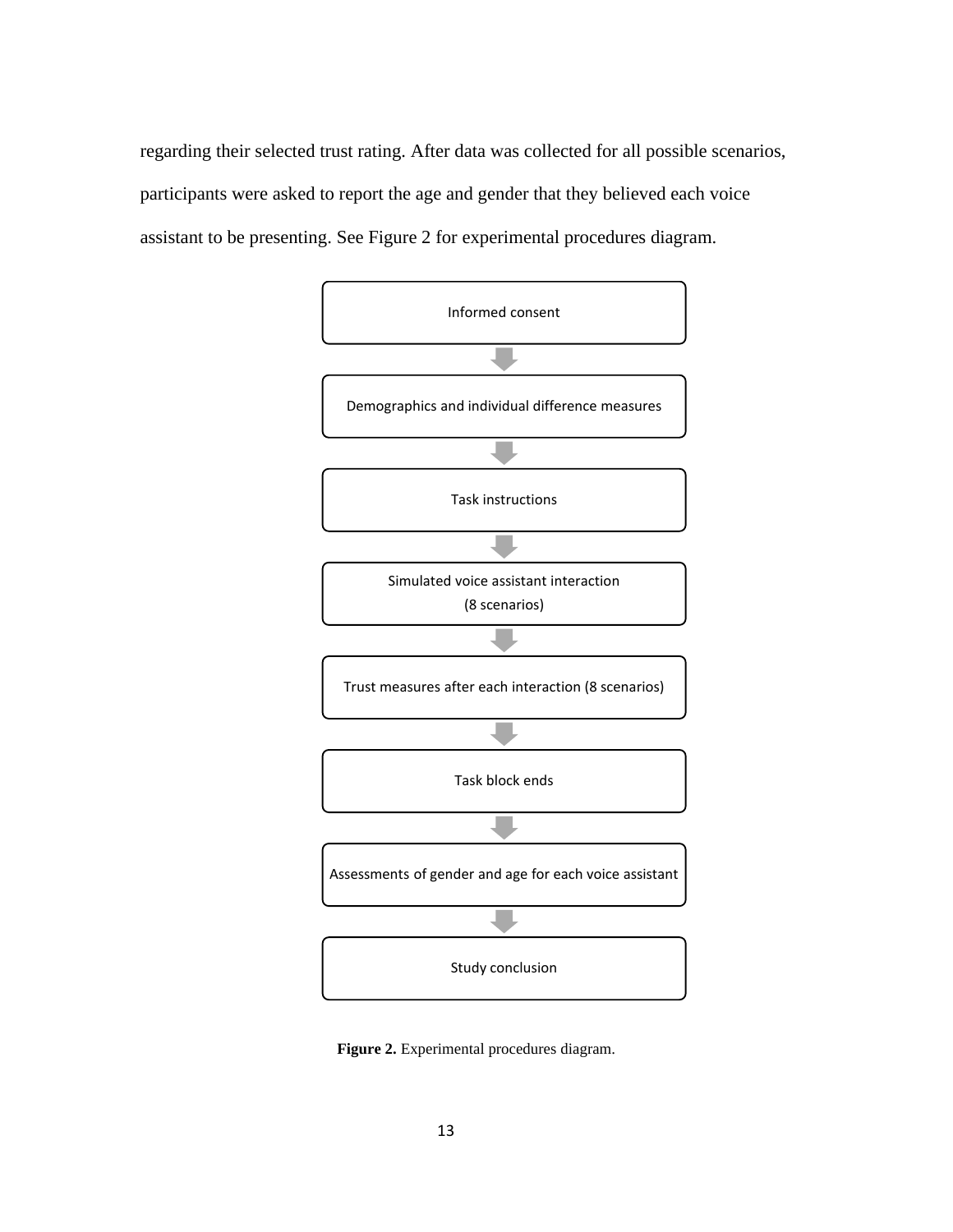#### RESULTS

Data were collected for a total of 112 participants (younger  $= 61$ , older  $= 51$ ) and included measures for the perceived trust of voiced automation across different age, gender, and reliability scenarios. The Mahalanobis distance metric (Tabachnick et al., 2007) was used for multivariate outlier detection and a single outlier was detected. Researchers made the decision not to exclude it from data analysis as there was no detectable change in the statistical significance of results when it was included in the analysis. Normality checks were conducted on all variables prior to statistical testing and showed multiple violations of the normality assumption. Given these initial findings, conservative estimates were used when interpreting the results of the following analyses.

# **Prior Experience With Technology**

The pre-experiment Computer Proficiency Questionnaire provided insight into user competencies with using technology (Boot et al., 2015). Results were measured on a scale of 1 to 5, with higher scores indicating better competency. An independent samples t-test comparing younger and older participant CPQ scores showed no significant differences in younger (*M*=4.74, *SD*=.27) and older (*M=*4.63, *SD*=.54) adults' technology competency scores,  $t(70.09)=1.39$ ,  $p>0.05$ ,  $d=.28$ . This finding shows that younger and older adult participants had similar levels of competency with using technology. Compared to the younger adult's mean competency, which is representative of their age group, the older adults' mean is less expected and may be a result of the recruitment process. Since advertisements for this study listed it as an online-based survey, we may have attracted older adults that are more technology-savvy than average.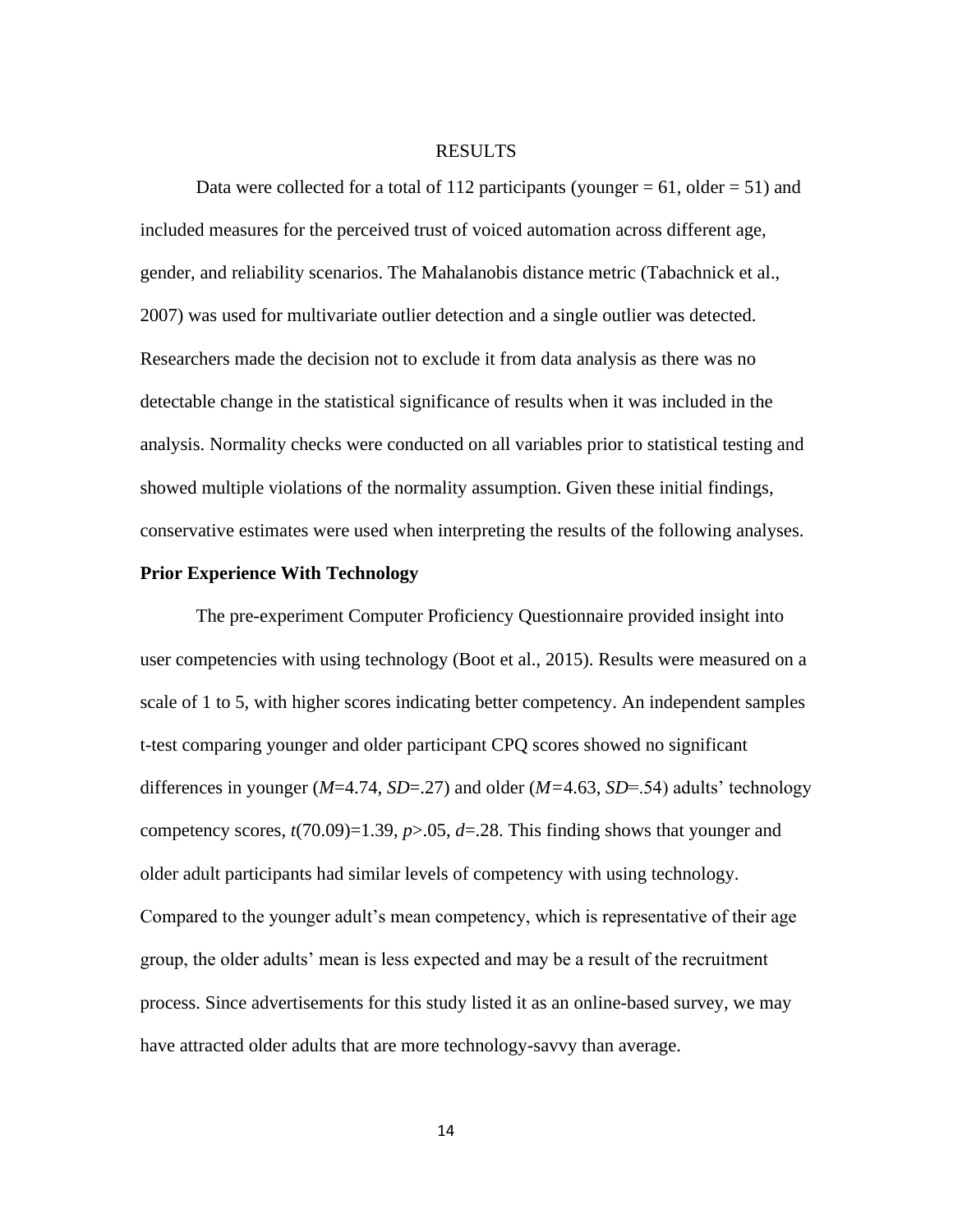#### **Voice Assistant Use Frequency and Purpose**

Voice assistant use frequency was measured on a 10-point scale indicating the frequency in which they use voice assistants, where higher values equal more frequent voice assistant usage. An independent samples t-test revealed significant differences in younger (*M*=4.31, *SD*=2.26) and older adults' (*M*=3.14, *SD*=2.49) frequency of voice assistant use,  $t(110)=2.62$ ,  $p<0.05$ ,  $d=49$ . These findings are unsurprising and are in line with available literature that found older adults tend to report having less perceived practical needs for automated technology, as well as finding it difficult to use them effectively (Trajkova & Martin-Hammond, 2020). Despite this distinction, when asked to select reasons for using a voice assistant from a list of options such as "checking the weather" or "playing music" (Hoy, 2018), an independent samples t-test found that there was no significant difference in the range of reasons for voice assistant use across participant age groups. This means that young (*M*=3.28, *SD*=2.48) and older adults' (*M*=4.47, *SD*=7.52), identify a similar range of usage, despite the later group reporting less frequent use *t*(59.13)=-1.08, *p*>0.05, *d*=.21.

## **Manipulation Check: Voice Assistant Age and Gender**

At the end of each experimental block, participants were asked to report their estimations of age and gender for each voice assistant combination. An independent samples t-test was conducted to better understand individual differences in perceptions of voice assistant age. Significant differences were found in younger (*M*=17.08, *SD*=5.12) and older (*M*=26.24, *SD*=8.14) adults' perceptions of age in the younger male voice assistant conditions,  $t(81.18)=6.96$ ,  $p<.001$ ,  $d=1.35$ . Specifically, younger adults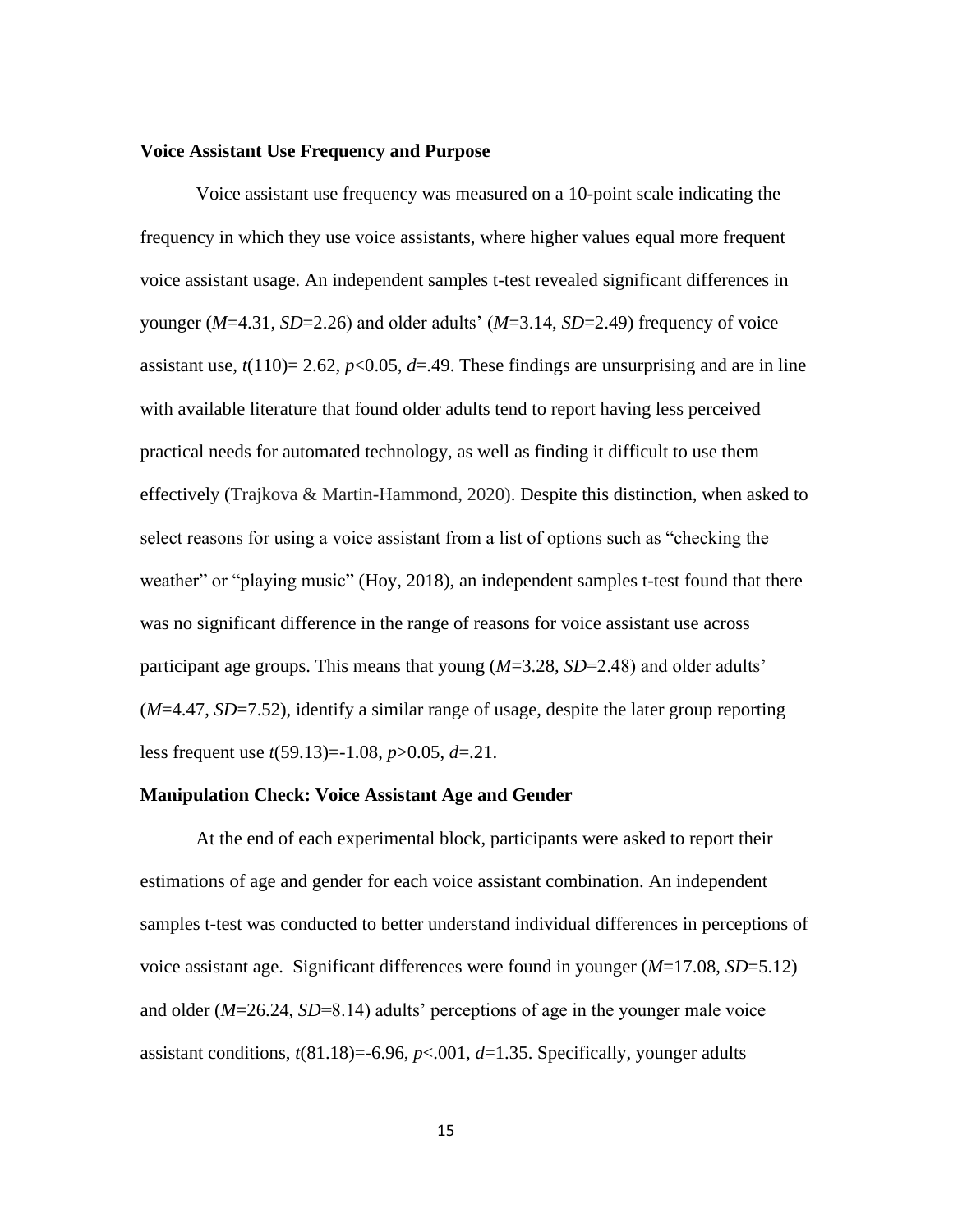perceived the voice assistant to be significantly younger in age than older adult participants. Similarly, significant differences were also found in younger (*M*=46.31, *SD*=13.22) and older (*M*=52.14, *SD*=12.78) adults' perceptions of age in the older male voice assistant condition,  $t(107.68) = -2.37$ ,  $p < .05$ ,  $d = .45$  with younger adults again perceived the voice assistant to be significantly younger in age than the older adult. Despite this, age estimations still fell in the respective voice assistant age categories of "younger" and "older" across their respective trials. Conversely, no significant differences were found in estimates of age for the younger or older female voice assistant conditions (all  $p$  values  $> 0.05$ ). These findings suggest that both younger and older adults are better at distinguishing age in female voice assistants. This might be influenced by our current exposure to different female voiced automation including Amazon's Alexa, Microsoft's Cortana, Apple's Siri, and Google Assistant, which all use female gendered voices.

Chi-square tests were conducted to better understand age differences in perceptions of voice assistant gender. The results of the Chi-Squared test revealed that that older adults perceived the gender of young male voice assistants differently than younger adults, but these findings were not consistent across other trials, indicating that older adults perceive the gender of the younger male voice assistant differently than younger participants. No significant variances in estimations of gender were found for the other voiced automation conditions, *p*>.05.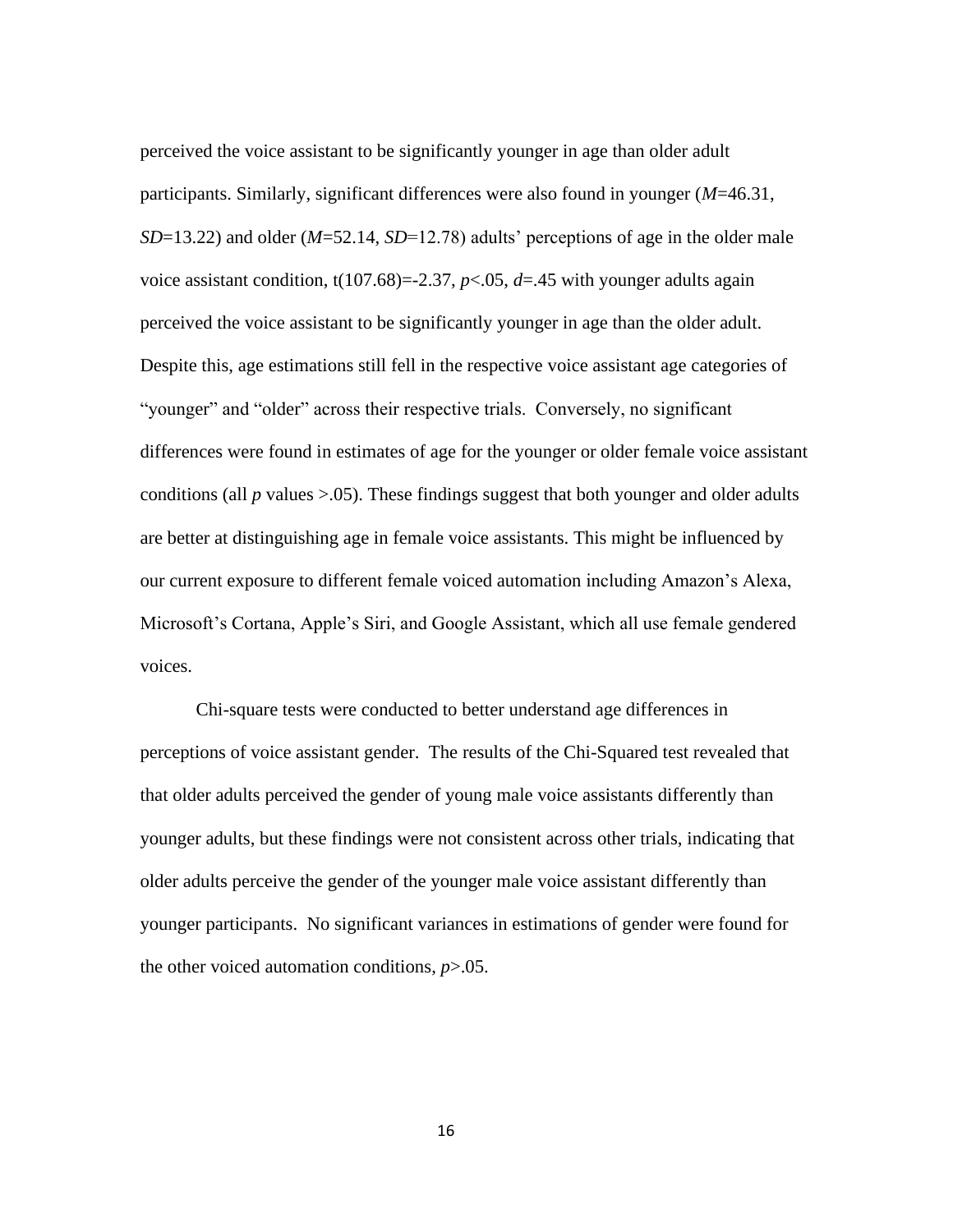#### **Dispositional Trust**

The pre-experiment survey measured participants' automation complacency using the AICP-R scale (Merritt et al., 2019). As a measure for an individual's propensity to trust automation, this scale was used here to establish dispositional trust. An independent samples t-test was conducted in order to determine age differences in dispositional trust. No significant differences were found between younger (*M*=3.31, *SD*=.52) and older adults' (*M*=3.39, *SD*=.52) dispositional trust ratings, *t*(110)=-.823, *p*>.05, *d*=.15. These findings suggest that no difference in younger and older adults' pre-existing perceptions of trust towards voiced automation. This is consistent with other findings showing no difference in younger and older adults' reported scores for automation complacency (Pak et al., 2020). However, it is worth noting that the AICP survey has not been approved for use with older adult subjects and therefore may have created some range issues.

# **History-Based Trust**

Participants were asked to report their perceptions of trust after each voice assistant interaction. The analysis involved a 2(assistant reliability: low, high) x 2(assistant gender: male, female) x 2(assistant age: younger, older) x 2(participant age group: younger, older) mixed repeated-measures ANOVA. Since Box's equality test revealed a violation of equal variance assumptions, results were reported according to Pillai's trace as this test statistic has been shown to be more robust for errors in normality.

Significant main effects for history-based trust as a function of voice assistant reliability and voice assistant age were found. Specifically, lower overall history-based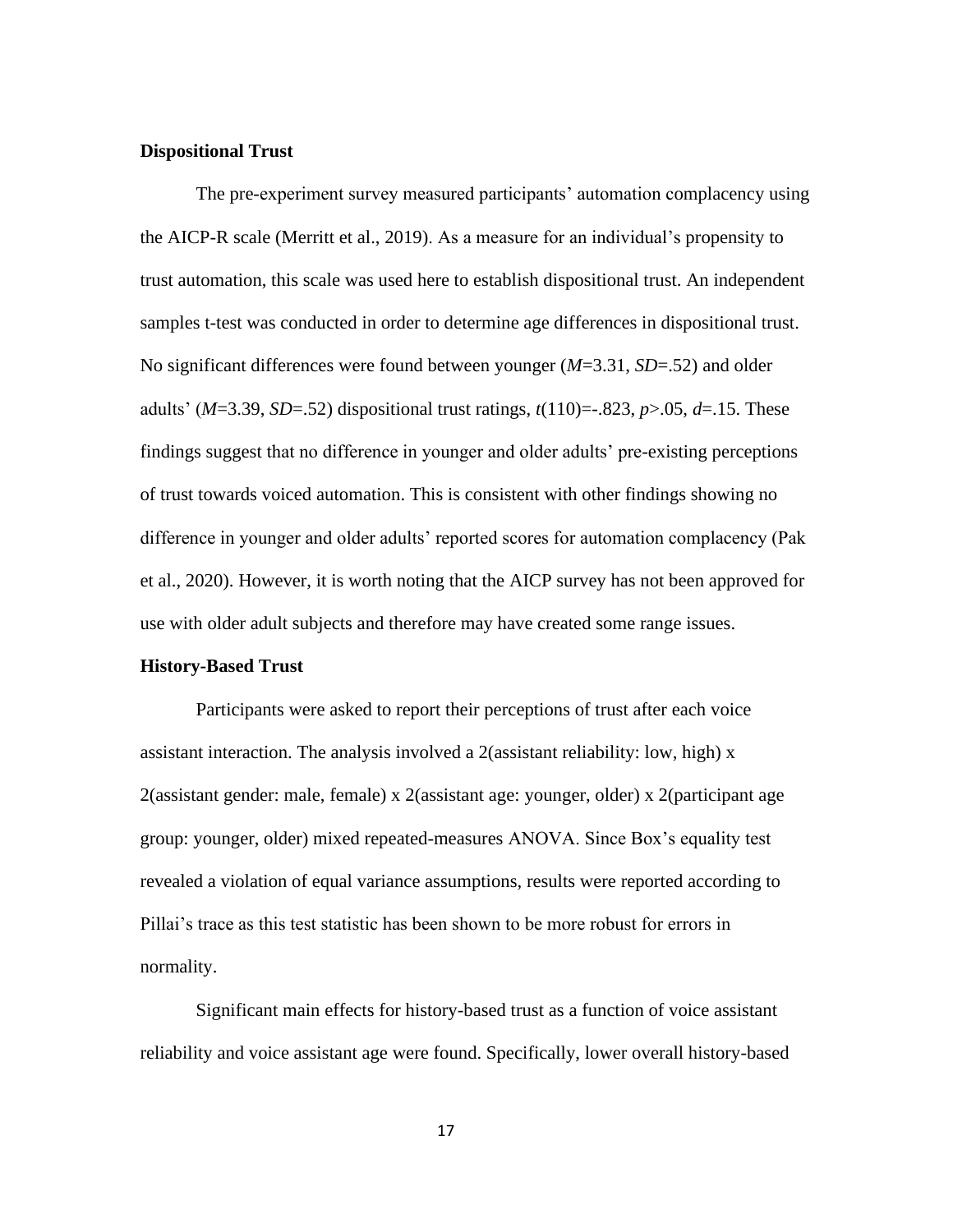trust scores were reported in low reliability trials (*M*=53.81, *SD*=18.83) compared to high reliability trials (*M*=75.62, *SD*=18.09) and (*F*(1,110)=142.11, *p*=<.001, ηp2=.564). With regard to voice assistant age, younger voice assistants received higher overall historybased trust ratings (*M*=71.09, *SD*=16.31) than older voice assistants (*M*=58.33, *SD*=19.6) and  $(F(1,110)=59.93, p< .001, \text{np2}=.353)$ . Moreover, these effects were consistent across both participant age groups, indicating that participants from both age groups rated younger voice assistants to be more trustworthy than older voice assistants, and less reliable voice assistants as less trustworthy.

#### **Gender of Voice Assistant**

All participants reported estimations of voice assistant gender following experimental blocks. Statistical analysis showed no significant main effect for trust ratings as a function of voice assistant perceived gender were found (all *p* values >.05). In addition, no significant main effect for trust as a function of participant age group was found ( $p$ -value  $> 0.05$ ). These findings contradict the predictions for hypothesis 2 that older adult participants would exhibit overall higher history-based trust towards voice assistants. However, a significant 2-way interaction was found for reported trust as a function of voice assistant reliability and gender,  $(F(1,110)=5.5, p=<.05, \text{np2}=<.048)$ . Follow-up pairwise comparisons revealed significant differences in history-based trust ratings as a function of reliability across both male and female voice assistant trials, with high reliability males (*M*=76.99, *SD*=17.83), and high reliability females (*M*=74.25, *SD*=21.99) being rated as significantly more trustworthy than low reliability male (*M*=52.72, *SD*=22.39) and low reliability females (*M*=54.9, *SD*=20.46).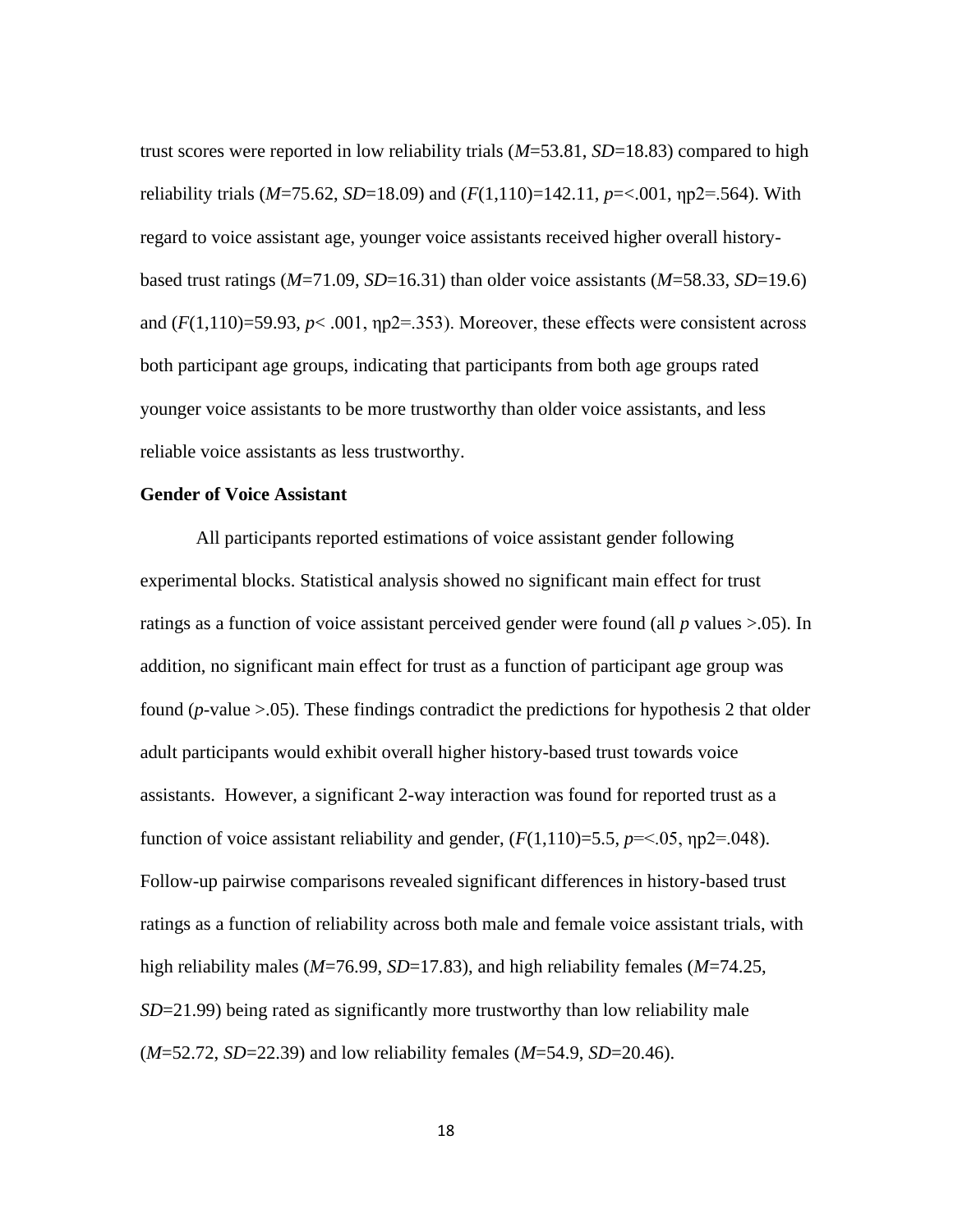Another significant 2-way interaction was found for gender and age of voice assistant  $(F(1,110)=14.07, p< .001, np2=.113)$ . Specifically, pairwise comparisons revealed significant differences in history-based trust ratings for all voice assistant gender and age combinations: young male voice assistants (*M*=68.97, *SD*=17.1), young female (*M*=73.22, *SD*=20.1), older male (*M*=60.74, *SD*=21.97), and older female (*M*=55.93, *SD*=21.97). These findings indicate that participants reported significantly different levels of trust for all gender and age combinations of voice assistants. Significant 3-way interactions included trust rating as a function of voice assistant reliability, voice assistant gender, voice assistant age, and participant age group. These interactions are presented in the graphs below.



**Voice Assistant Reliability, Voice Assistant Age, and Voice Assistant Gender** 

**Figure 3.** Trust ratings as a function of voice assistant age and gender in low and high reliability

19

trials.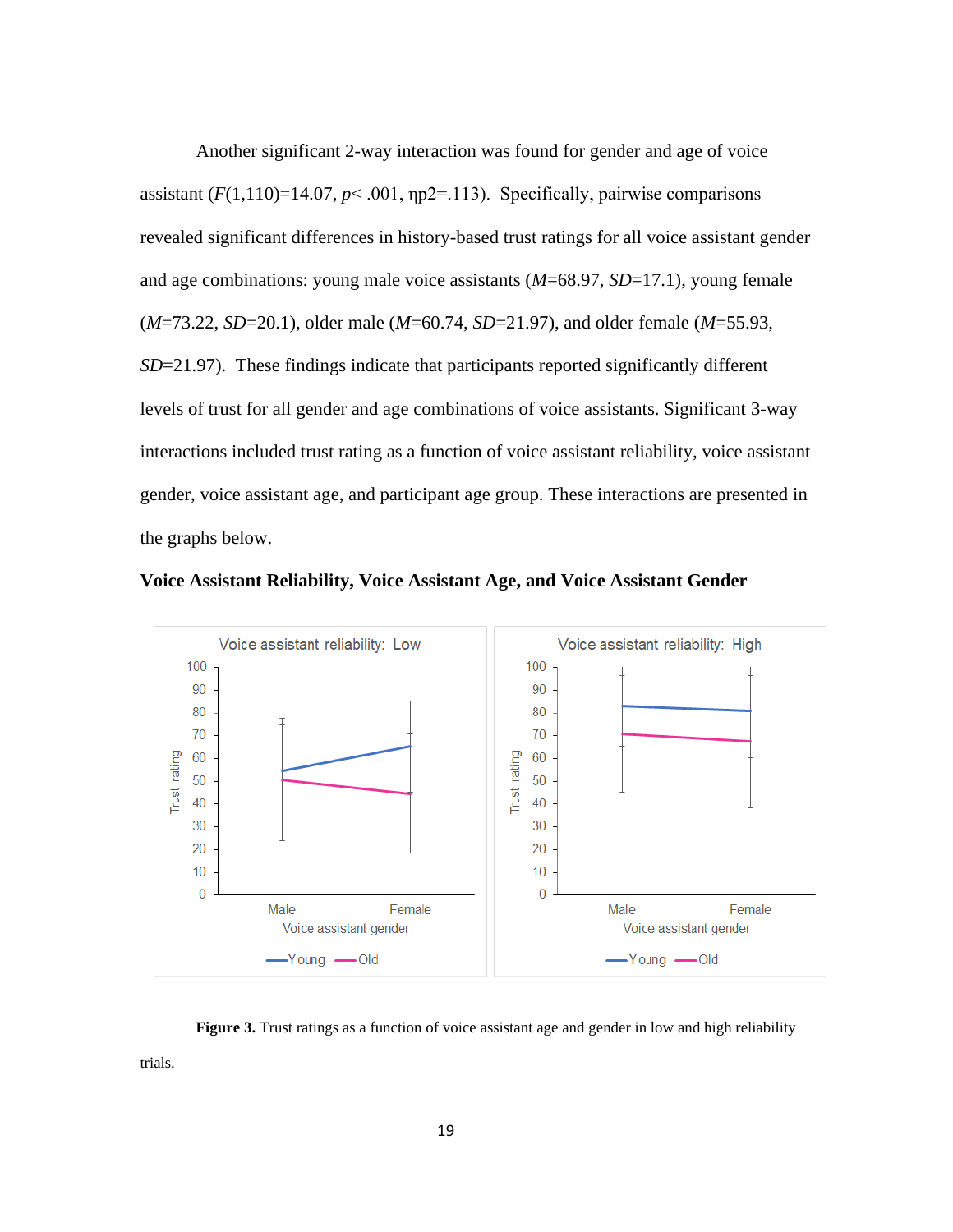Figure 3 shows trust ratings as a function of voice assistant age and gender across low and high reliability trials. Data analysis showed a significant 3-way interaction was revealed between voice assistant gender, voice assistant age, and voice assistant reliability,  $F(1,110)=8.2$ ,  $p<.005$ ,  $np2=.070$ ). Specifically, follow up pairwise comparisons revealed that when voiced automation reliability was low, the younger female (*M*=65.25, *SD*=27.01) voice assistant received the highest history-based trust ratings, with significantly lower history-based trust ratings reported for than younger male (*M*=54.74, *SD*=28.11), older female (*M*=44.54, *SD*=26.1), and the older male (*M*=50.71, *SD*=26.77) voice assistants when reliability was low. For hypothesis 3, researchers anticipated a three-way interaction of system reliability, assistant gender, and assistant age. The researchers expected that when system reliability was low, users would perceive the younger female voice assistant as significantly less trustworthy than all other voice assistants. Contrary to expected findings for hypothesis 3 and prior findings in the literature (Pak et al., 2014), when system reliability was low, the younger female voice assistant received the highest history-based trust ratings. This finding shows that when voiced automation is unreliable, users are more likely to rely on a young female voice.

Given the market trend of a default young female voice for smart speakers and this empirically demonstrated greater trust in young female voice assistants, we conducted an exploratory analysis to better understand the possibility of exposure as a covariate of trust. Our measure of frequency of voice assistant usage was selected as the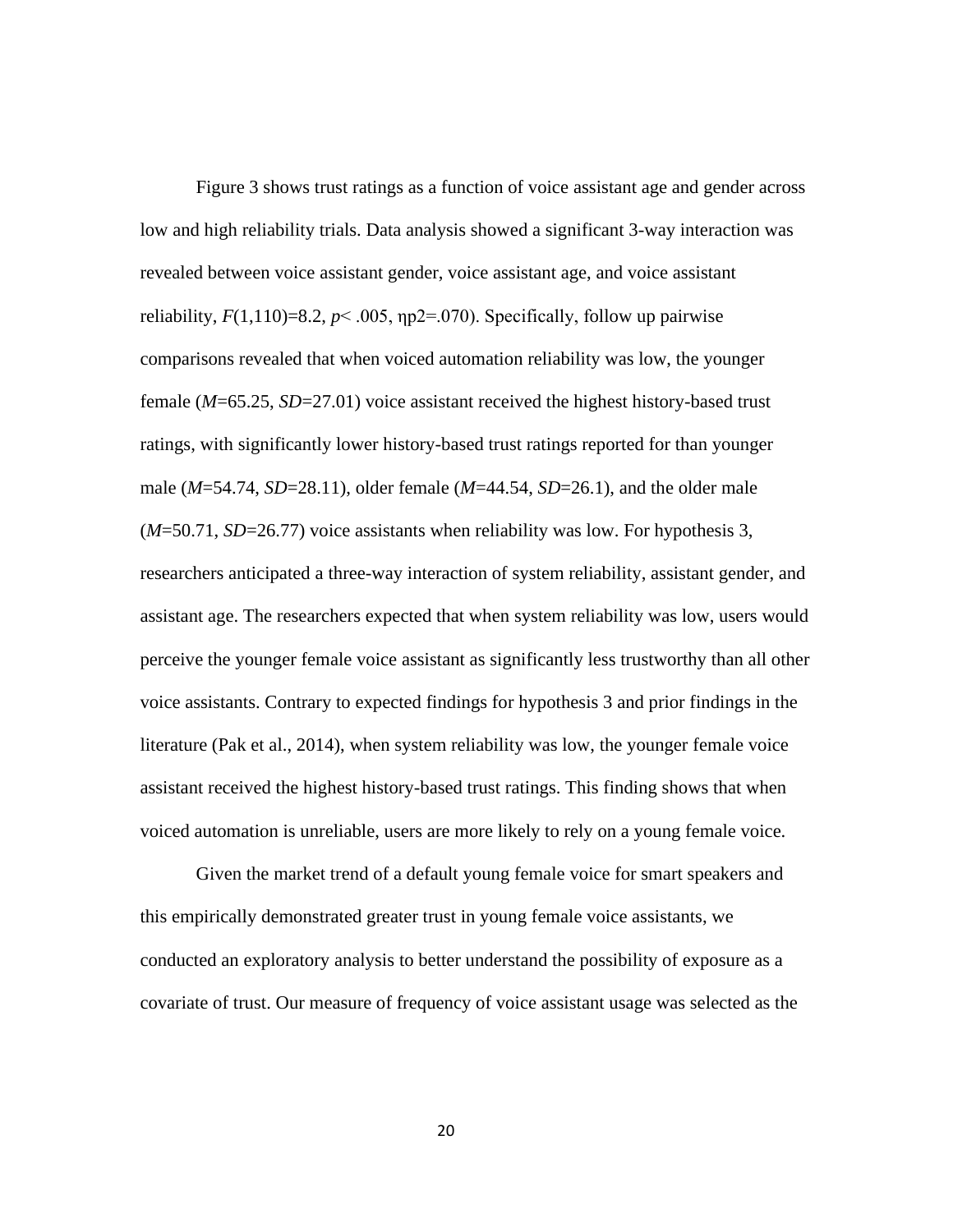covariate indicator of exposure. This analysis revealed no significant findings in our data for frequency of voice assistant usage as a covariate for trust in voice assistants,  $p > 0.05$ .

**Participant Age, Voice Assistant Gender, and Voice Assistant Reliability** 



**Figure 4.** Trust ratings as a function of voice assistant gender and reliability in younger and older participant groups.

Figure 4 shows trust ratings as a function of voice assistant gender and reliability for younger and older participant groups. Data analysis showed significant 3-way interaction between participant age, voice assistant gender, and voice assistant reliability  $(F(1,110)=10.73, p<0.01, \eta p2=.089)$ . Pairwise comparisons revealed significant differences in history-based trust rating as a function of reliability between the two participant age groups. Specifically, the finding shows that when system reliability was low, older adults trusted the female voice assistant significantly more (*M*=59.75, *SD*=19.87) than younger adults with the same female assistant (*M*=50.84, *SD*=20.20).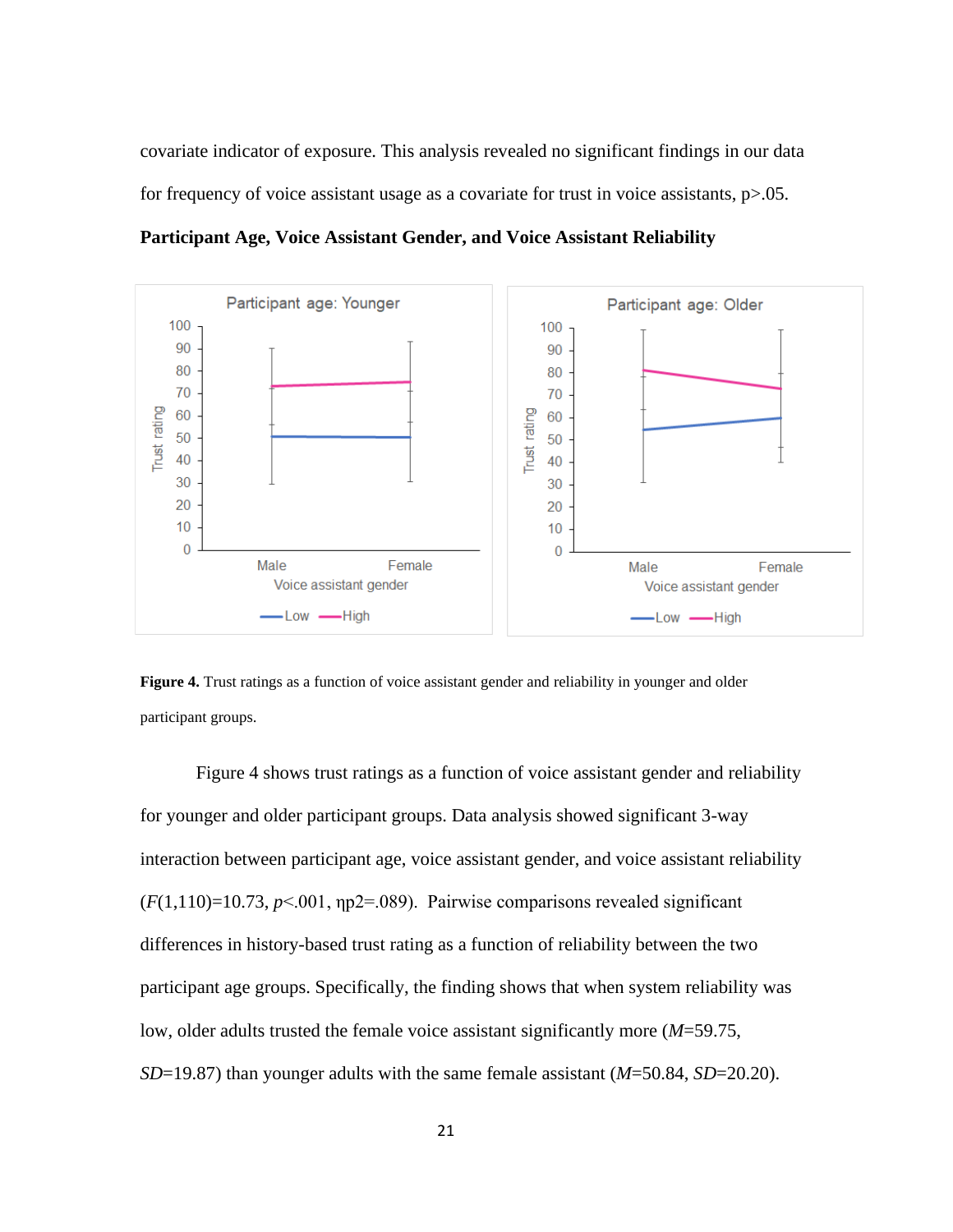Moreover, a significant difference in history-based trust rating was also observed for high reliability trials using a male voice assistant, in which older adults (*M*=81.48, *SD*=17.78) trust male voice assistants more than younger adults (*M*=73.23, *SD*=17.13) when reliability was high.



**Participant Age, Voice Assistant Age, and Voice Assistant Reliability**

**Figure 5.** Trust ratings as a function of voice assistant age and reliability in younger and older participant groups.

Figure 5 indicates trust ratings as a function of voice assistant age and reliability for younger and older participant groups. Analysis revealed a significant 3-way interaction between participant age, voice assistant age, and voice assistant reliability  $(F(1,110)=4.6, p<.001, \eta p2 = .04)$ . Specifically, young participants reported lower history-based trust (*M*=55.48, *SD*=20.43) compared to older adults' (*M*=65.4, *SD*=24.73)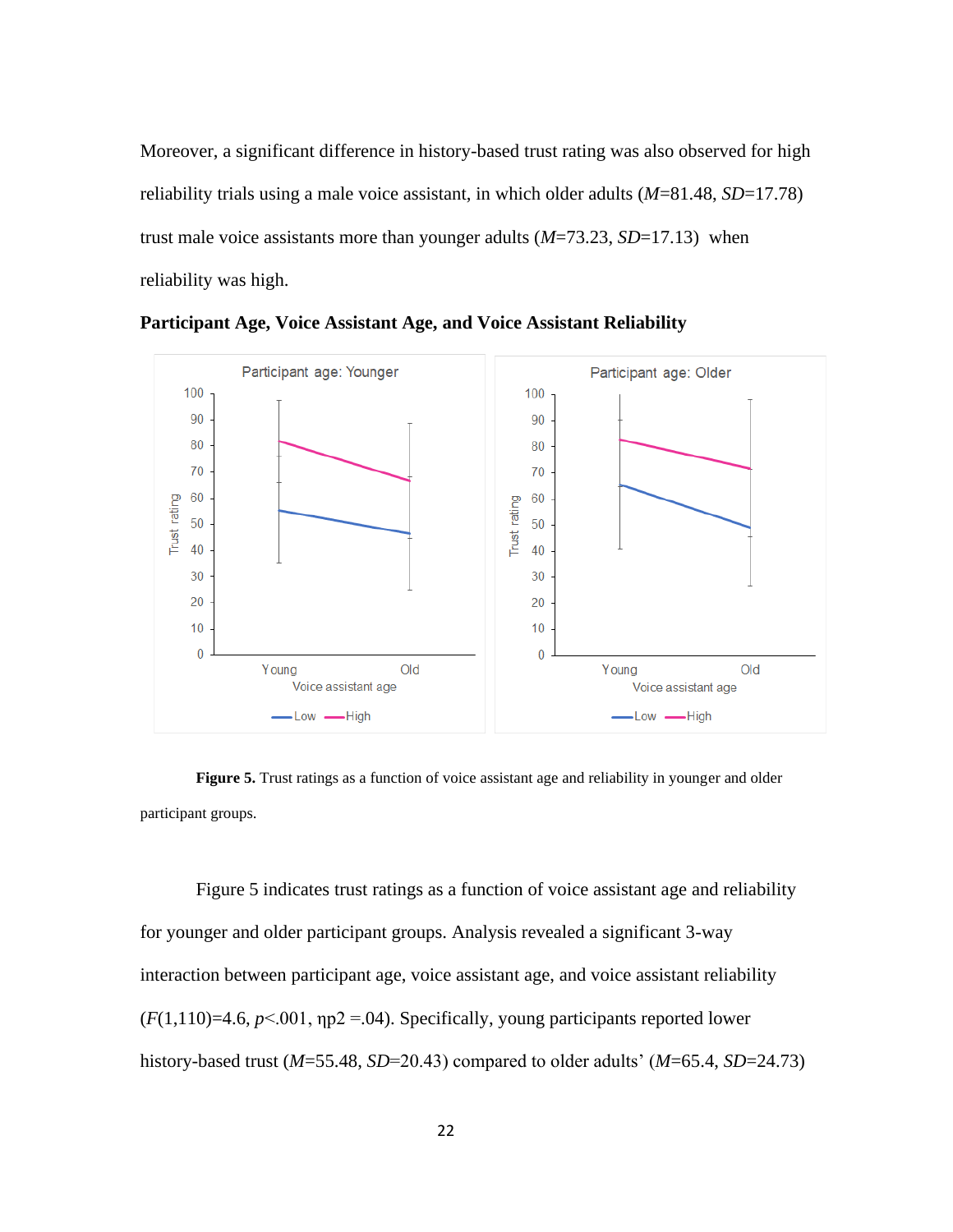when reliability was low for younger voice assistants, where older adults reported higher history-based trust. This result shows that when system reliability was low, older adult participants were significantly more trusting of younger voice assistants than younger adult participants were of the same younger assistants.

#### **Qualitative Justification for Trustworthiness Rating**

After providing a rating for history-based trust, participants were asked to elaborate on their reasoning for their reported ratings. Qualitative responses were analyzed using a ground theory approach and coded according to the nature of the criteria used to judge the voice assistants when selecting a trust rating. Four main categories of reasoning criteria were identified: dispositional trust, perceived confidence, personal knowledge, and explicitly stated reliability (See Table 2).

| <b>Trust Criteria</b>                | Younger adult participants<br>$(n=61)$ | <b>Older adult participants</b><br>$(n=51)$ |
|--------------------------------------|----------------------------------------|---------------------------------------------|
| <b>Dispositional trust</b>           |                                        | $\overline{2}$                              |
| <b>Perceived confidence</b>          | 25                                     | 17                                          |
| <b>Personal knowledge</b>            | 17                                     | 25                                          |
| <b>Explicitly stated reliability</b> | 18                                     | 7                                           |

**Table 2 Comparison of Reasoning Criteria for Trust By Age Group**

Dispositional trust was categorized as any statements of participants' pre-existing attitudes toward automation, for example: "I never fully trust these devices so I would go and look it up myself", and "I don't usually trust what they say, so if I really need to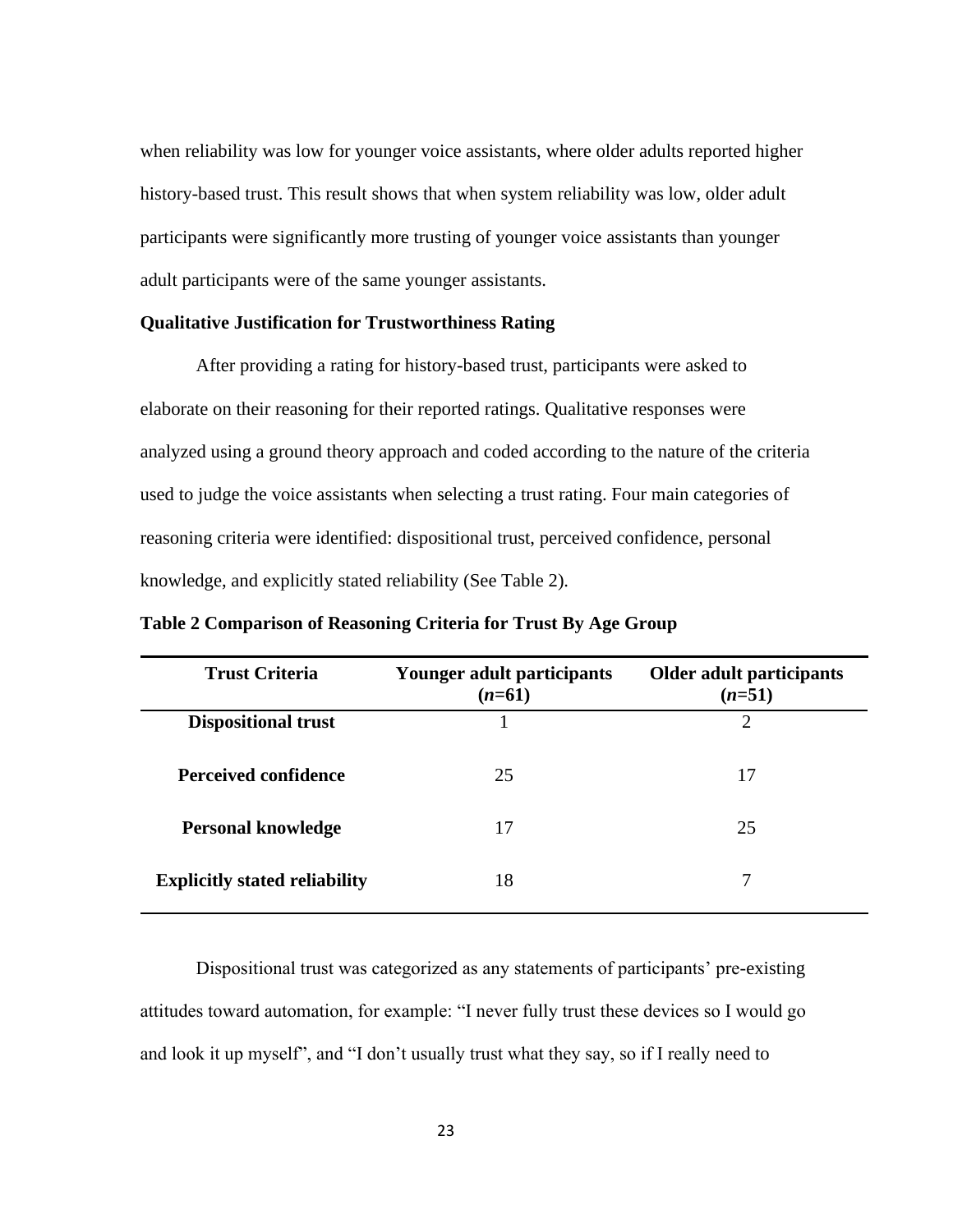know I always go back and try to figure it out myself". Perceived confidence was denoted by the specific mentioning of how confident the voiced automation sounded. Example responses included: "Speaker did not sound sincere and confident" and "The lady sounds very smart and she sounds like the voice actors for medicine commercials which makes me trust her response more in this situation". Personal knowledge also played a role in assessing trustworthiness, with participants integrating their own knowledge in order to verify information from the voiced automation. When asked to elaborate, one participant said: "I already know that's the correct thing to do." The fourth category for justifying trustworthiness was through explicitly stating reliability, which was reportedly based on the presented percentage reliability during the voice assistant scenario. Example responses included: "The reliability is 95% so it is trustworthy.", "The reliability is only 45%", and "I wouldn't trust that automation to answer a question for me".

The three-way interaction of system reliability, voice assistant age, and voice assistant gender that was identified during data analysis was of particular interest to researchers. All participants reported significantly higher trustworthy scores for the young female voice assistant than all other voice assistants when system reliability was low. The qualitative responses indicated that participants assessed the young female voice assistant "I think that this voice assistant is very sure in what was stated", "Sounds more confident just needs to be more assertive", "She seemed confident in her answer", and "The upbeat voice sounds sure and similar to those in medicine commercials which makes me feel like in this scenario that the response is spot on".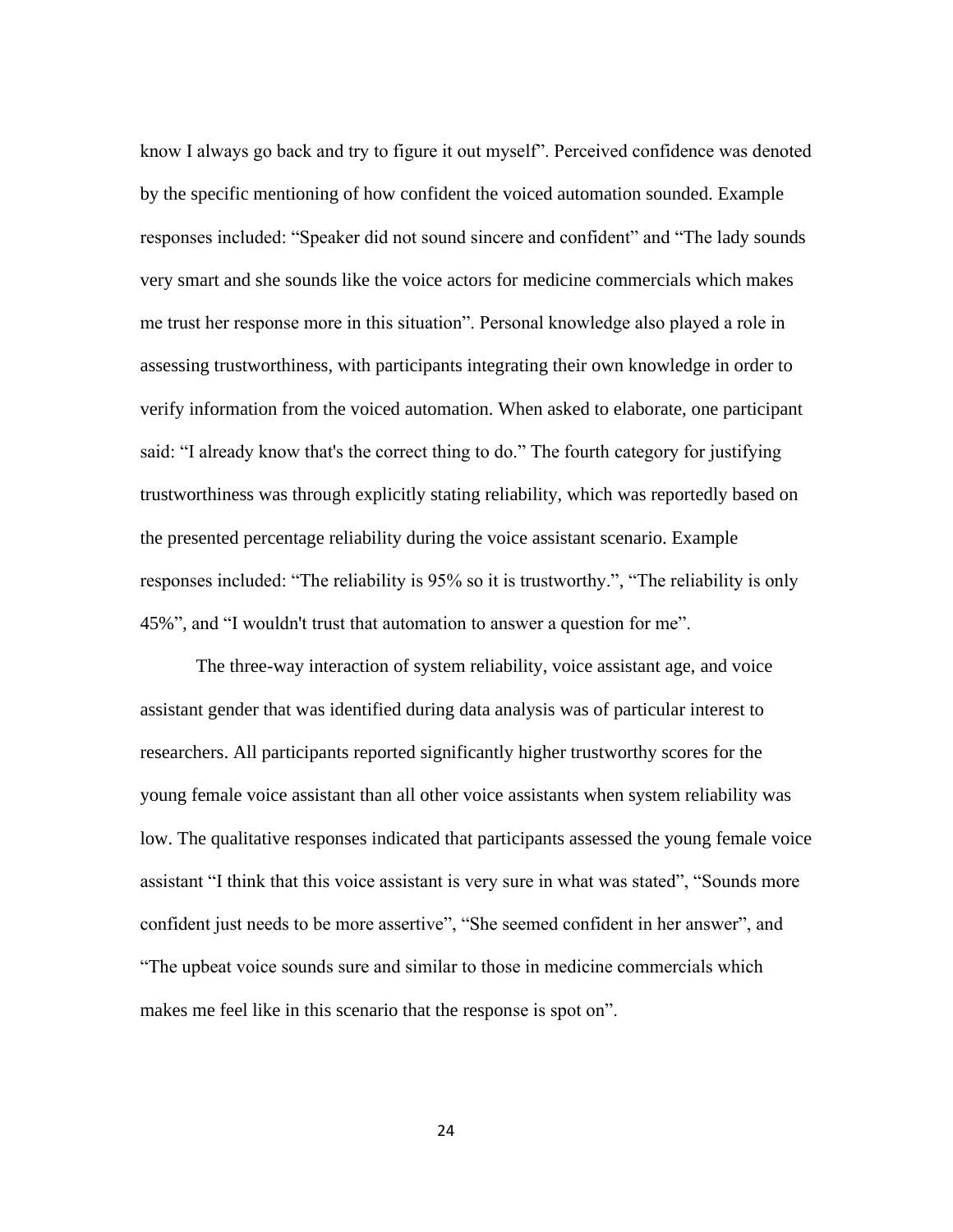#### **DISCUSSION**

The recent increase in human-automation interactions has clear applications for smart assistant integration for the aging-in-place population. A recent survey reported that 16.5 percent of the American population was 65 years of age or older and that percentage is expected to rise to 22 percent by 2050 [\(Statista Research Department,](https://www.statista.com/aboutus/our-research-commitment) 2021). Their utility has already been established for assisting elderly individuals with routine tasks by setting medication reminders and helping place phone calls (Vollmer & Ory, 2017). As these smart-assistants become increasingly anthropomorphized, researchers have established that variations in observable factors like the gender and reliability of the smart speaker can elicit stereotypes that align with those cues (Tay, Jung, & Park, 2014; Cambre & Kulkarn, 2019; Park et al., 2020). Building on this research, the overall aim of this study was to examine how variations in vocal cues for the gender and age of voiced automation influenced the prevalence of stereotypic responses in younger and older users, and how these stereotypes affected users perceived reliability of the voice automation. Three research hypotheses were outlined for this study.

Hypothesis 1 predicted that both younger and older users would accurately perceive differences in age and gender across voice assistant trials. Results showed that younger users could accurately identify voice assistant age and gender across all trial conditions. In addition, older adults were able to accurately distinguish between younger and older females. However, older users provided significantly higher age estimations for younger and older male voice assistant trials, despite predictions still falling in the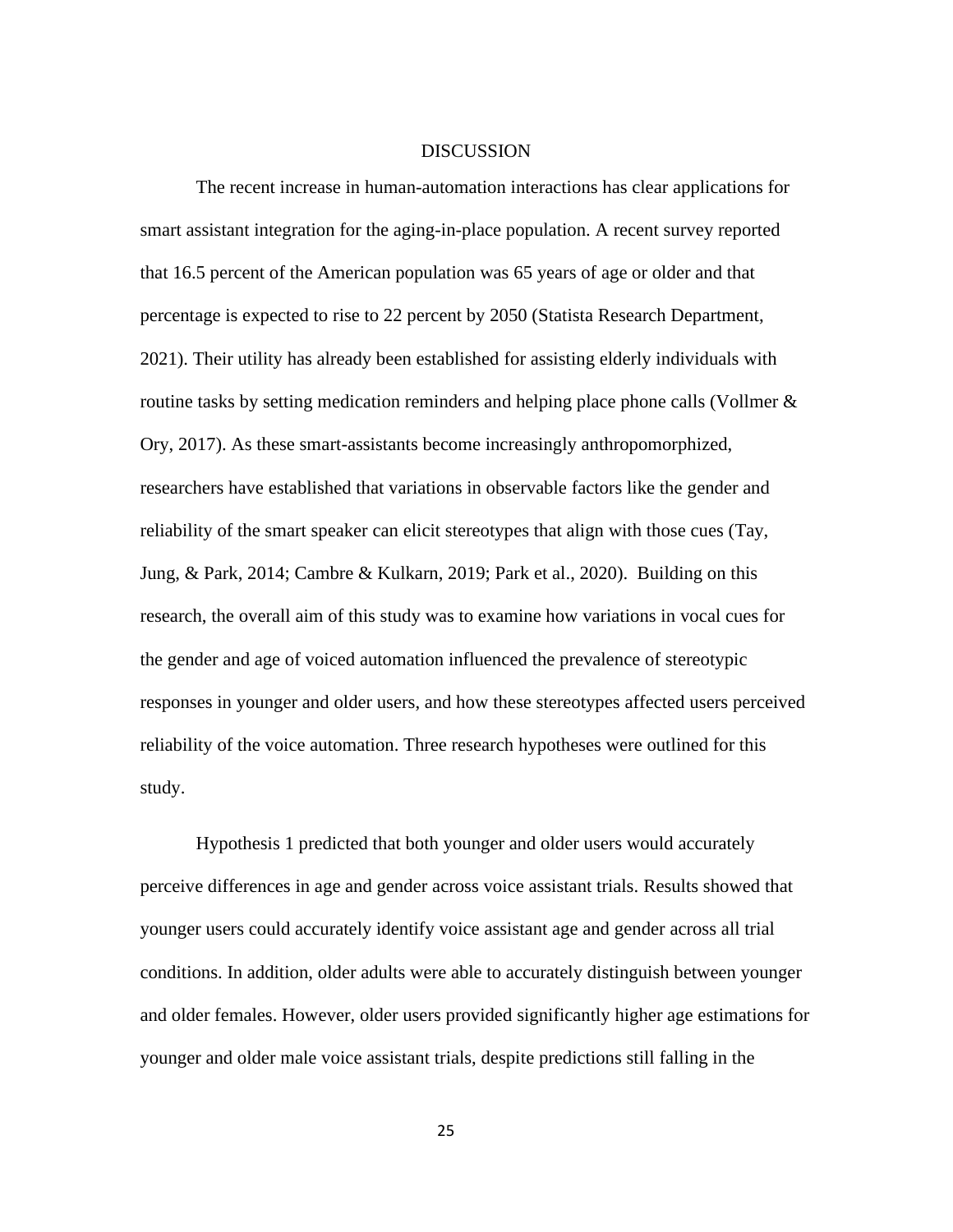appropriate direction of 'younger' and 'older'. Moreover, young male voice assistant trials received the most variation in predictions for age and gender from older users.

These differences in findings may be due to age-related differences in hearing function caused by natural physiological changes that accompany the aging process. However, it is more likely that older users are better able to distinguish between older and younger, female voiced automation due to exposure to current voiced automation like Amazon's Alexa, Microsoft's Cortana, Apple's Siri, and Google Assistant, which all use female-gendered voices. Regardless of rationale, the older voice assistants were still perceived in a lower age range (*M*=46.31 - 52.14) than would be considered "older" by most standards, which often report 65 as the low end of the age range for "older" adults. Future research should look closely to literature regarding age-related differences in voice acoustics with aims to inform vocal manipulations beyond pitch and speed that may influence perceptions of age in computer-generated voices.

Hypothesis 2 predicted in line with prior findings, that older adults would report significantly higher overall levels of trust than younger adults (Pak et al., 2014). Data analysis revealed no significant main effect of participant age group on trust rating in voice assistants. This null effect may be explained by the emerging beliefs of the nature of voice assistant usage and the companies that are behind their rollout. Newer technology may be met with skepticism from users across all ages. Other factors affecting perceptions of trust include user perceptions of privacy surrounding smart assistant usage. A recent poll showed that as many as 41% of voice assistant users have reservations about privacy, trust, and unauthorized listening from their devices (Olson & Kemery,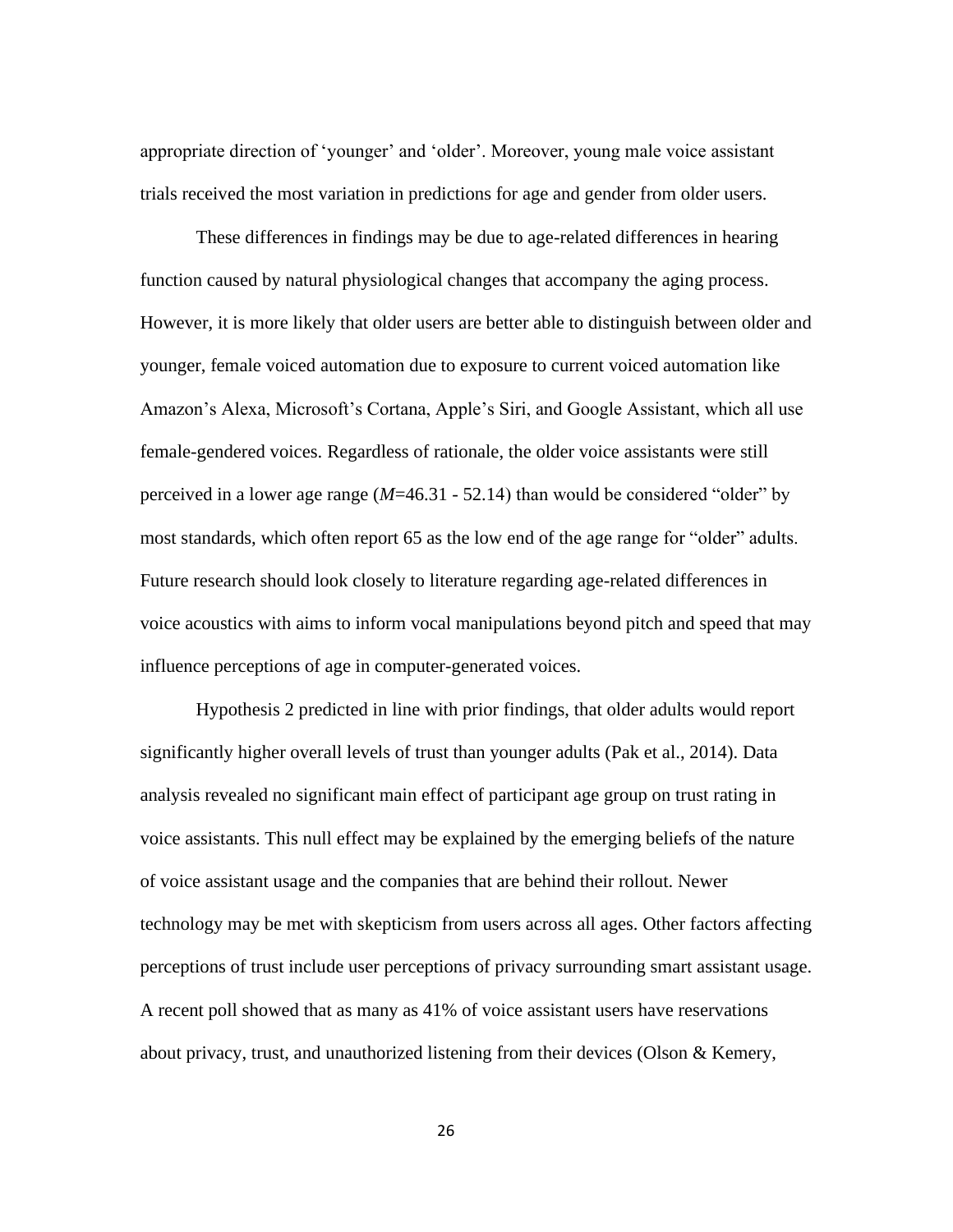2019). Future iterations of similar research should consider implementing a preexperiment measure of perceived privacy related to voice assistants in order to establish any potential interactions of significant interest and prior beliefs.

Hypothesis 3, predicted an interaction of system reliability, perceived age, and gender of the speaker would influence user perceptions of trust in the voice assistants. Through the reliability manipulation, findings provided support of this hypothesis, indicating differences in trust across all combinations of voice assistant reliability, age, and gender. And while it was expected in line with prior findings, that users would perceive younger female voice assistants as less trustworthy (Pak et al., 2014), results supported the contrary. Instead, participants were significantly more trusting of the young female voice assistant when the reliability of the system was low. The interaction of perceived reliability, gender, and age and the observed effect on user perceptions of trust in voice assistants support the expectation that individuals apply human-human stereotypes to human-computer interactions.

### **Limitations and Future Directions**

These findings add to the existing literature on human-computer interactions, and the emerging trends showing that perceived indicators of human qualities like age and gender can influence perceptions of trust in voice assistants across users. Furthermore, user perceptions of system trustworthiness can influence their willingness to adopt or reject a new type of automation or to discontinue the use of automation. As such, future technological advancements should consider how user characteristics including age and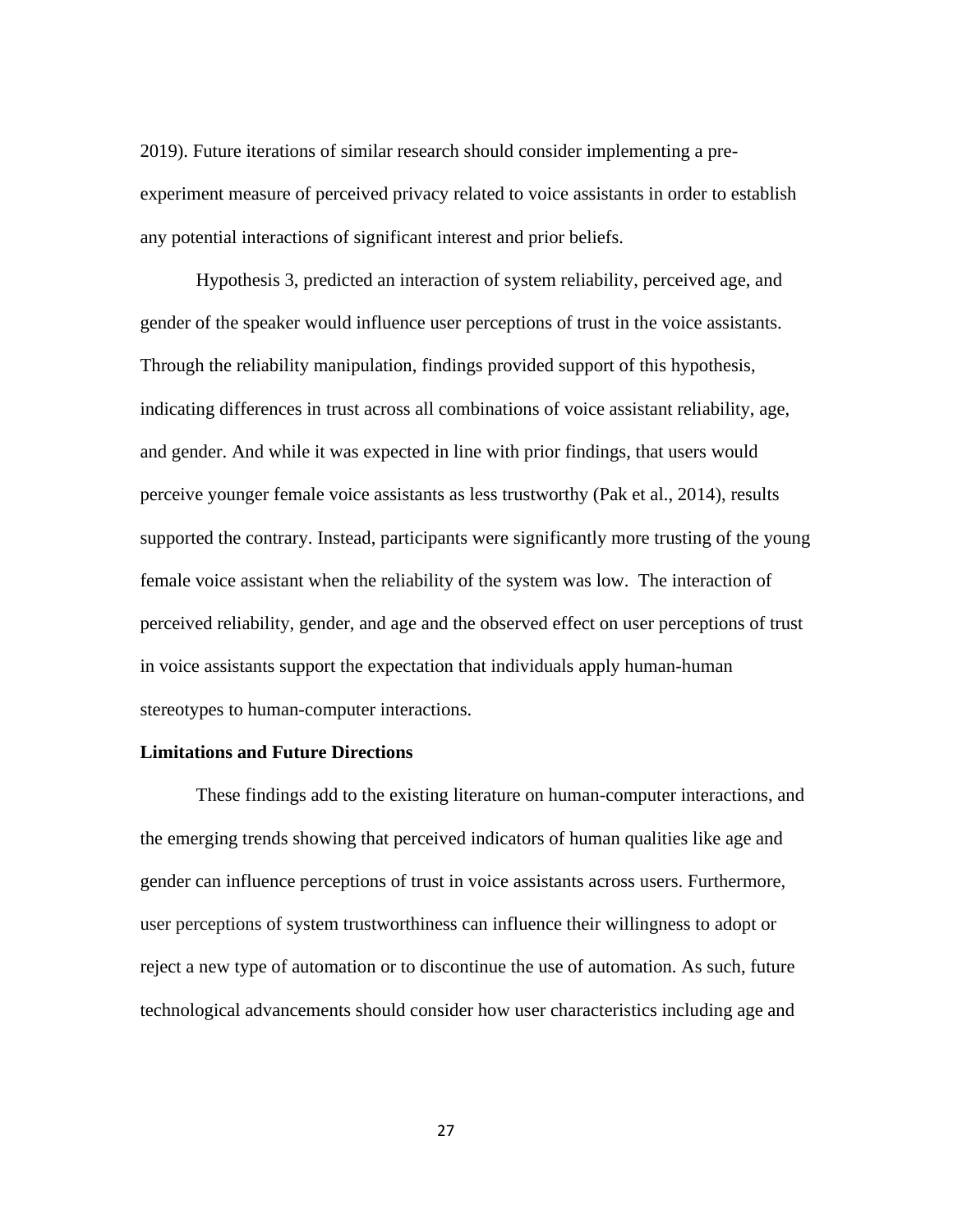gender may interact with attributes of automation design, particularly when they portray human-like characteristics.

One limitation in this study was in the design of the experimental procedure. Since this study took place entirely online, the participant's interaction with the smart speaker was simulated whereby the participants "asked" the voice assistant questions and had to manually start the speaker's response. Due to differences in the audio quality of home speakers, perception of voices may have varied across users. The act of having to manually start the response might have also influenced their perceptions of the voiced automation. Furthermore, this design, which was adapted from previous research that featured questions and answers exclusively about diabetes. Prior diabetes knowledge was not assessed in this study and therefore, it is unknown how the consumer health domain or personal understanding of diabetes may have affected user perceptions of trust.

Future studies should consider pre-experimental knowledge checks, as well as investigate trust in voice assistants across various settings and domains (e.g. automobiles, home automation, and home healthcare). In addition, future research should incorporate additional measures to establish the presence of stereotypic ascription towards anthropomorphized systems. For example, a recent study by Tolmeijer et al. similarly explored how differences in vocal cues for pitch and gender influence this and trust formation. The researchers were able to identify these effects by asking participants to rate the automated system based on 24 traits that were stereotypically either male or female (2021). These stereotypes were still applied even when the voice was genderambiguous but had little effect on perceived trust levels.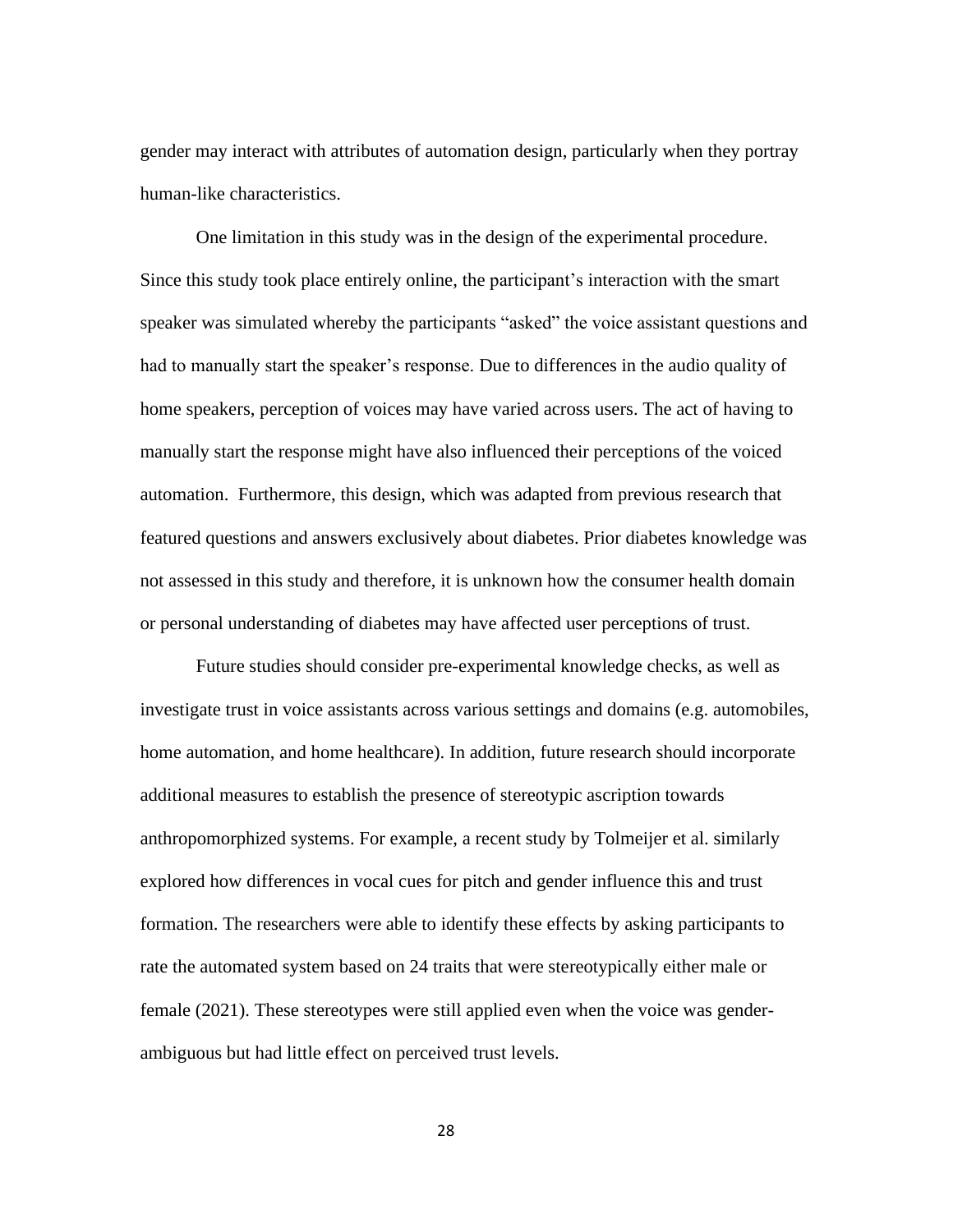# **Conclusion**

Overall, the results of this study add to the growing body of literature surrounding anthropomorphic stereotyping and perceived trust during human-automation interaction. Specifically, these findings provide new insights demonstrating that, in addition to visual cues, vocal cues for characteristics such as age and gender can influence younger and older adults perceptions of trustworthiness when using voiced automation. A recent survey reported that 16.5 percent of the American population was 65 years of age or older and that percentage is expected to rise to 22 percent by 2050 [\(Statista Research](https://www.statista.com/aboutus/our-research-commitment)  [Department,](https://www.statista.com/aboutus/our-research-commitment) 2021). It is clear that as the aging population continues to grow, so too does the need for independent, in-home care options. As everyday use of automation continues to increase on both a personal and practical basis, it is pertinent for researchers to continue working towards improving our understanding of what factors influence successful human-automation interactions. Furthermore, within the context of technology in healthcare, the increased utilization by early individuals for everyday home tasks and health needs, should drive future research towards providing design guidelines that will simplify implementation and support a better quality of life for those aging in place.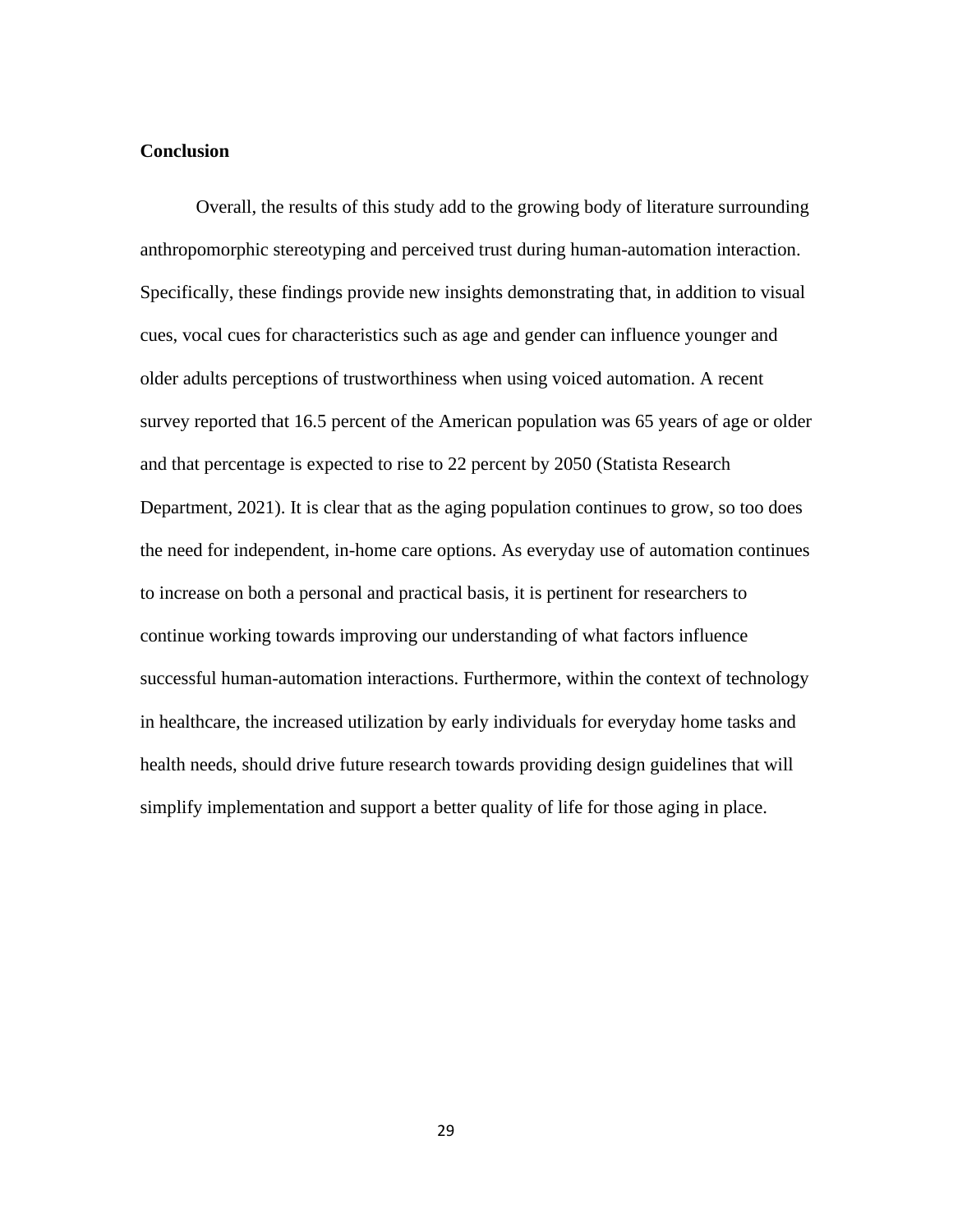# APPENDIX A

# **COMPUTER PROFICIENCY QUESTIONNAIRE – 12 (short-form)**

This questionnaire asks about your ability to perform a number of tasks with a computer. Please answer each question by placing an X in the box that is most appropriate. If you have not tried to perform a task or do not know what it is, please mark "NEVER TRIED", regardless of whether or not you think you may be able to perform the task.

Scale:  $1$  – Never tried,  $2$  – Not at all,  $3$  – Not very easily,  $4$  – Somewhat easily,  $5$  – Very easily

Computer Basics

I can:

Use a computer keyboard to type Use a mouse

Printer

I can:

Load ink into the printer

Fix the printer when paper jams

Communication

I can:

Open emails

Send emails

# Internet

I can:

Find information about local community resources on the Internet

Find information about my hobbies and interests on the Internet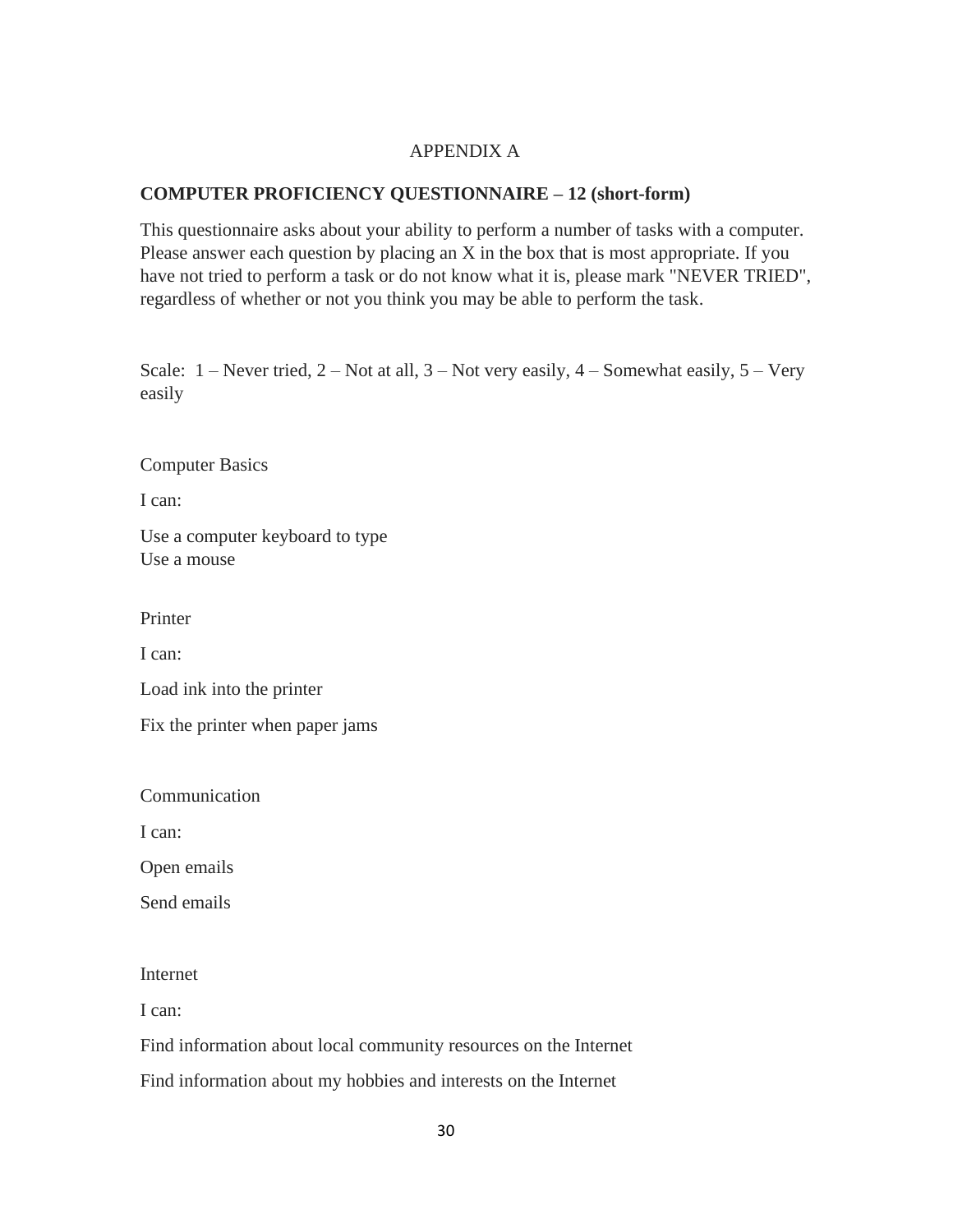Calendar I can: Use a computer to enter events and appointments into a calendar Check the date and time of upcoming and prior appointments

Entertainment I can: Use a computer to watch movies and videos Use a computer to listen to music

# **VOICE ASSISTANT USE FREQUENCY AND PURPOSE**

A voice assistant is a type of software that is activated by voice. Voice assistants can answer questions and complete tasks. Some common examples of voice assistants are Amazon's Alexa, Google's Assistant, or Apple's Siri.

Please indicate how often you use a voice assistant.

Scale:  $1 -$ Never,  $2 -$ Once a year,  $3 -$ Several times a month,  $4 -$ Once a week,  $5 -$ Several times a week,  $6 -$ Once a day,  $7 -$ Several times a day,  $8 -$ Once an hour,  $9 -$ Several times an hour,  $10 - All$  the time

What do you use a voice assistant for? Please select all that apply. If you do not use a voice assistant, please mark "Not applicable / I do not use a voice assistant". Options: Listening to music, Getting the news, Phone calls, Checking weather, Shopping,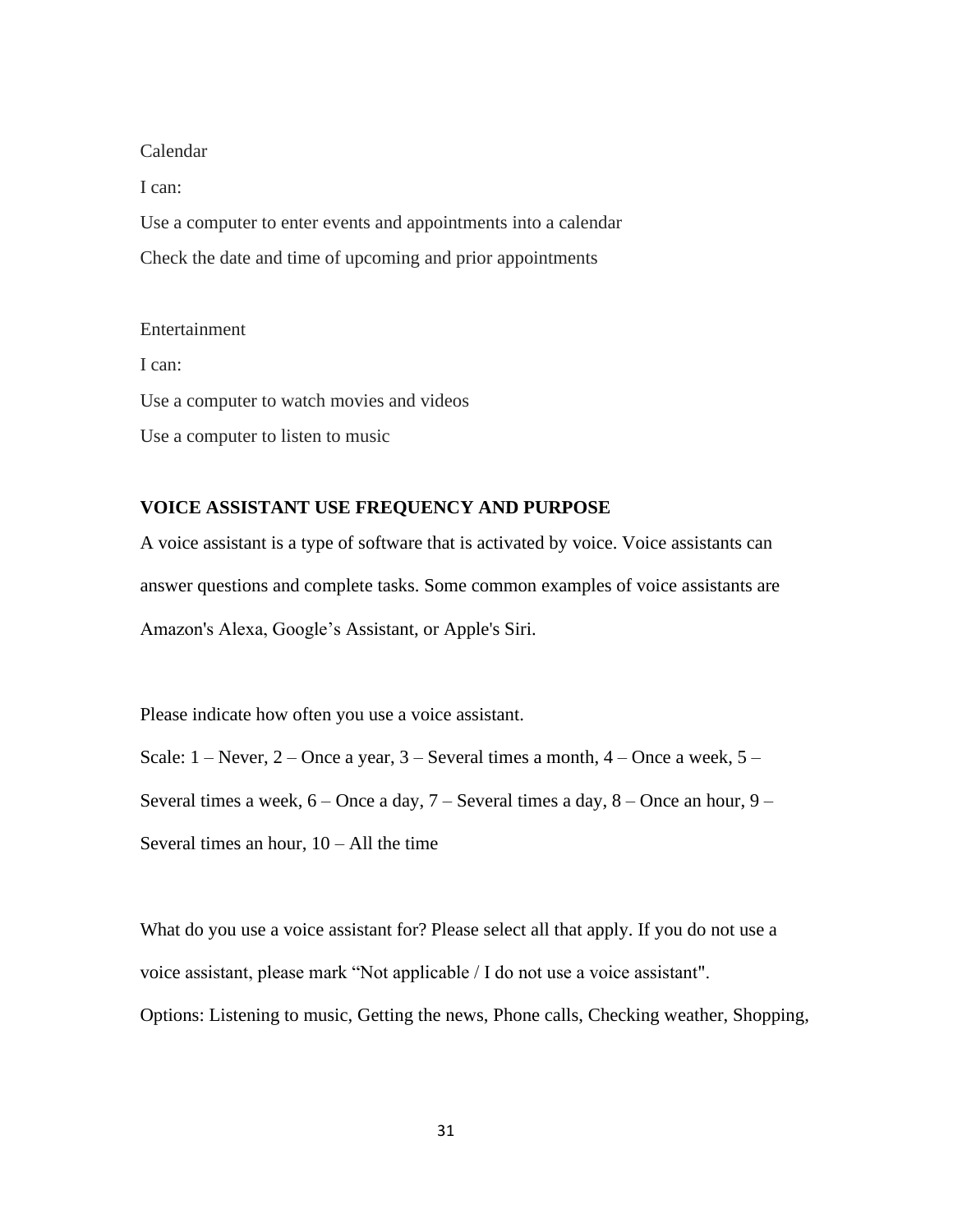Messaging, Playing games, Clock (alarm, timer, reminders), Exercise, Listening to audio book, Managing calendar, Managing other devices, Asking questions to obtain/learn facts or information, Managing shopping or to-do lists, Not applicable / I do not use a voice assistant

### **AUTOMATION INDUCED COMPLACENCY POTENTIAL-REVISED**

The following questions are about automation. Automation describes the process in which devices are used to carry out tasks without human intervention. Some everyday examples of automation are automatic cruise control, GPS navigation, and robotic vacuum cleaners. Please read each statement carefully and select the one response that you feel most accurately describes your views and experiences. There are no right or wrong answers. Please answer honestly.

Scale: 1 – Strongly disagree, 2 – Somewhat disagree, 3 – Neither agree nor disagree, 4 – Somewhat agree, 5 – Strongly agree

- 1. When I have a lot to do, it makes sense to delegate a task to automation.
- 2. If life were busy, I would let an automated system handle some tasks for me.
- 3. Automation should be used to ease people's workload.
- 4. If automation is available to help me with something, it makes sense for me to pay more attention to my other tasks.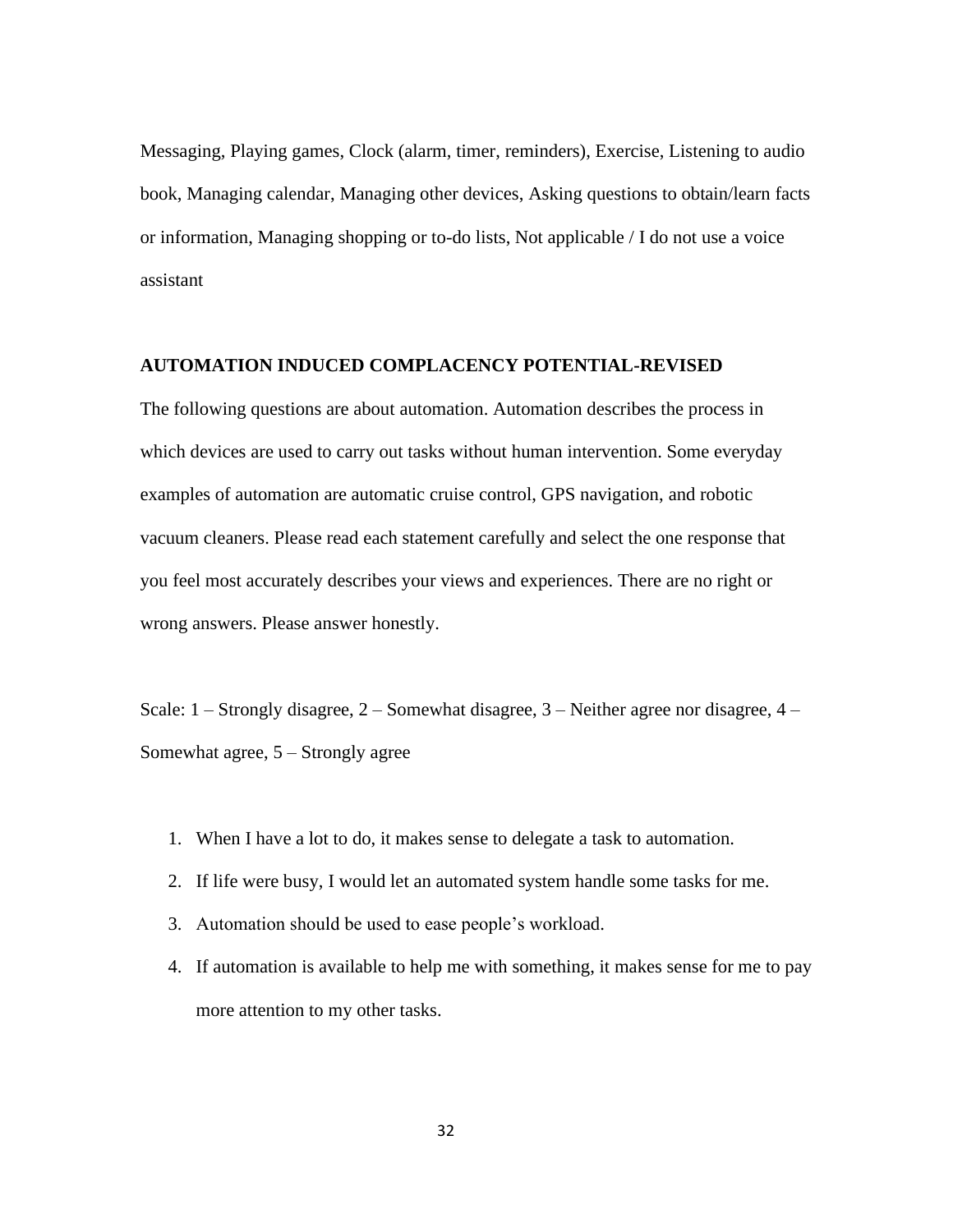- 5. Even if an automated aid can help me with a task, I should pay attention to its performance.
- 6. Distractions and interruptions are less of a problem for me when I have an automated system to cover some of the work.
- 7. Constantly monitoring an automated system's performance is a waste of time.
- 8. Even when I have a lot to do, I am likely to watch automation carefully for errors.
- 9. It's not usually necessary to pay much attention to automation when it is running.
- 10. Carefully watching automation takes time away from more important or interesting things.

# **HISTORY-BASED TRUST QUESTIONS**

Sliding scale:  $0$  (not at all)  $-100$  (Extremely)

- 1. To what extent do you trust (i.e. believe in the accuracy of) the voice assistant in this scenario?
- 2. To what extent would you be likely to follow the voice assistant's recommendation in this scenario?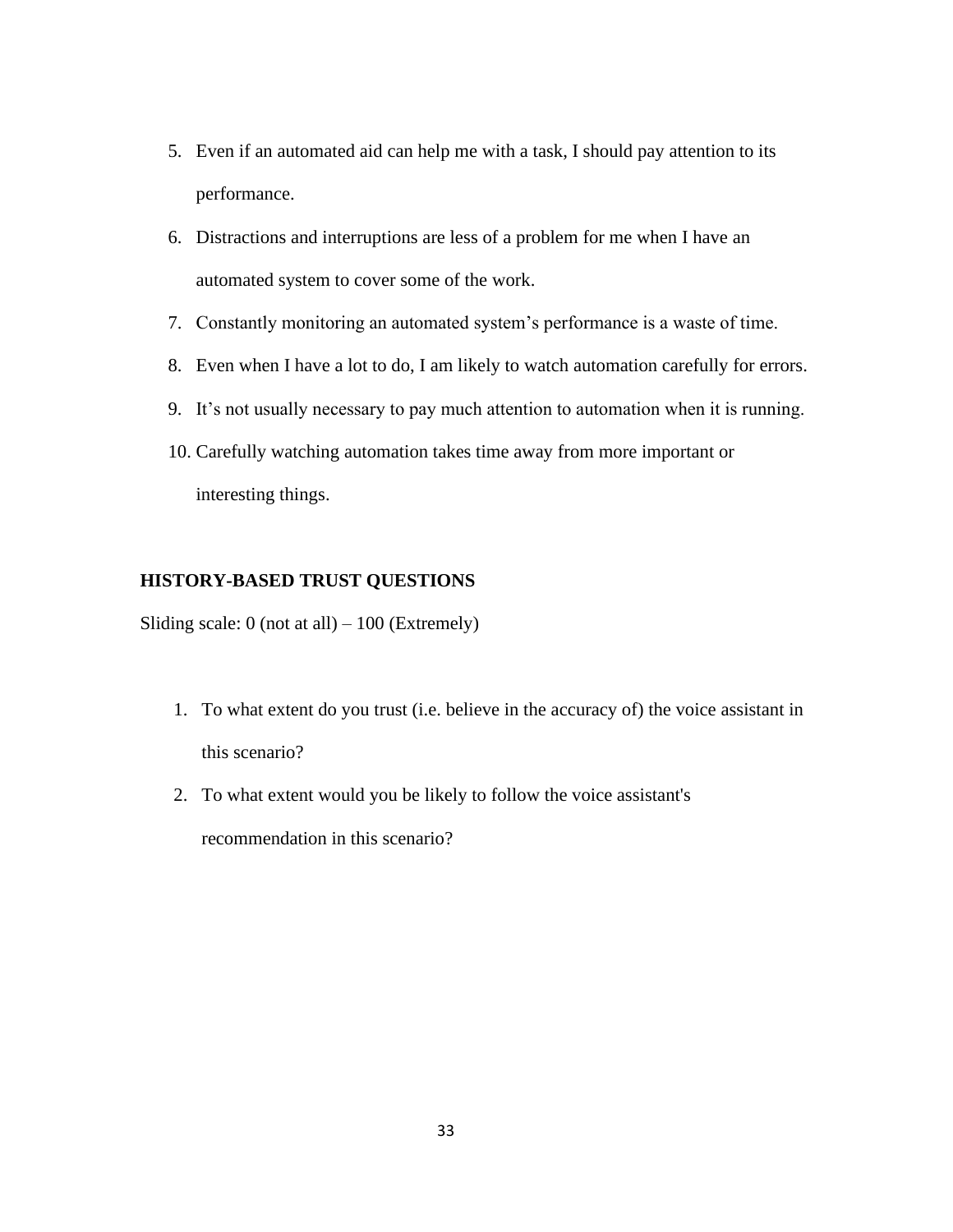### APPENDIX B

```
#load packages
library(googleLanguageR)
library(magrittr)
library(googleAuthR)
library(dplyr)
#
#call google service account API key for authentication 
gl auth("C:/Users/\blacksquare#
#older male low reliability
#specify text
gl talk("Avocados are lowest in carbohydrates.",
         #specify which voice
         name = "en-US-Wavenet-B", 
         #modify rate
        speakingRate = "0.60", #modify pitch
         pitch = "-8.00",
         #set file save name and call media player
         output = "OM_LR.wav") %>% gl_talk_player()
#
#older male high reliability
#specify text
gl_talk("You should always have fast acting carbohydrates to treat low 
blood 
         glucose readings", 
         #specify which voice
         name = "en-US-Wavenet-B", 
         #modify rate
        speakingRate = "0.60", #modify pitch
         pitch = "-8.00",
         #set file save name and call media player
         output = "OM_HR.wav") %>% gl_talk_player()
#
#older female high reliability
#specify text
gl_talk("You should check your blood glucose before eating, before bedt
ime, 
         and if you feel high or low", 
         #specify which voice
         name = "en-US-Wavenet-E", 
         #modify rate
```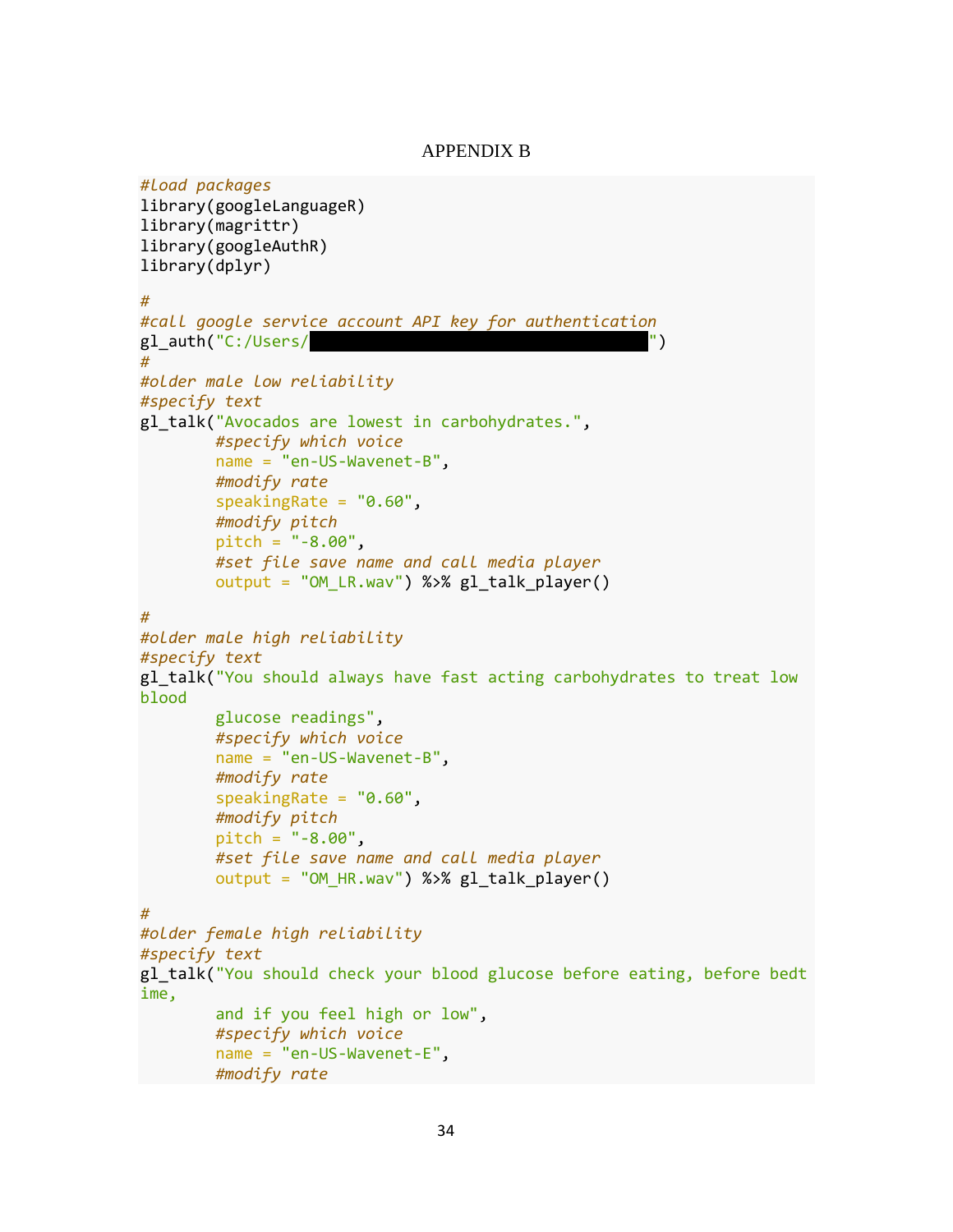```
speakingRate = "0.48", #modify pitch
        pitch = " -4.50". #set file save name and call media player
         output = "OF_HR.wav") %>% gl_talk_player()
#
#older female low reliability
#specify text
gl_talk("You should eat 15 grams of fast acting 
         carbohydrate.", 
         #specify which voice
         name = "en-US-Wavenet-E", 
         #modify rate
         speakingRate = "0.48", 
         #modify pitch
         pitch = "-4.50",
         #set file save name and call media player
         output = "OF_LR.wav") %>% gl_talk_player()
#
#young female high reliability
#specify text
gl_talk("Common areas for insulin injections include the abdomen, arms, 
and 
         thighs", 
         #specify which voice
         name = "en-US-Standard-C",
         #modify rate
        speakingRate = "1.07", #modify pitch
         pitch = "05.00", 
         #set file save name and call media player
         output = "YF_HR.wav") %>% gl_talk_player()
#
#young female low reliability
#specify text
gl_talk("The first thing you should do if you feel low is check your 
         blood glucose.", 
         #specify which voice
         name = "en-US-Standard-C",
         #modify rate
         speakingRate = "1.07", 
         #modify pitch
         pitch = "05.00", 
         #set file save name and call media player
        output = "YF LR.wav") %>% gl talk player()
```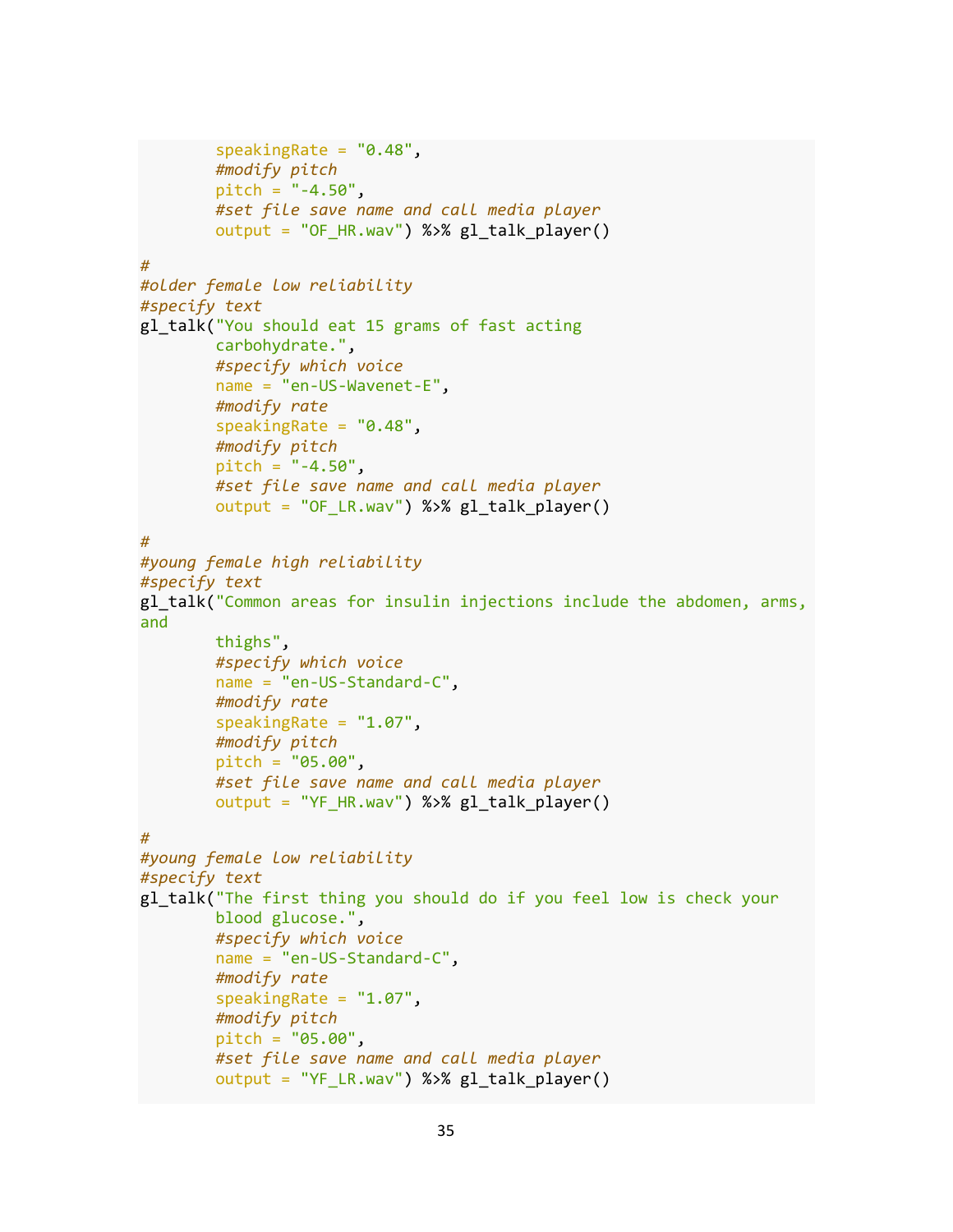```
#
#young male high reliability
#specify text
gl_talk("A healthy way to cope during a stressful time is to talk with 
a friend or family member.", 
         #specify which voice
         name = "en-US-standard-i", 
         #modify rate
        speakingRate = "0.95",
         #modify pitch
         pitch = "04.50", 
         #set file save name and call media player
         output = "YM_HR.wav") %>% gl_talk_player()
```
#### *#*

```
#young male low reliability
#specify text
gl_talk("Your blood glucose may go low if you are taking too much 
insulin.", 
         #specify which voice
         name = "en-US-standard-i", 
         #modify rate
        speakingRate = "0.95",
        #modify pitch
        pitch = "04.50", 
        #set file save name and call media player
       output = "YM_LR.wav") %>% gl_talk_player()
```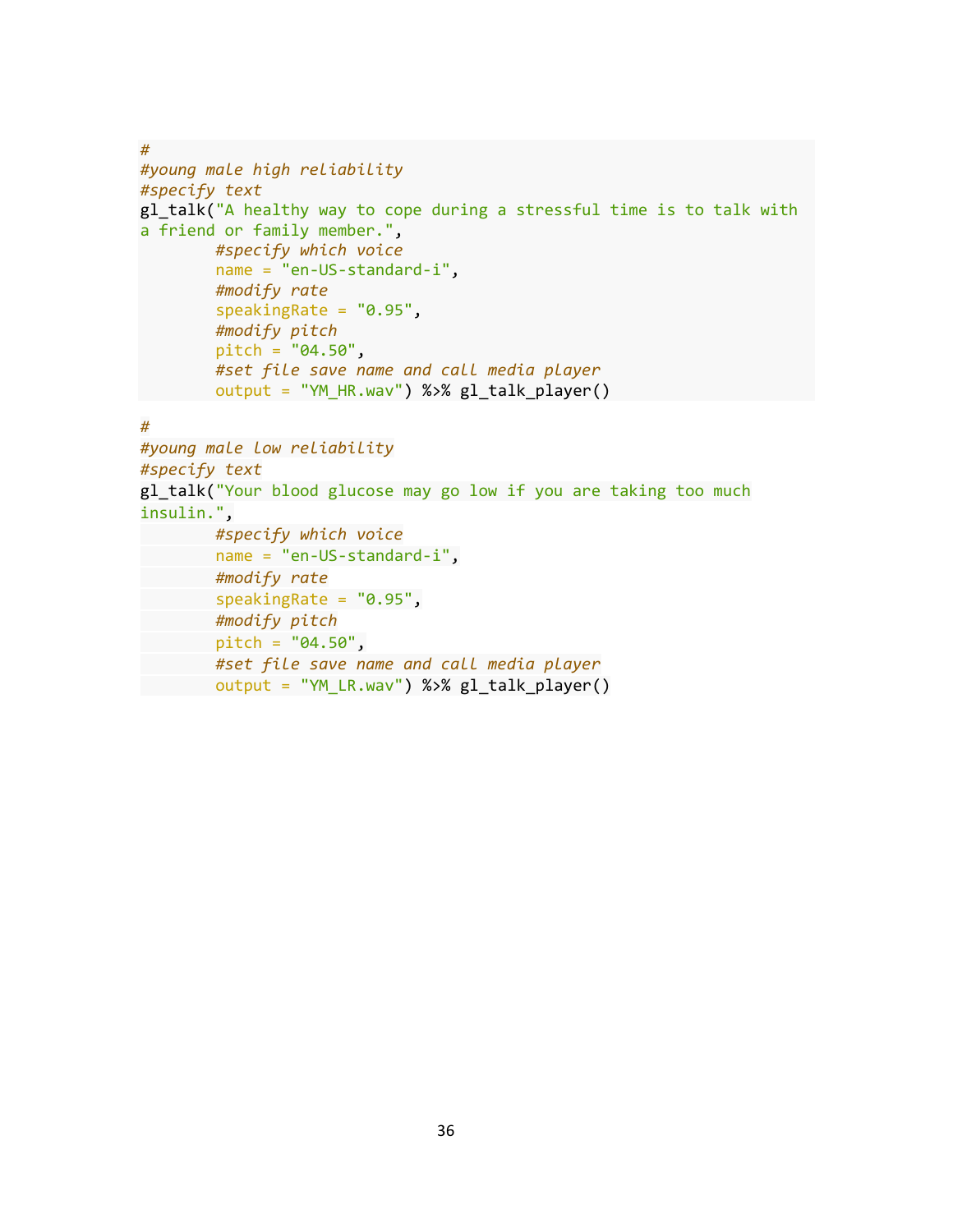#### REFERENCES

AARP. *The United States of Aging Survey* (2012). Retrieved January 28, 2020, from [https://www.aarp.org/livable-communities/learn/research-trends/info-12-](https://www.aarp.org/livable-communities/learn/research-trends/info-12-2012/the-united-states-of-aging-2012.html) [2012/the-united-states-of-aging-2012.html](https://www.aarp.org/livable-communities/learn/research-trends/info-12-2012/the-united-states-of-aging-2012.html)

ADI - State of Voice Assistants. (2018, September 10). Retrieved January 28, 2020, from <https://www.slideshare.net/adobe/adi-state-of-voice-assistants-113779956>

Black, K. (2008). Health and aging-in-place: Implications for community practice. *Journal of Community practice*, *16*(1), 79-95.

- Boot, W. R., Charness, N., Czaja, S. J., Sharit, J., Rogers, W. A., Fisk, A. D., & Nair, S. (2015). Computer proficiency questionnaire: assessing low and high computer proficient seniors. *The Gerontologist*, 55(3), 404-411.
- Buchner, A., Faul, F., & Erdfelder, E. (1998). A priori, post-hoc, and compromise power analyses for MS-DOS (German Version).
- Cambre, J., & Kulkarni, C. (2019). One Voice Fits All? Social Implications and Research Challenges of Designing Voices for Smart Devices. *Proceedings of the ACM on Human-Computer Interaction, 3*(CSCW), 1-19.
- Center for Disease Control and Prevention. (2013). Healthy places terminology: Aging in place. Retrieved February 15, 2020 from http://www.cdc.gov/healthyplaces/ terminology.htm
- Cerrato, L., Falcone, M., & Paoloni, A. (2000). Subjective age estimation of telephonic voices. *Speech Communication, 31*(2-3), 107-112.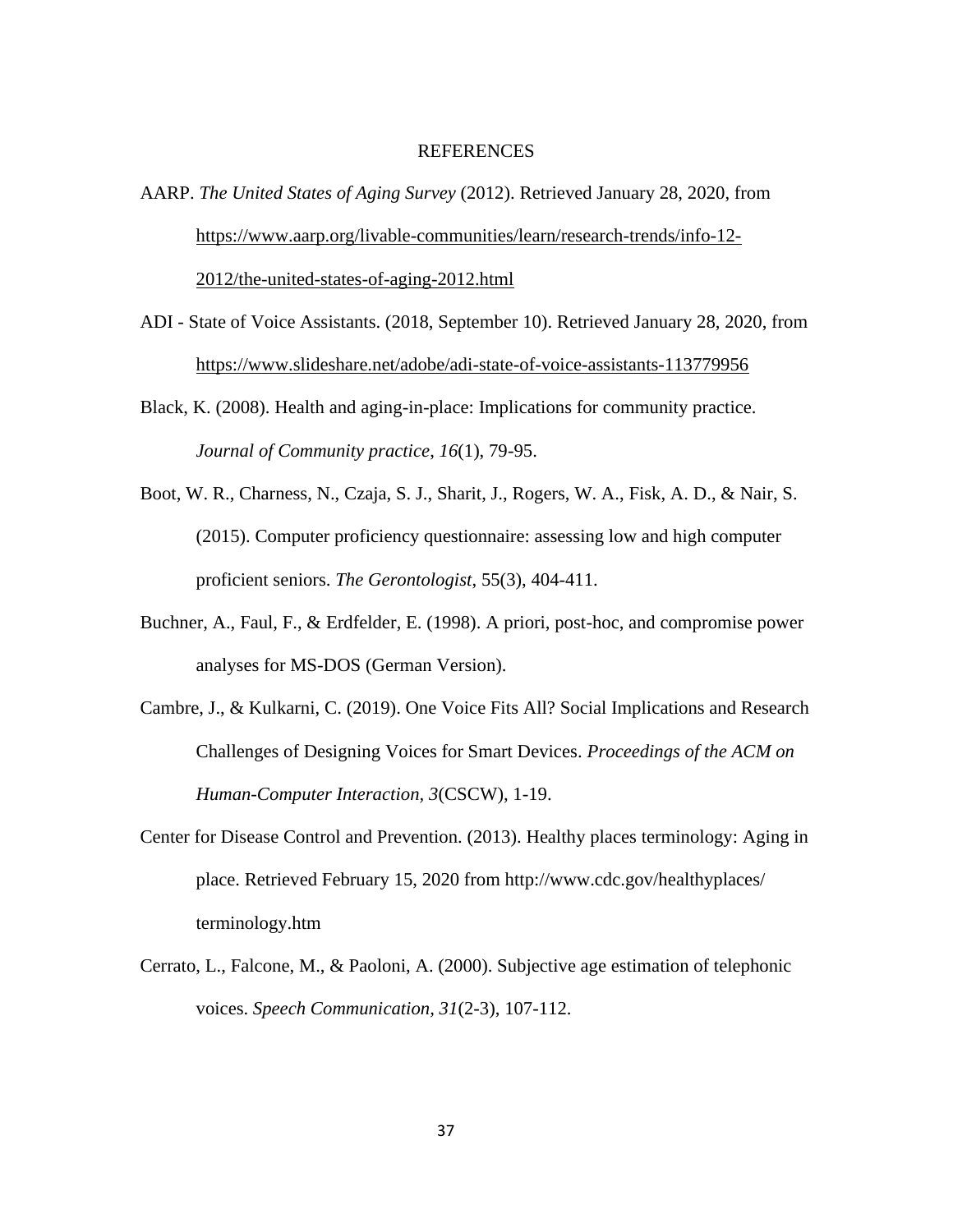- Cuddy, A. J., & Fiske, S. T. (2002). Doddering but dear: Process, content, and function in stereotyping of older persons. *Ageism: Stereotyping and prejudice against older persons*, *3*(1), 26.
- Dong, J., Lawson, E., Olsen, J., & Jeon, M. (2020, December). Female voice agents in fully autonomous vehicles are not only more likeable and comfortable, but also more competent. In *Proceedings of the Human Factors and Ergonomics Society Annual Meeting* (Vol. 64, No. 1, pp. 1033-1037). Sage CA: Los Angeles, CA: SAGE Publications.
- Dovidio, J. F., Eggly, S., Albrecht, T. L., Hagiwara, N., & Penner, L. A. (2016). Racial biases in medicine and healthcare disparities. *TPM: Testing, Psychometrics, Methodology in Applied Psychology*, *23*(4).
- Edmondson, M. (2018). *googleLanguageR: Call Google's 'Natural Language' API, 'Cloud Translation' API, 'Cloud Speech' API and 'Cloud Text-to-Speech' API. R Package Version 0.2.0.* Available online at: https://CRAN.Rproject.org/package=googleLanguageR (accessed October 21, 2020).
- Griggs, B. (2011). Why computer voices are mostly female. CNN. (Retrieved February 09, 2020, from [http://www.cnn.com/2011/10/21/tech/innovation/female](http://www.cnn.com/2011/10/21/tech/innovation/female-computer-voices/)[computer-voices/](http://www.cnn.com/2011/10/21/tech/innovation/female-computer-voices/)
- Hamilton, D. L. (1979). A cognitive-attributional analysis of Stereotyping. In *Advances in experimental social psychology* (Vol. 12, pp. 53-84). Academic Press.
- Hoy, M. B. (2018). Alexa, Siri, Cortana, and more: an introduction to voice assistants. *Medical reference services quarterly*, *37*(1), 81-88.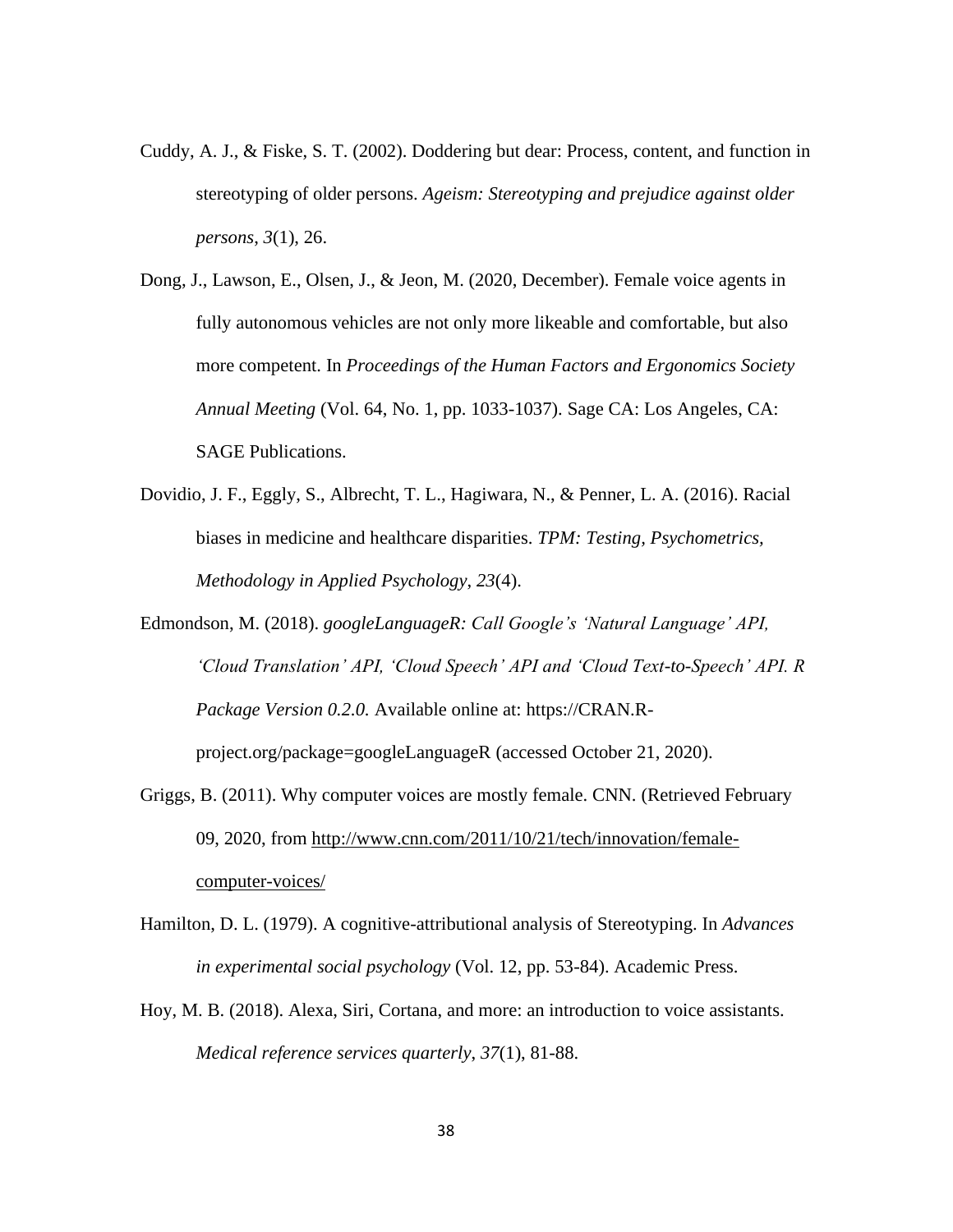- Huff, E., Stigall, B., Brinklet, J., Pak, R., & Caine, K. (2020) Can Computer-Generated Speech Have an Age? *Proceedings for CHI 2020*, in press.
- Jian, J., Bisantz, A.M., Drury, C.G., & Llinas, J. (2000). Foundations for an Empirically Determined Scale of Trust in Automated Systems.

Jung, E. H., Waddell, T. F., & Sundar, S. S. (2016). Feminizing robots: User responses to gender cues on robot body and screen. In *Proceedings of the 2016 CHI Conference Extended Abstracts on Human Factors in Computing Systems* (pp. 3107-3113).

- Kuchenbrandt, D., Häring, M., Eichberg, J., Eyssel, F., & André, E. (2014). Keep an eye on the task! How gender typicality of tasks influence human–robot interactions. *International Journal Of Social Robotics*, *6*(3), 417-427. doi:10.1007/s12369- 014-0244-0
- Lee, E. J., Nass, C., & Brave, S. (2000). Can computer-generated speech have gender? An experimental test of gender stereotype. In *Proceedings of the 2000 CHI Conference Extended Abstracts on Human Factors in Computing Systems* (pp. 289-290).
- Macrae, C. N., Stangor, C., & Hewstone, M. (Eds.). (1996). *Stereotypes and stereotyping*. Guilford Press.
- Major, B., Mendes, W. B., & Dovidio, J. F. (2013). Intergroup relations and health disparities: A social psychological perspective. *Health Psychology*, *32*(5), 514.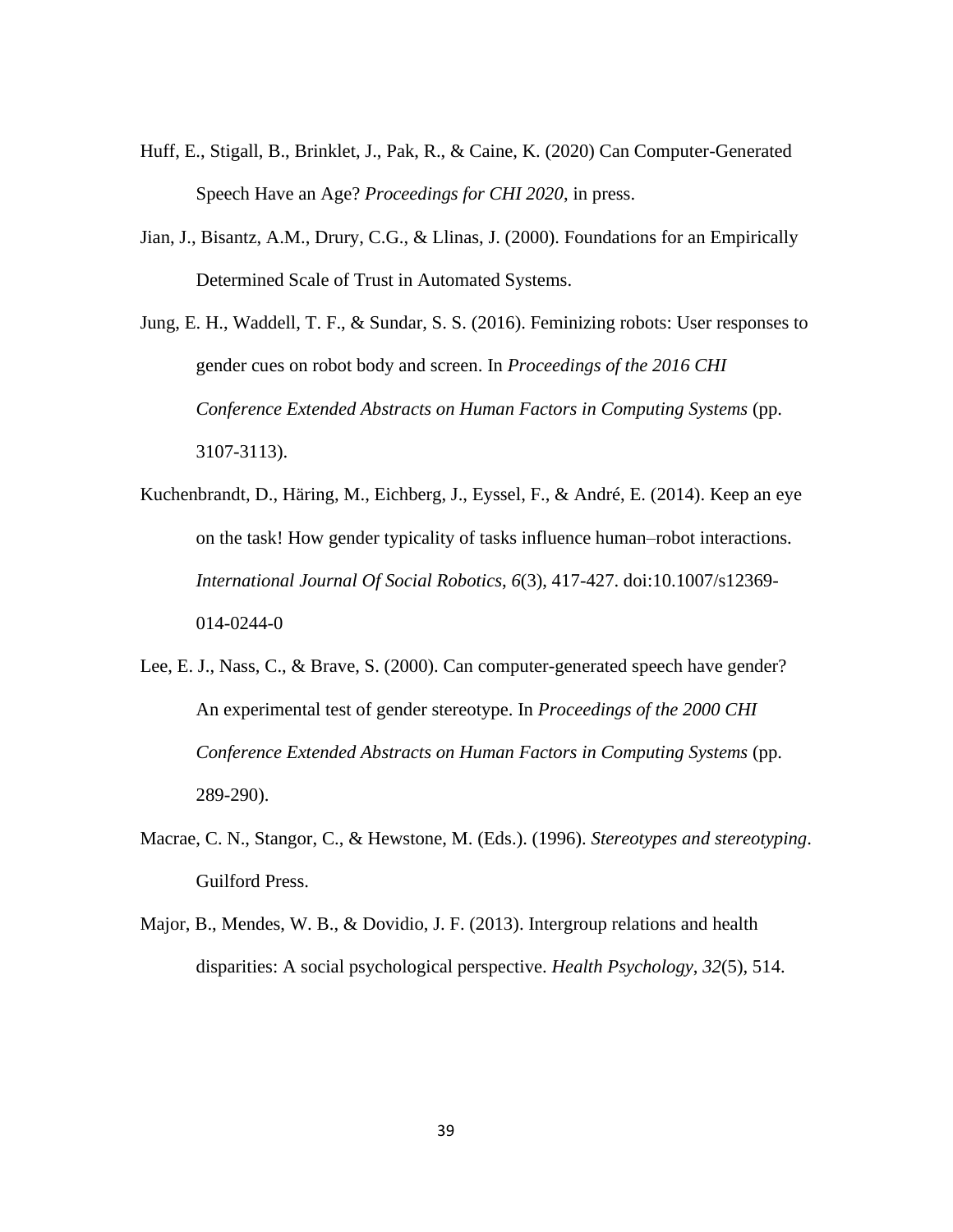- Merritt SM, Ako-Brew A, Bryant WJ, Staley A, McKenna M, Leone A and Shirase L (2019) Automation-Induced Complacency Potential: Development and Validation of a New Scale. *Front. Psychol.* 10:225. doi: 10.3389/fpsyg.2019.00225
- Merritt, S. M., & Ilgen, D. R. (2008). Not all trust is created equal: Dispositional and history-based trust in human-automation interactions. *Human Factors*, *50*(2), 194- 210.
- Mitchell, W. J., Ho, C. C., Patel, H., & MacDorman, K. F. (2011). Does social desirability bias favor humans? Explicit–implicit evaluations of synthesized speech support a new HCI model of impression management. *Computers in Human Behavior*, *27*(1), 402-412.
- Nass, C., Moon, Y., & Green, N. (1997). Are machines gender neutral? Gender stereotypic responses to computers with voices. *Journal of Applied Social Psycholog*y, 27, 864-876.
- Olson, C., & Kemery, K. (2019). Voice report: Consumer adoption of voice technology and digital assistants. *Microsoft: Seattle, DC, USA*.
- Pak, R., Crumley-Branyon, J. J., de Visser, E. J., & Rovira, E. (2020). Factors that affect younger and older adults' causal attributions of robot behavior. *Ergonomics*, (justaccepted), 1-49.
- Pak, R., Fink, N., Price, M., Bass, B., & Sturre, L. (2012). Decision support aids with anthropomorphic characteristics influence trust and performance in younger and older adults. *Ergonomics*, 55(9), 1059-1072.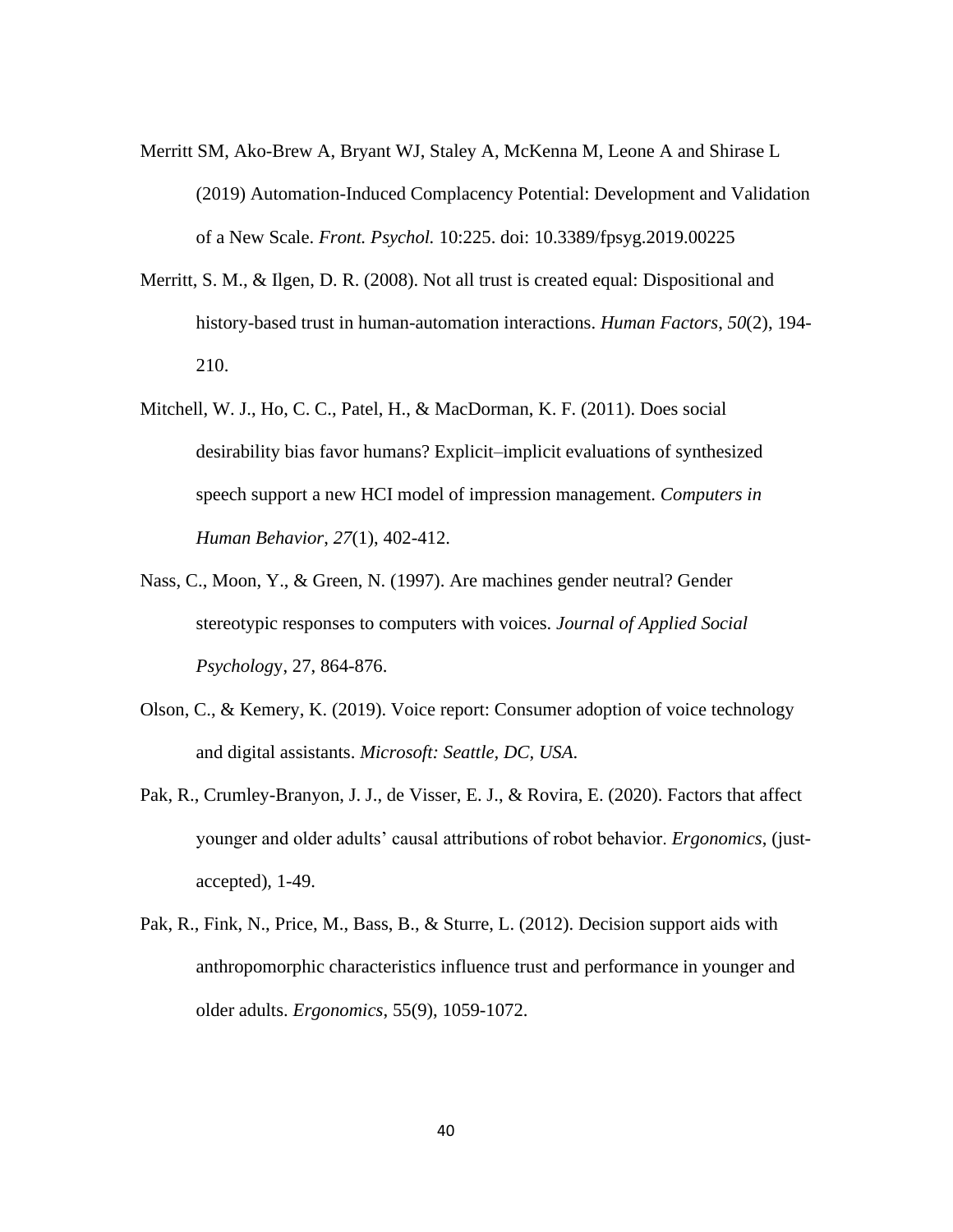- Pak, R., McLaughlin, A. C., & Bass, B. (2014). A multi-level analysis of the effects of age and gender stereotypes on trust in anthropomorphic technology by younger and older adults. *Ergonomics*, *57*(9), 1277-1289.
- Rosen, L. D., Whaling, K., Carrier, L. M., Cheever, N. A., & Rokkum, J. (2013). The media and technology usage and attitudes scale: An empirical investigation. *Computers in human behavior*, *29*(6), 2501-251
- Ruffman, T.,Murray, J.,Halberstadt, J., & Vater, T. (2012). Age-related differences in deception. Psychology and Aging, 27, 543–549. doi: 10.1037/a00233801.
- [Statista Research Department](https://www.statista.com/aboutus/our-research-commitment)*. U.S. - seniors as a percentage of the population 1950- 2050*. Statista. (2021, January 20). Retrieved September 21, 2021, from [https://www.statista.com/statistics/457822/share-of-old-age-population-in-the](https://www.statista.com/statistics/457822/share-of-old-age-population-in-the-total-us-population)[total-us-population](https://www.statista.com/statistics/457822/share-of-old-age-population-in-the-total-us-population)
- Tabachnick, B. G., Fidell, L. S., & Ullman, J. B. (2007). *Using multivariate statistics* (Vol. 5, pp. 481-498). Boston, MA: Pearson.
- Tay, B., Jung, Y., & Park, T. (2014). When stereotypes meet robots: the double-edge sword of robot gender and personality in human–robot interaction. *Computers in Human Behavior*, 38, 75-84.
- Tolmeijer, S., Zierau, N., Janson, A., Wahdatehagh, J. S., Leimeister, J. M. M., & Bernstein, A. (2021, May). Female by Default?–Exploring the Effect of Voice Assistant Gender and Pitch on Trait and Trust Attribution. In *Extended Abstracts of the 2021 CHI Conference on Human Factors in Computing Systems* (pp. 1-7).